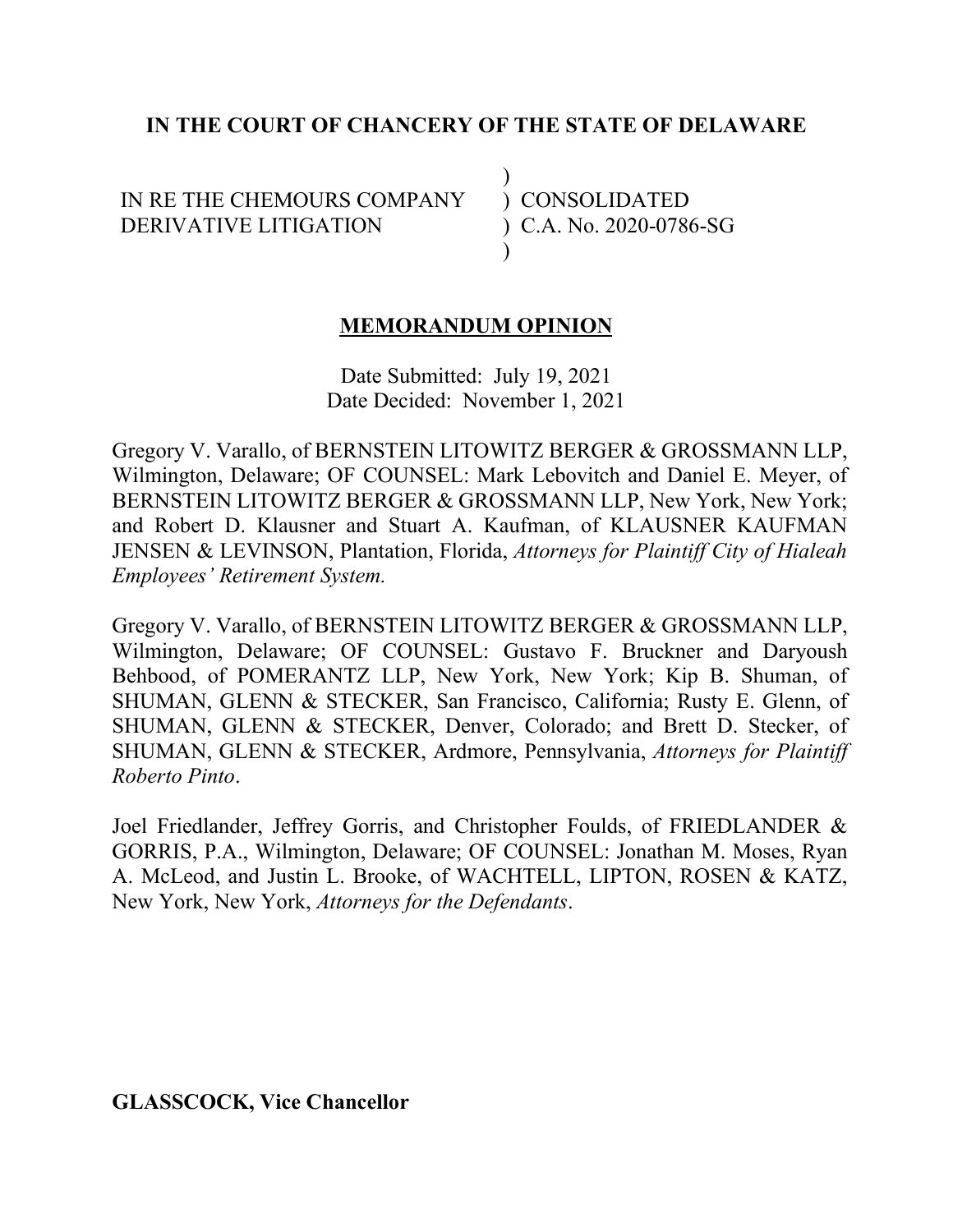Broadly speaking, the Delaware General Corporation Law ("DGCL") is an enabling corporate statute, that allows for self-ordering where defaults are eschewed, and, in conjunction with our common law, allows for the broad discretion of corporate fiduciaries exercising their business judgement on behalf of the company. That said, some provisions of the DCGL are proscriptive. Currently at issue are two such provisions, Sections 160 and 173. Those sections prohibit the corporation from repurchase of stock or issuance of dividends where those distributions would exceed (generally speaking) corporate surplus.<sup>1</sup> This prohibition is, obviously, to protect the entity and, more specifically, its creditors.

Sections 160 and 173 are enforceable under Section 174. That section provides that, in the case where the corporation "wilful[ly] or negligen[tly]" has violated Sections 160 or 173, directors "under whose administration" the violation occurred are "jointly and severally liable" to the corporation, and to its creditors in the event of corporate dissolution or insolvency. As written, the statute appears to be incongruent with the general limitation on liability of directors solely to damages for gross negligence (unless exculpated) or loyalty breaches. Section 174, indeed, appears to impose strict and several liability on any director vicariously for the negligence of another corporate actor as well as for her own negligence, and impose

 $<sup>1</sup>$  As explained in the analysis section of this Memorandum Opinion, this statement is an over-</sup> simplification in aid of clarity.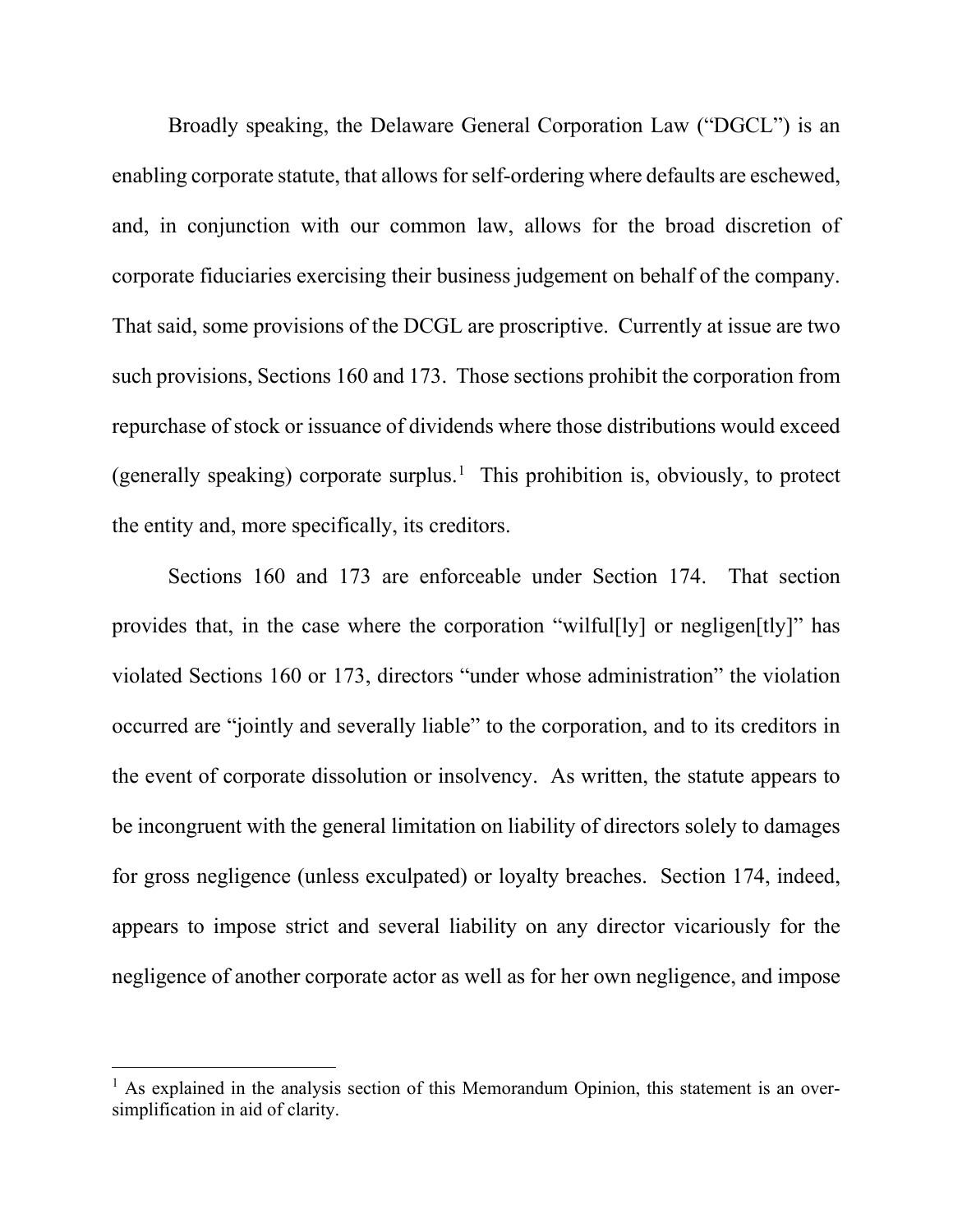as damages the full amount paid out even if no actual harm to the corporate interest ultimately manifests itself. $2$ 

The Plaintiffs, Chemours Company stockholders, seek to impose such liability here. The Chemours Company ("Chemours" or the "Company") was spun off from E. I. DuPont de Nemours and Company ("DuPont") in 2015 (the "Spin-Off"). At that time, DuPont transferred certain environmental liabilities to Chemours, the size of which, per Chemours, were vastly understated by DuPont. In 2019, Chemours sued DuPont, arguing that if the contractual agreement between these entities was interpreted as transferring all such environmental liabilities to Chemours, above DuPont's estimate, the Spin-Off was illegal because Chemours would be rendered insolvent *ab initio*. This Court found that the matter was governed by an arbitration clause, and dismissed; ultimately, the parties settled by agreeing to divide responsibility for the environmental liabilities.

Before and during the pendency of that dispute, Chemours made stock repurchases and issued dividends. The Chemours board of directors (the "Board") justified these expenditures based on corporate surplus using GAAP principles, as explained to them by external advisors and corporate officers. The Plaintiffs contend

 $2$  That is, where, as here, the distributions are not alleged to have redounded "to the detriment of creditors [or] the long-term health of the corporation," the twin evils addressed by the statutes. *See Klang v. Smith's Food & Drug Centers, Inc*, 702 A.2d 150, 154 (Del. 1997) (stating "purpose behind Section 160").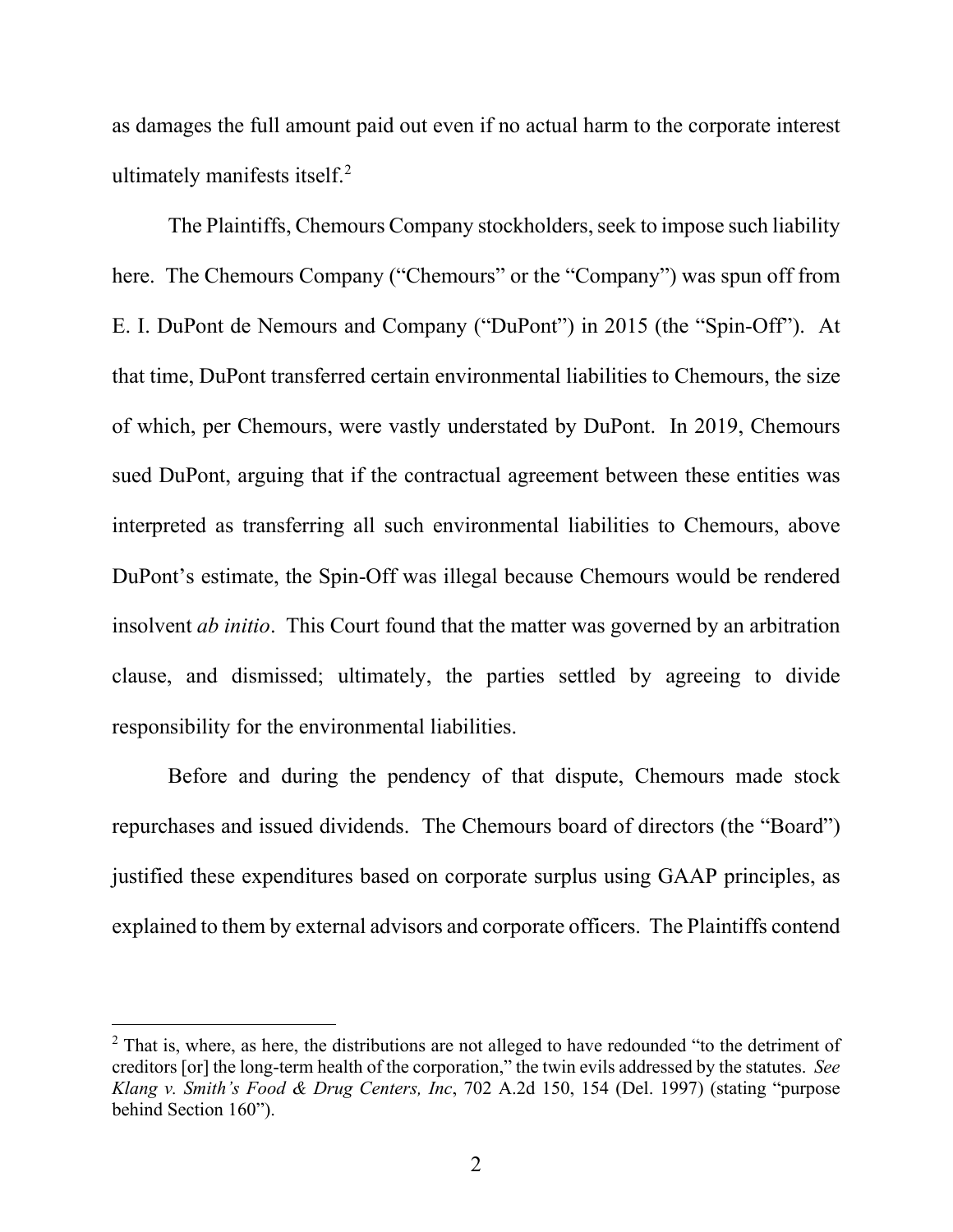that the expenditures resulted from negligent or willful wrongdoing, exposing the Director Defendants (defined below) to liability. They argue that Chemours's allegations in the *DuPont* litigation demonstrate that the entity was aware that (given the contingent environmental liabilities) it had no surplus; and that to rely on GAAP, which the Plaintiffs contend did not require accounting for such liabilities, was willful wrongdoing, or negligence. There is no question at present that Chemours is solvent; nonetheless, the Plaintiffs seek to proceed derivatively on behalf of the corporation to compel liability on behalf of the Director Defendants in favor of Chemours. With respect to the dividends, at least, the Plaintiffs are in the unusual position of having received what they allege was an improper distribution, while seeking to benefit from the Director Defendants repaying that distribution to the company whose stock they hold.

In order to proceed derivatively, the Plaintiffs must meet the demand requirement of Rule 23.1. The Plaintiffs argue that demand is excused here, solely on the ground that a majority of the directors could not bring their business judgment to bear because each faces a substantial risk of liability.

Upon consideration, I find that the Plaintiffs have failed to plead specific facts that, if true, imply that the Director Defendants face a substantial likelihood of liability. As a consequence, I do not find that the Complaint raises a reasonable doubt that the majority of the Board would be able to bring its business judgment to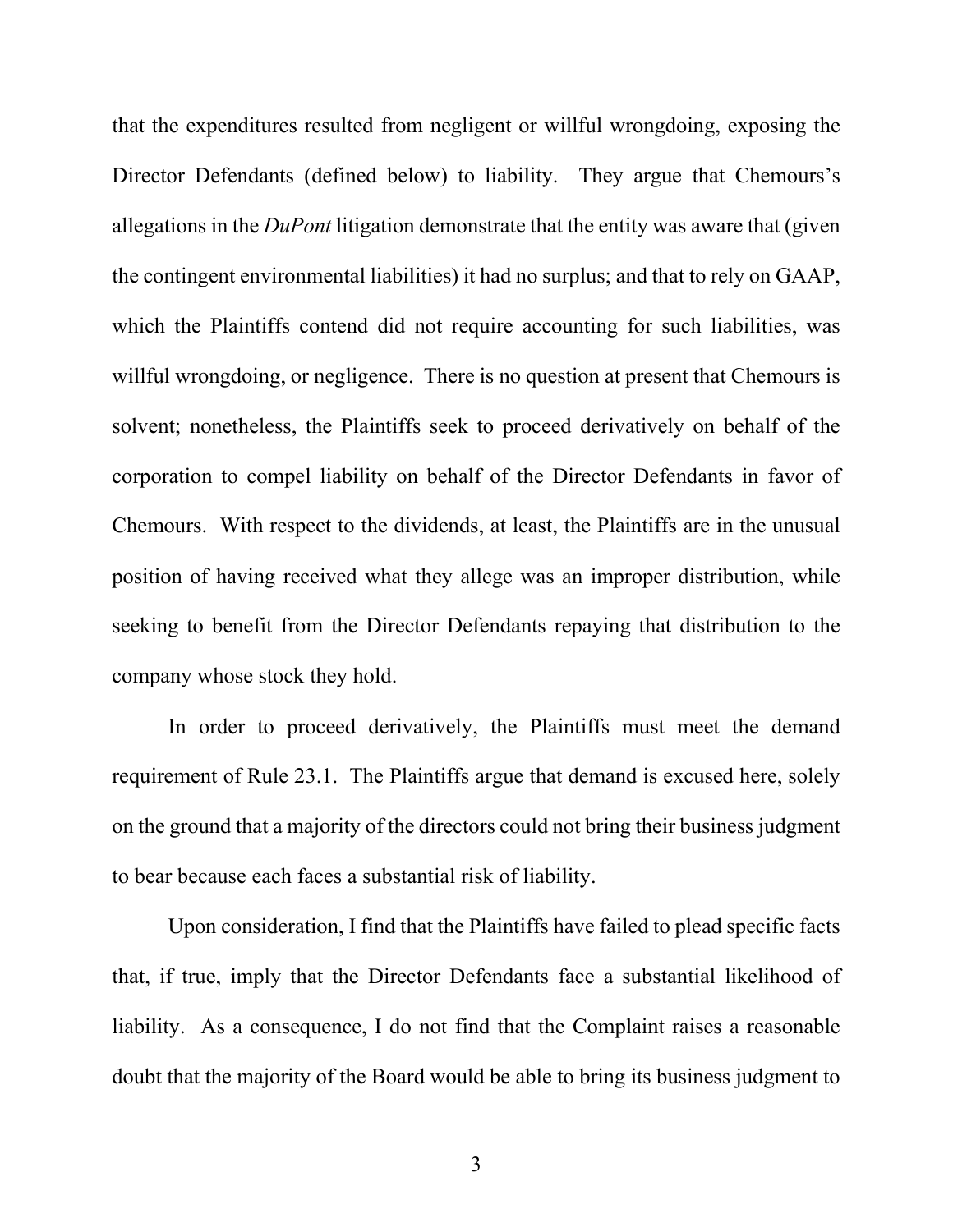bear, making demand futile. In assessing what appears to be the stringent liability provision of Section 174, I find that the section must be read in conjunction with the specific provision of Section 172, which provides that directors are "fully protected" from liability—including, I find, liability under Section 174—if they rely in good faith upon corporate records, officers or experts, insulating the Director Defendants from liability here. In any event, I find that the facts pled do not make reliance on GAAP to determine corporate surplus, under the circumstances alleged, sufficient to imply willful or negligent misconduct. Accordingly, demand is not excused, and the matter must be dismissed.

My reasoning is below.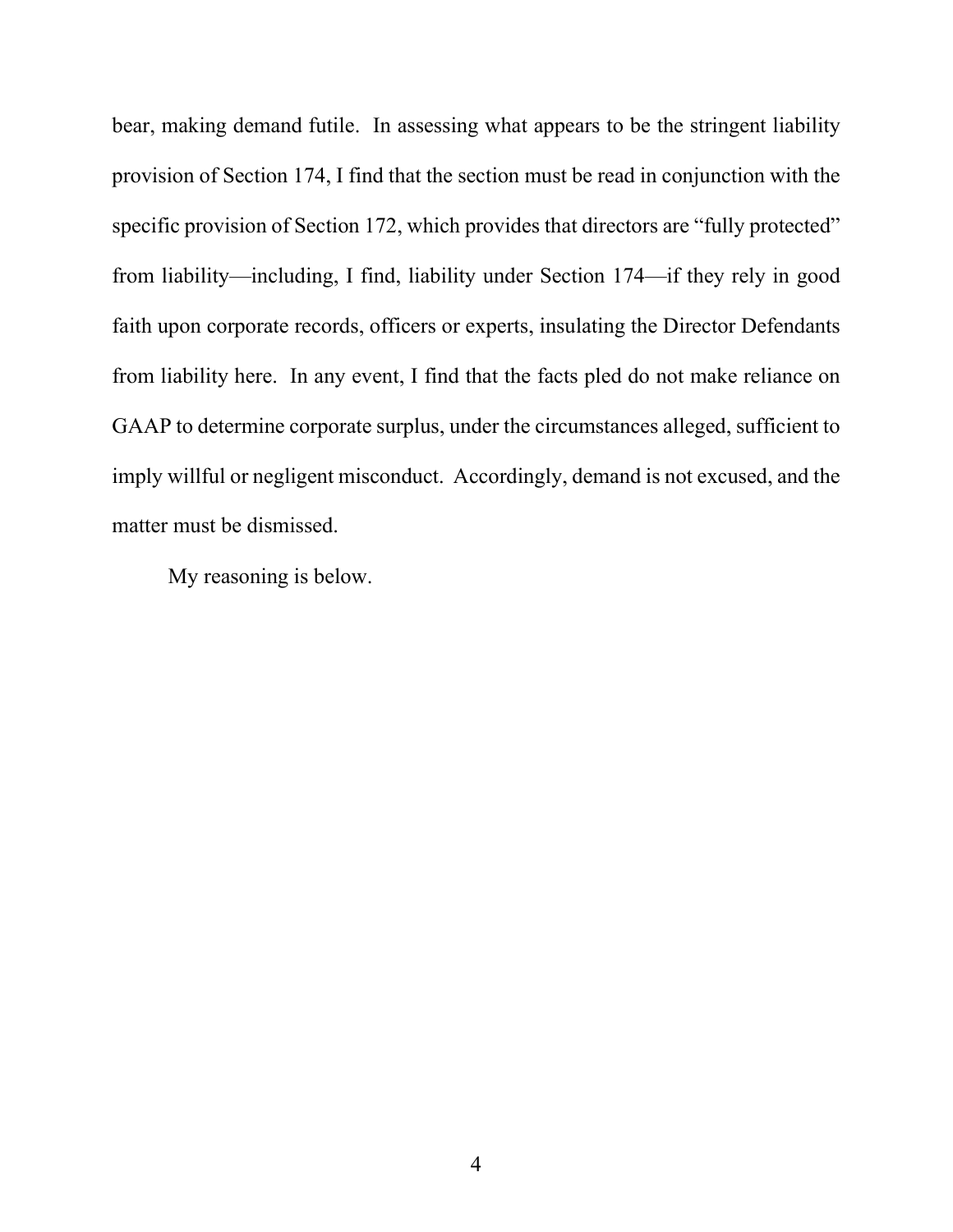#### **I. BACKGROUND**<sup>3</sup>

*A. The Parties and Relevant Non-Parties*

Lead Plaintiff City of Hialeah Employees' Retirement System ("Hialeah Retirement") is a Chemours common stockholder.<sup>4</sup>

Additional Plaintiff Roberto Pinto is also a Chemours common stockholder.<sup>5</sup>

Nominal Defendant Chemours is a Delaware corporation with principal executive offices in Wilmington, Delaware.<sup>6</sup> Chemours provides industrial and specialty chemicals products to various markets, including plastics and coatings, refrigeration and air conditioning, general industrial, electronics, mining, and oil refining.<sup>7</sup> Chemours is structured into three main segments: Fluoroproducts, Chemical Solutions, and Titanium Technologies.<sup>8</sup> Chemours was spun off from

<sup>&</sup>lt;sup>3</sup> Unless otherwise noted, the facts referenced in this Memorandum Opinion are drawn from the Verified Stockholder Derivative Complaint (referred to herein as the "Complaint") and the documents incorporated therein. *See generally* Verified Stockholder Derivative Compl., *Roberto Pinto v. Mark Vergnano, et al.*, C.A. No. 2021-0152-SG (Dkt. No. 1), [hereinafter the "Complaint"]. I may also consider documents produced by the Defendants in response to the Plaintiffs' 8 *Del. C.* § 220 books and records demand "to ensure that the plaintiff has not misrepresented their contents and that any inference the plaintiff seeks to have drawn is a reasonable one." *Voigt v. Metcalf*, 2020 WL 614999, at \*9 (Del. Ch. Feb. 10, 2020). Citations in the form of "Friedlander Decl. —" refer to the Transmittal Declaration Pursuant to 10 *Del. C.* § 3927 of Joel Friedlander in Support of Defendants' Memorandum of Law in Support of Defendants' Motion to Dismiss the Verified Stockholder Derivative Complaint, Dkt. No. 26. Citations in the form of "Friedlander Decl., Ex. —" refer to the exhibits attached to the Friedlander Declaration, Dkt. Nos. 26–27.

<sup>4</sup> Verified Stockholder Derivative Compl., Dkt. No. 1 ¶ 27.

 $5$  Compl.  $\P$  31.

 $^{6}$  *Id*.  $\sqrt{32}$ .

 $^7$  *Id.* 

<sup>8</sup> *Id*.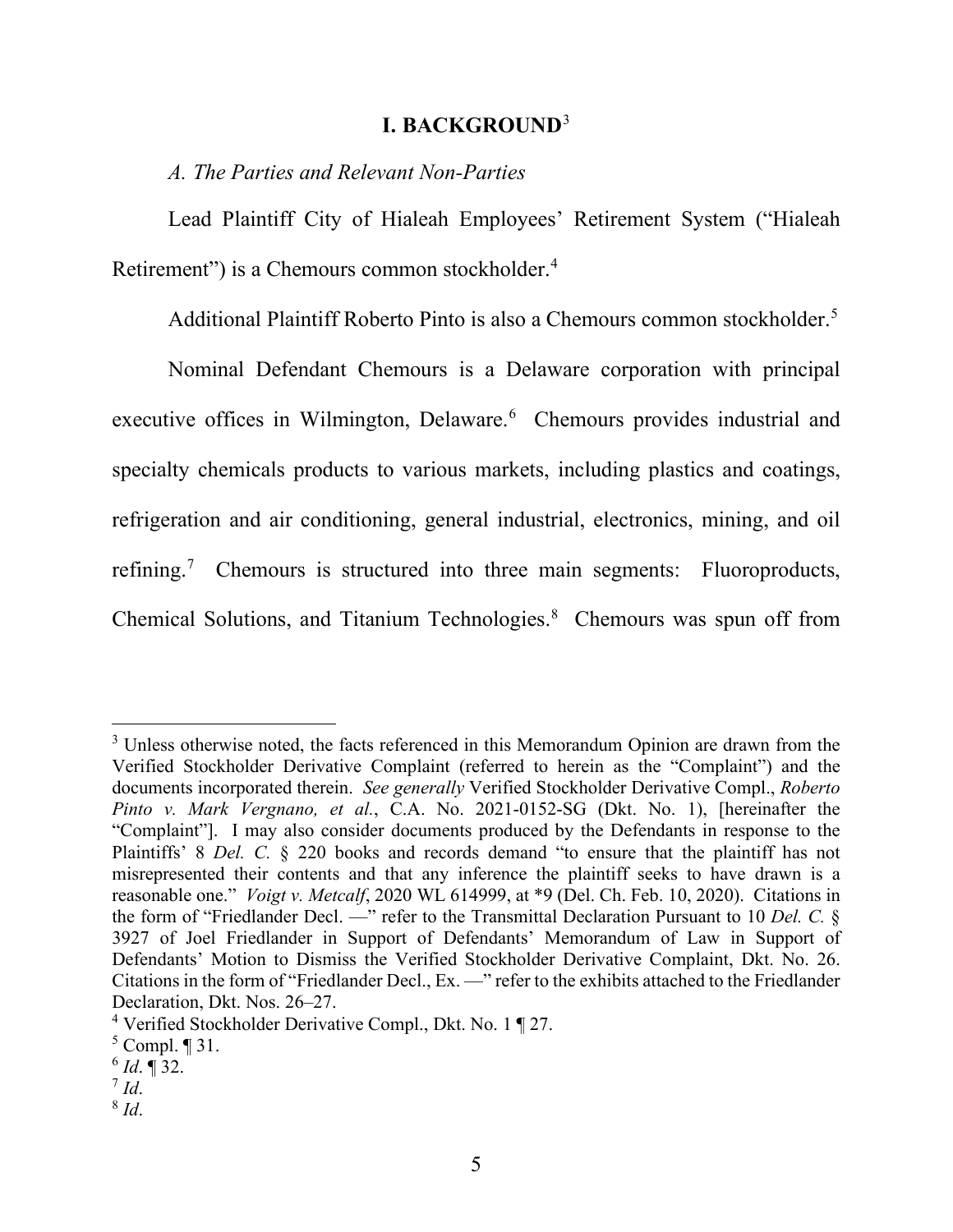DuPont on approximately July 1, 2015, and as of December 31, 2020, employed approximately 6,500 employees.<sup>9</sup>

Defendant Mark P. Vergnano has been Chemours's President, CEO, and a director since July 2015.10

Defendant Richard H. Brown has been the Chairman of Chemours's Board since July 2015.<sup>11</sup> Brown also served as a member of DuPont's board of directors from 2001 to 2015.12

Defendant Curtis V. Anastasio has been a Chemours director since July 2015, and a member of the Board's Audit Committee (the "Audit Committee") since March 2016.<sup>13</sup>

Defendant Bradley J. Bell has been a Chemours director since July 2015.<sup>14</sup> Bell is also the Chairman of the Audit Committee, of which he has been a member since March 2016.<sup>15</sup>

Defendant Mary B. Cranston has been a Chemours director since July 2015 and a member of the Audit Committee since March 2016.16

 $9$  *Id.* 

<sup>10</sup> *Id*. ¶ 33.

 $^{11}$  *Id.*  $\overline{9}$  34.  $12$  *Id.* 

- <sup>13</sup> *Id*. ¶ 35.
- $^{14}$  *Id.* ¶ 36.

<sup>15</sup> *Id*.

<sup>16</sup> *Id*. ¶ 37.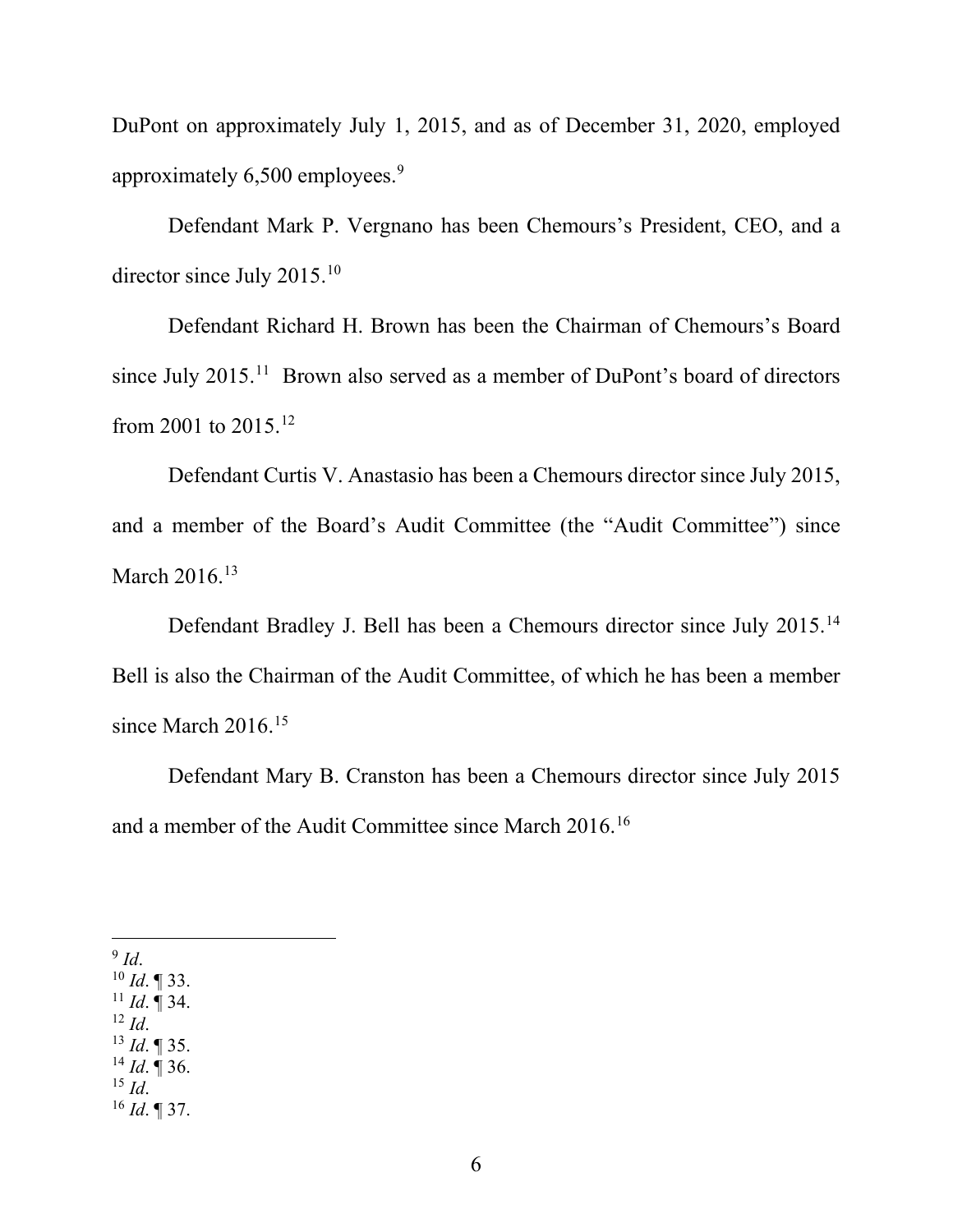Defendant Curtis J. Crawford has been a Chemours director since July 2015 and a member of the Audit Committee since March  $2016$ <sup>17</sup> Crawford was also a member of DuPont's board of directors from 1998 to 2015.<sup>18</sup>

Defendant Dawn L. Farrell has been a Chemours director since July 2015.19 Defendant Sean D. Keohane has been a Chemours director since May 2018.20 Defendant Erin N. Kane has been a Chemours director since June 2019 and a member of the Audit Committee since July 2019.<sup>21</sup>

Defendant Stephen D. Newlin was a Chemours director from July 2015 to May 2018.<sup>22</sup>

Defendant Mark E. Newman has been Chemours's Senior Vice President since November 2014 and its Chief Operating Officer since June 2019.<sup>23</sup> Newman was also Chemours's Chief Financial Officer from November 2014 to June 2019.24

Defendants Newman and Vergnano are referred to as the "Officer Defendants." Defendants Vergnano, Brown, Anastasio, Bell, Cranston, Crawford, Farrell, Keohane, Kane, and Newlin are referred to as the "Director Defendants."

 $17$  *Id*. ¶ 38.

<sup>18</sup> *Id*.

<sup>19</sup> *Id*. ¶ 39.

- $^{20}$  *Id*. ¶ 40.
- $^{21}$  *Id.*  $\frac{1}{4}$  41.
- $^{22}$  *Id*. ¶ 42.
- <sup>23</sup> *Id*. ¶ 43. <sup>24</sup> *Id*.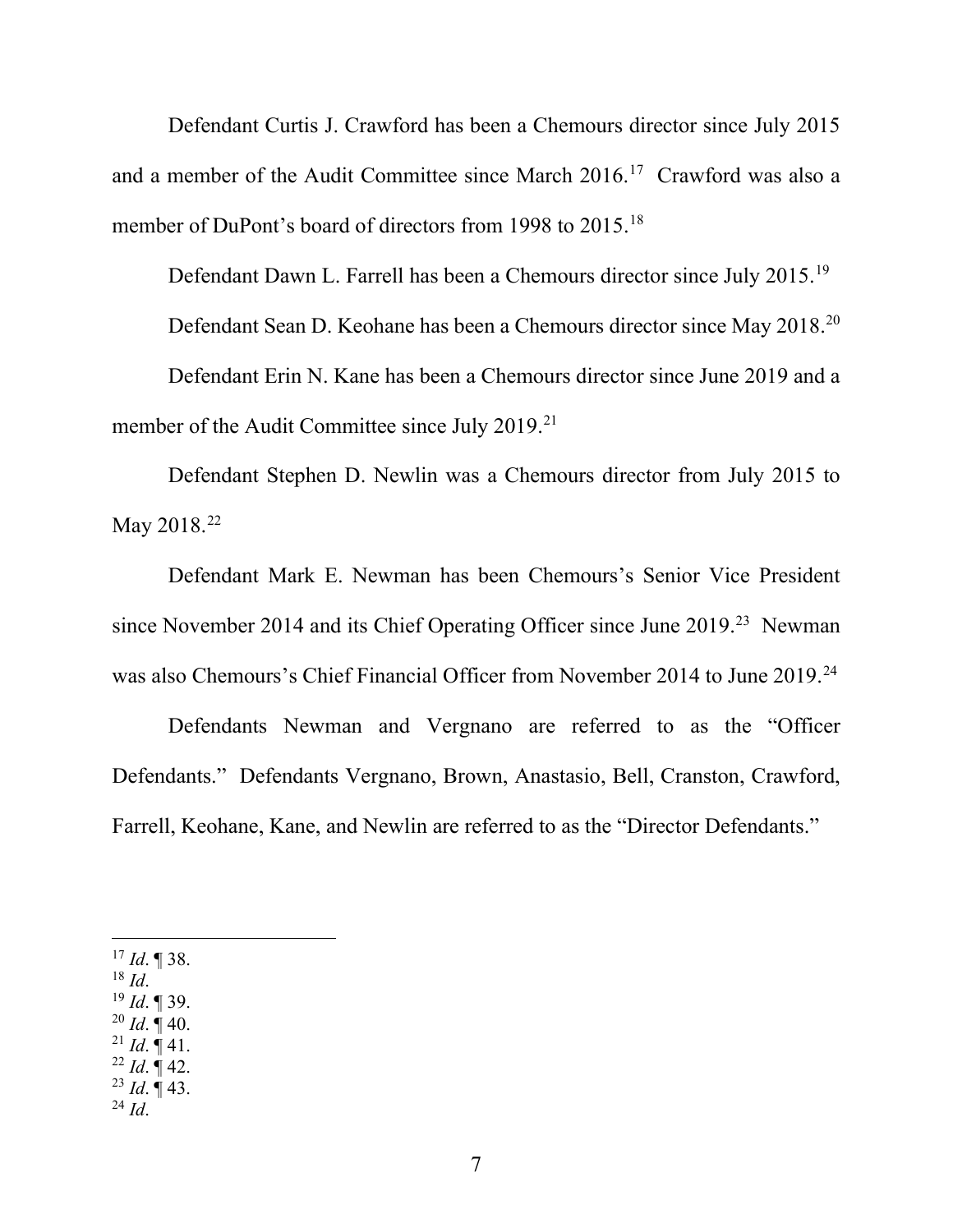Non-party DuPont is the former parent of Chemours.<sup>25</sup> DuPont merged with The Dow Chemical Company ("Dow") on August 31, 2017, forming the world's largest chemical conglomerate ("DowDuPont").<sup>26</sup> In April 2019, DowDuPont separated into three companies: Dow, Inc., a producer of commodity chemicals; DuPont de Nemours, Inc., a producer of specialty chemicals; and Corteva, Inc., which is focused on agriculture.<sup>27</sup>

### *B. Factual Background*

#### 1. The Environmental Liabilities

The Complaint alleges that DuPont was exposed to massive environmental liabilities, which it then purportedly transferred to Chemours in connection with the Spin-Off. Specifically, DuPont's Performance Chemicals division, which was the division that DuPont spun off to form Chemours, manufactured certain apparently toxic chemical substances, including perfluoroalkyl and polyfluoroalkyl substances ("PFAS") and, in particular, a type of PFAS known as perfluorooctanic acid ("PFOA"). $28$  PFAS are man-made industrial components used in a variety of household products, including non-stick cookware, water repellants, and coated papers used to package food.<sup>29</sup> They are designed for extreme durability, and

 $^{25}$  *Id.* ¶ 45.

 $^{26}$  *Id.*  $\overline{9}$  46.

<sup>27</sup> *Id*.

<sup>28</sup> *Id*. ¶¶ 47–48, 50.

<sup>29</sup> *Id*. ¶ 48.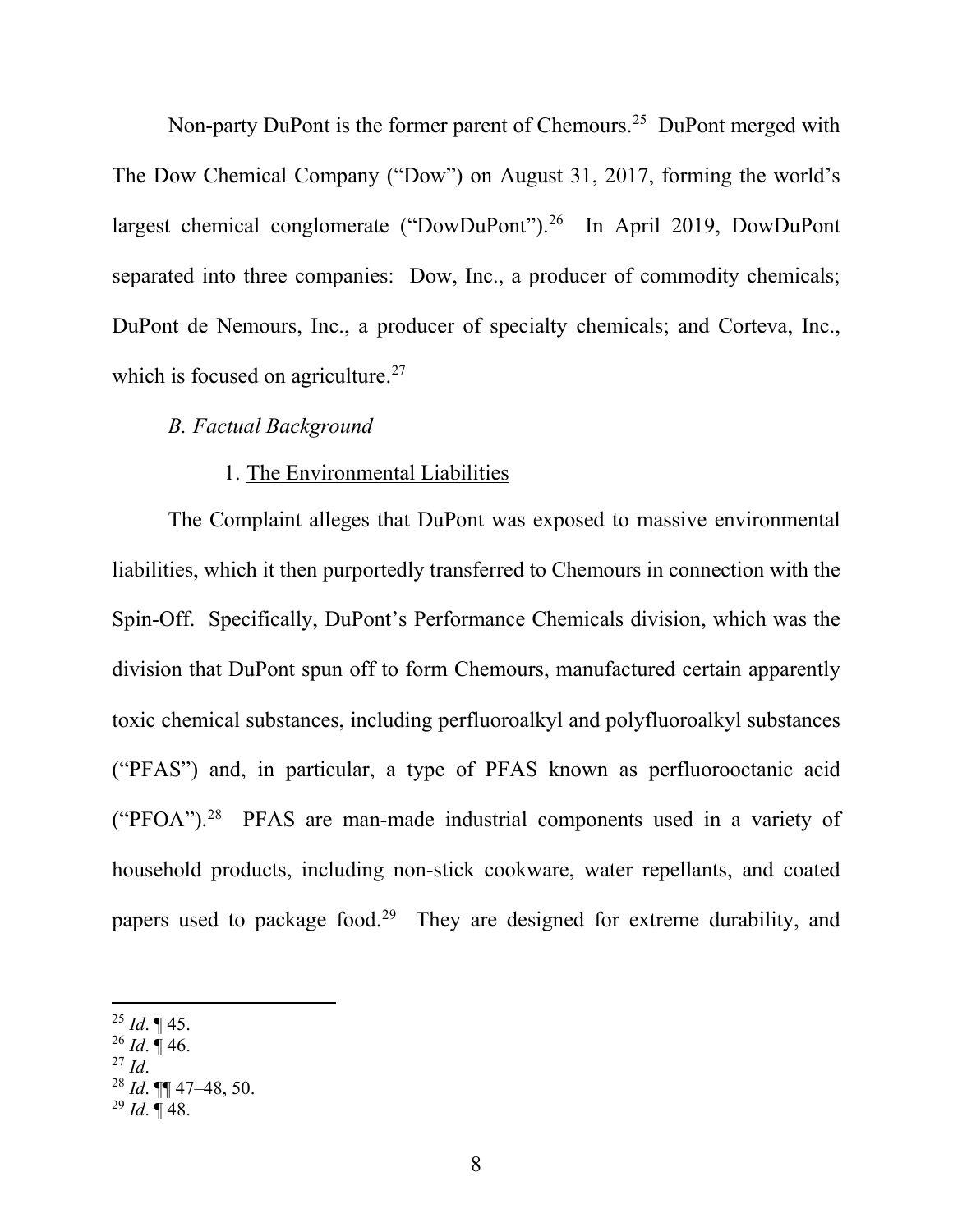therefore do not break down in the environment.<sup>30</sup> PFAS also allegedly "bioaccumulate" in the blood streams of people and animals that are exposed to contaminated water or  $air^{31}$  Bio-accumulation of PFAS, in turn, purportedly contributes to or causes adverse health effects, including fatal cancers.<sup>32</sup>

As the public became aware of the risks associated with PFAS, DuPont faced nation-wide litigation concerning the discharge of PFAS into the environment by its Performance Chemical division.<sup>33</sup> Much of this litigation remained unresolved at the time of the Spin-Off.34

# 2. The Chemours Spin-Off

Beginning in 2013, DuPont commenced a plan, dubbed "Project Beta," that culminated in the spin-off of DuPont's Performance Chemicals division as an independent, publicly traded company, Chemours.<sup>35</sup> DuPont announced the Spin-Off in October 2013, and it also determined that the "spinco" (i.e., Chemours) would pay a dividend of \$3.3 billion to DuPont, funded with billions of dollars in debt.<sup>36</sup>

As Project Beta progressed, certain members of incoming Chemours management expressed concerns about the health of Chemours's capital structure

- $31$  *Id.*
- <sup>32</sup> *Id*.

- <sup>34</sup> *See, e.g.*, *id*. ¶ 75.
- <sup>35</sup> *Id*. ¶ 58.
- $36$  *Id.*  $\overline{9}$  61.

<sup>30</sup> *Id*.

<sup>33</sup> *Id*. ¶ 53; *see also id*. ¶¶ 54–55.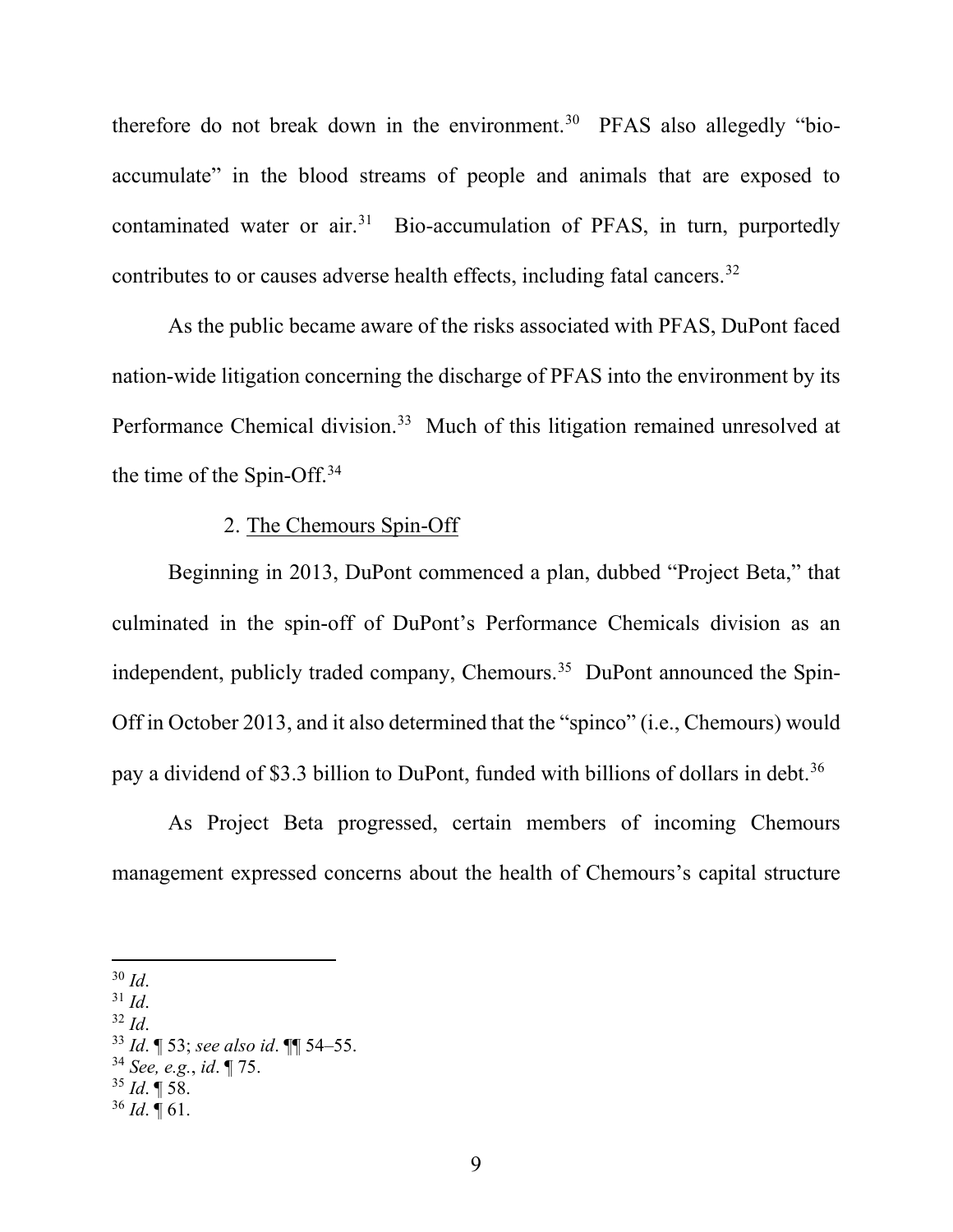following the Spin-Off.<sup>37</sup> For example, in June 2015, Defendant Newman, Chemours's then-CFO, requested an addition \$200-300 million in cash reserves for Chemours, which DuPont rejected. <sup>38</sup> Chemours also expressed concerns about the potential effects of a \$100 million Chemours dividend that DuPont, as Chemours's then-parent and controller, declared for the last quarter prior to the Spin-Off.39

As a condition to the Spin-Off, DuPont's board of directors commissioned Houlihan Lokey to opine on the solvency of DuPont and Chemours after the Spin-Off.<sup>40</sup> Houlihan Lokey's analysis included a quantification of the environmental liabilities that DuPont was transferring to Chemours in connection with the Spin-Off.<sup>41</sup> To quantify the environmental liabilities, Houlihan Lokey used numbers supplied by DuPont, labeled the "High End (Maximum) Realistic Exposure" for each of the liabilities (the "Maximums").<sup>42</sup>

The Complaint alleges that the Maximums understated the environmental liabilities because they were calculated from figures used to prepare DuPont's account reserves, which only included liabilities that were both probable and reasonably estimable.<sup>43</sup> Thus, according to the Complaint, the Maximums excluded

- <sup>38</sup> *Id*. ¶ 65.
- <sup>39</sup> *Id*.
- $40$  *Id*. 167.
- $41$  *Id.*  $\sqrt{68}$ . <sup>42</sup> *Id*.

<sup>37</sup> *Id*. ¶¶ 64–65.

<sup>43</sup> *Id*. ¶¶ 69–70.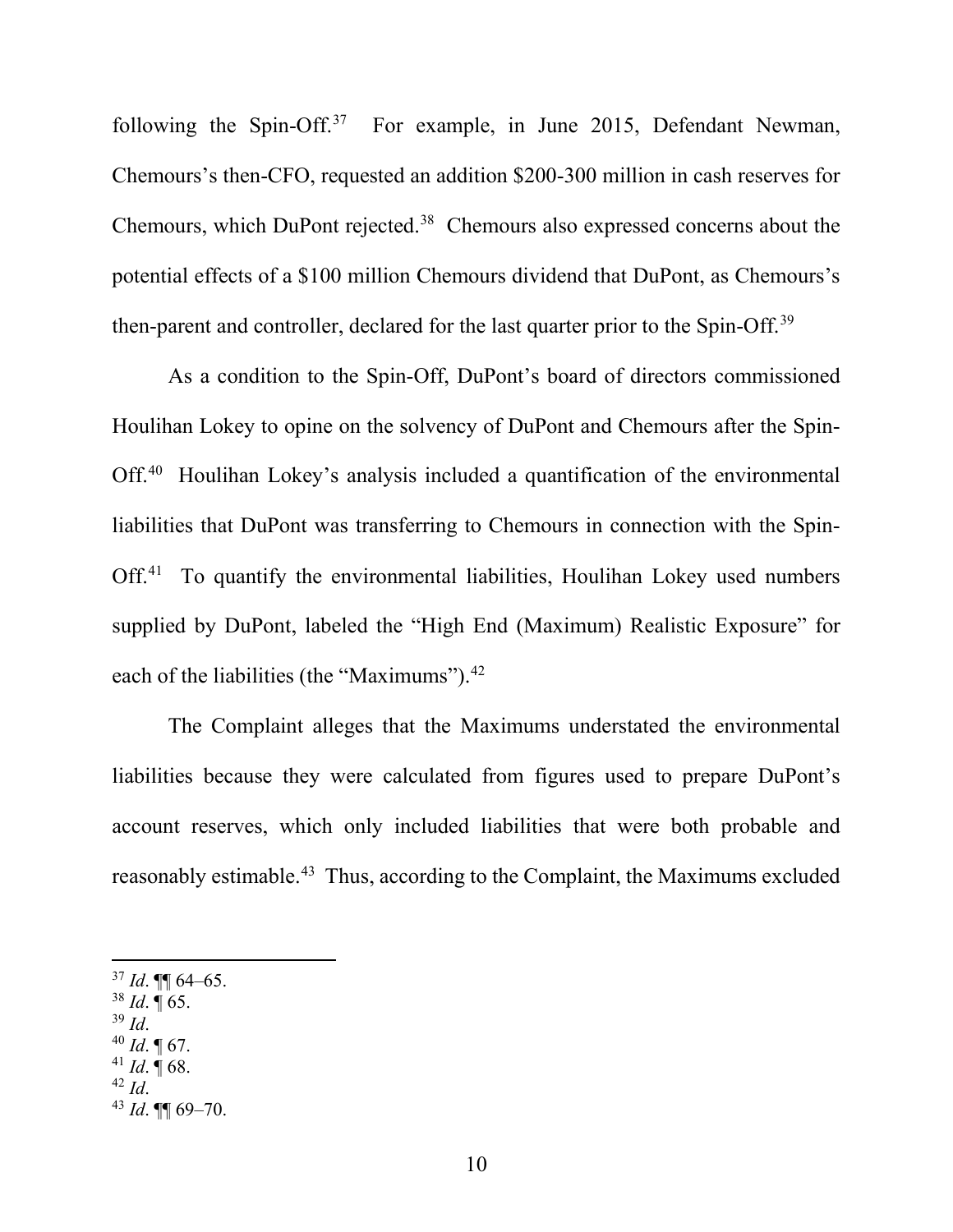any environmental liabilities that were viewed as merely "possible," as opposed to "probable," as of December 31, 2014, even if they were reasonably estimable, as well as any environmental liabilities that were probable but not yet reasonably estimable at that time.<sup>44</sup> In May 2015, DuPont approached Defendant Newman to certify the Maximums for 87 categories of liabilities being transferred to Chemours.45 Defendant Newman declined to do so, and instead signed a revised certification stating that he was relying on DuPont as to the accuracy of the Maximums.<sup>46</sup>

On June 5, 2015, DuPont announced that its board of directors approved the Spin-Off, which took effect on July 1, 2015.<sup>47</sup> In connection with the Spin-Off, Chemours assumed various liabilities, including 67% of DuPont's environmental liabilities covering 80 sites and \$4 billion in debt used to fund a \$3.91 billion dividend back to DuPont.<sup>48</sup>

Under the separation agreement between DuPont and Chemours that governed the Spin-Off (the "Separation Agreement"), Chemours was required to defend and indemnify DuPont against any liability "relating to, arising out of, by reason of or otherwise in connection with" the liabilities assigned by DuPont to Chemours,

- <sup>45</sup> *Id*. ¶ 72.
- <sup>46</sup> *Id*.
- <sup>47</sup> *Id*. ¶ 73.
- <sup>48</sup> *Id*. ¶ 74–75.

<sup>44</sup> *Id*. ¶ 70.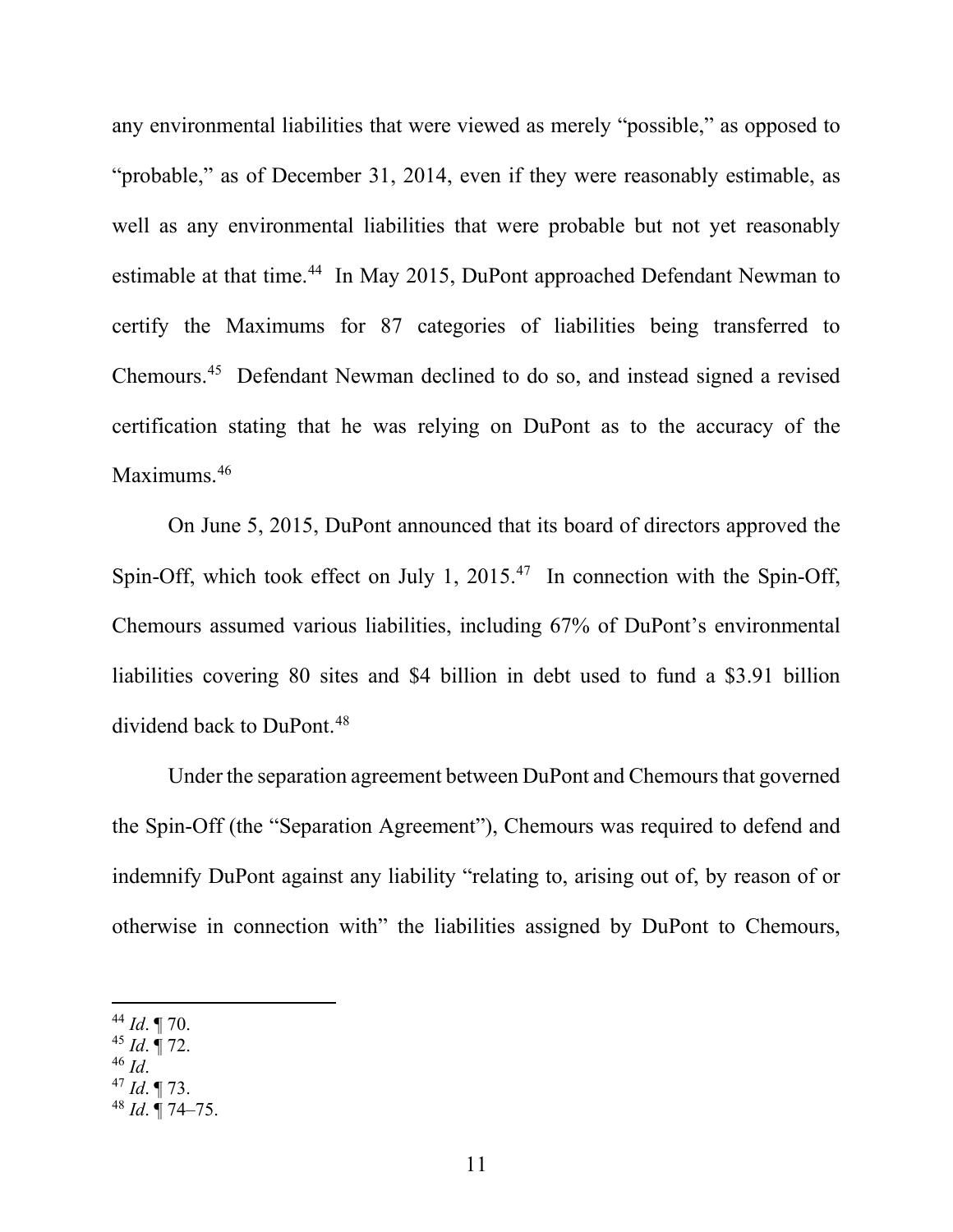without limitation.<sup>49</sup> The Separation Agreement also prohibited Chemours from seeking recourse from DuPont concerning those liabilities.<sup>50</sup> Following the Spin-Off, in December 2015, the Board approved individual indemnification agreements for the Chemours directors. 51

### 3. Chemours Undertakes the Five-Point Transformation Plan

According to the Complaint, Chemours struggled in the immediate aftermath of the Spin-Off.52 For example, the Company laid off 1,000 employees, closed plants, sold certain business lines, and undertook two corporate restructurings.53 The Company's stock price fell from \$21.00 per share to \$11.40 per share within a month of the Spin-Off, and by January 25, 2016, the share price had fallen further to \$3.06 per share.54

As a result, the Company took steps to improve its capital structure pursuant to a plan called the "Five-Point Transformation Plan," the purpose of which was to get "the company de-levered as quickly as possible."55 For instance, in November 2015, Chemours announced that it would sell a facility in Beaumont, Texas to Dow for \$140 million in cash.<sup>56</sup> In addition, in February 2016, Chemours obtained a \$190

<sup>49</sup> *Id*. ¶ 77.

- <sup>50</sup> *Id*.
- $51$  *Id.* ¶ 80.
- <sup>52</sup> *See id*. § III.C.1.
- $^{53}$  *Id.*  $\llbracket 81 \rrbracket$
- <sup>54</sup> *Id*. ¶¶ 81, 83.
- <sup>55</sup> *Id*. ¶ 84.
- <sup>56</sup> *Id*. ¶ 82.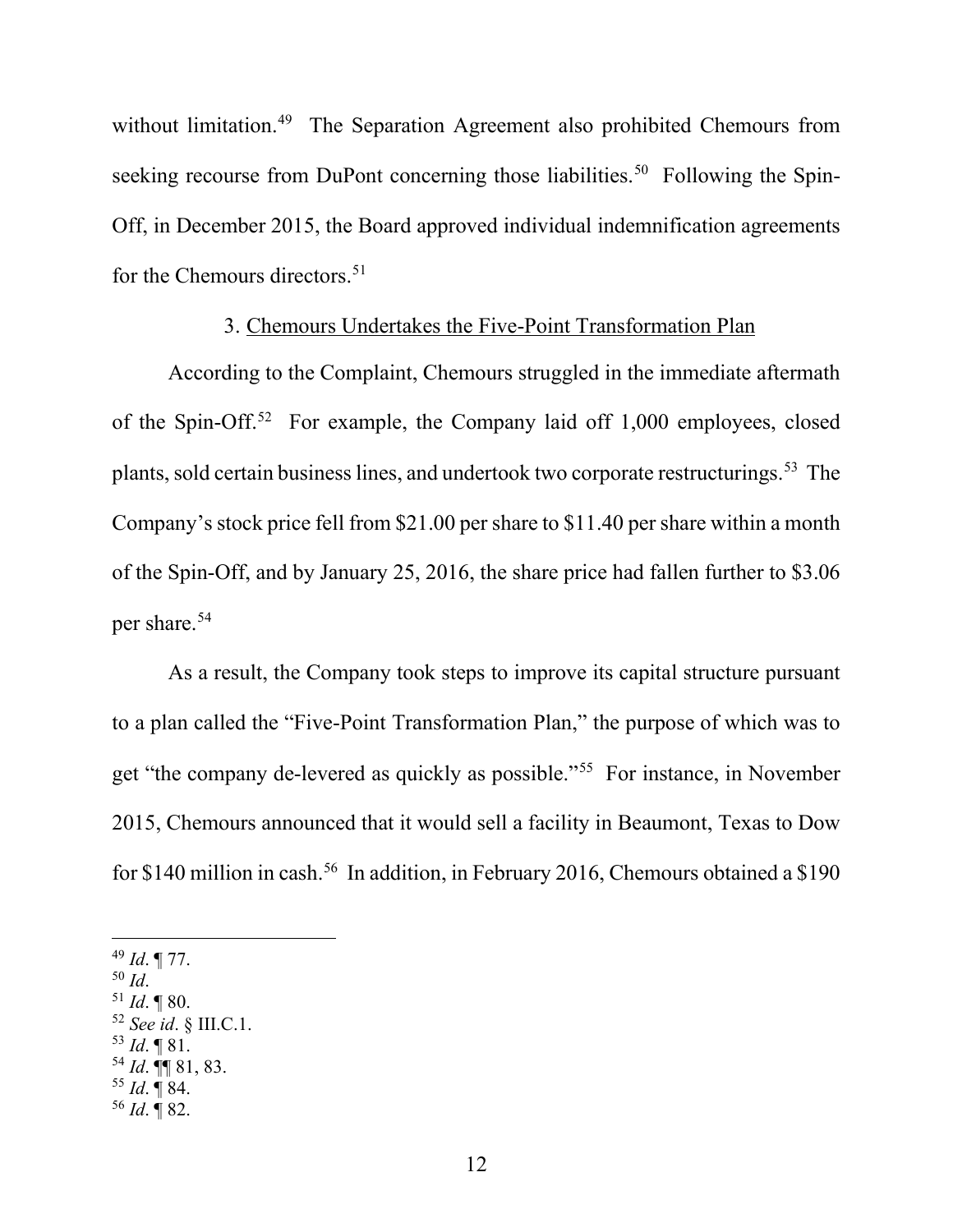million advance from DuPont for goods and services to be provided to DuPont through mid-2017.<sup>57</sup> The Company also reduced its quarterly dividends from \$0.55 per share to \$0.03 per share in September 2015.58

#### 4. The Environmental Liabilities Continue

Although the Company had taken steps to address its capital structure issues, the environmental liabilities related to PFAS continued to loom. In particular, the Company faced litigation in Ohio, New Jersey, and North Carolina related to PFOA and other types of PFAS.59

### *a. The Ohio Litigation*

In connection with the Spin-Off, Chemours agreed to indemnify DuPont under the Separation Agreement for a multidistrict action in the U.S. District Court for the Southern District of Ohio against DuPont involving approximately 3,550 individuals who had been diagnosed with diseases associated with PFOA exposure (the "Ohio MDL"). $60$  DuPont certified that the Maximum for the Ohio MDL was \$128 million, including defense costs.<sup>61</sup> In mid-2016, however, DuPont lost the first three bellwether cases in the Ohio MDL, incurring an aggregate of \$19.7 million in

<sup>57</sup> *Id*. ¶ 83.

<sup>&</sup>lt;sup>58</sup> *Id*.  $\overline{q}$  241. As the Defendants note, the \$0.55 quarterly dividend was declared by Chemours' pre-Spin-Off board, when Chemours was a wholly-owned subsidiary of DuPont. *See* Friedlander Decl., Ex. 15 at 35 n.1, 37 n.4.

<sup>59</sup> *See* Compl. ¶¶ 93–99, 104–18.

<sup>60</sup> *Id.* ¶ 55.

<sup>61</sup> *Id.* ¶ 93.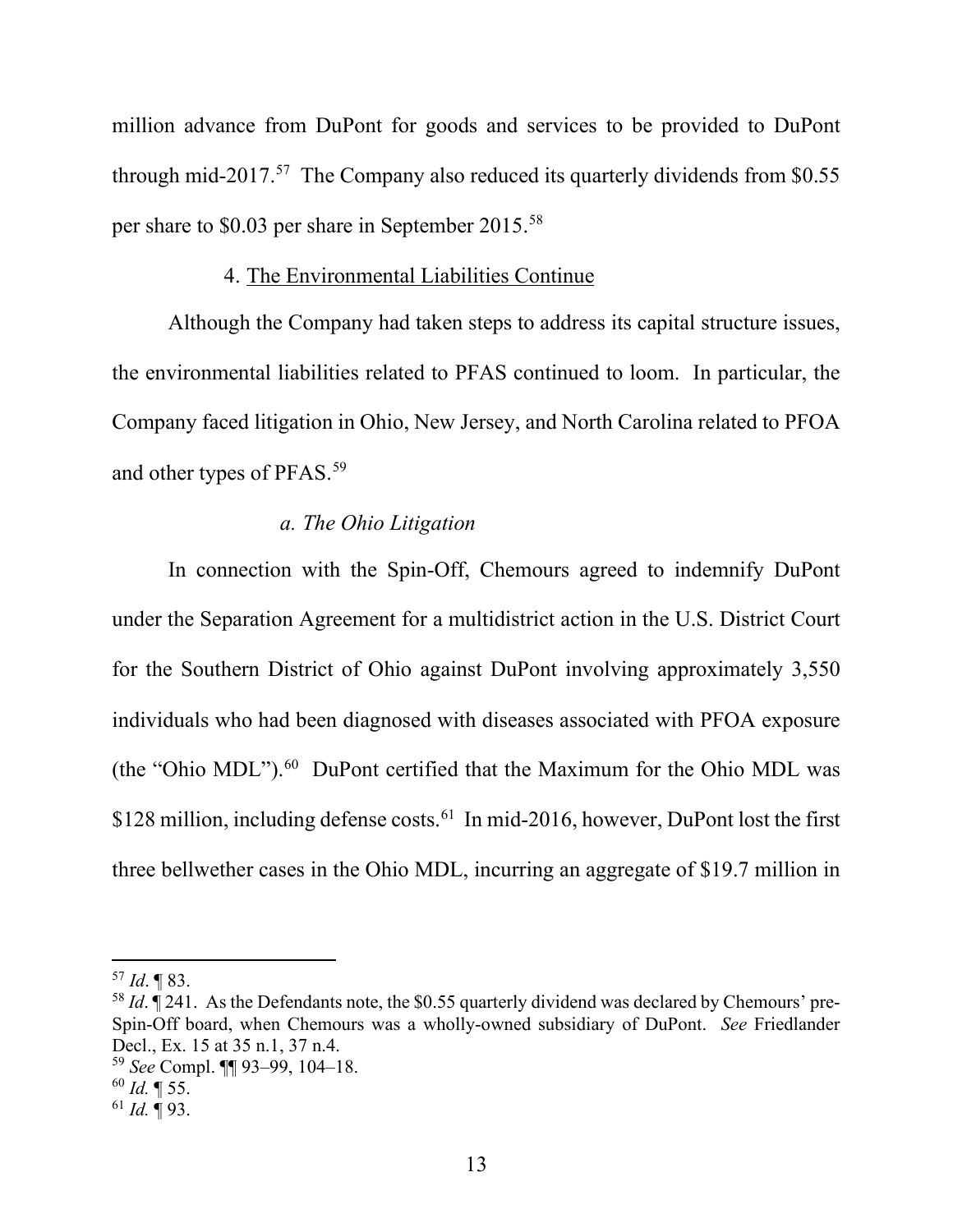damages.62 And despite estimating that it would win 68% of the PFOA trials, DuPont would go on to lose every single trial.<sup>63</sup>

As a result, Chemours notified DuPont that its indemnification obligation under the Separation Agreement with respect to the Ohio MDL was capped at the \$128 million Maximum that DuPont had certified in connection with the Spin-Off.<sup>64</sup> In response, in July 2016, DuPont argued that this \$128 million Maximum "represented only estimates based on the best judgment of management and its advisors given available information at the time," and therefore, it had no legal effect on Chemours's indemnification obligations.<sup>65</sup> DuPont further argued that, instead, Chemours was "contractually obligated to indemnify DuPont for any and all Indemnifiable losses . . .including without limitation any and all judgments."66 In February 2017, the parties agreed to settle the Ohio MDL cases for \$670.7 million, split evenly between DuPont and Chemours, and with DuPont contributing up to an additional \$125 million toward PFOA-related costs, including litigation defense.<sup>67</sup> While the Ohio MDL settlement resolved 3,550 cases, it left unresolved other claims related to PFOA exposure.<sup>68</sup>

- <sup>62</sup> *Id.* ¶ 95.
- <sup>63</sup> *Id.*
- <sup>64</sup> *Id.* ¶ 96.
- <sup>65</sup> *Id.* ¶ 97.
- <sup>66</sup> *Id.*
- <sup>67</sup> *Id.* ¶ 98.
- $^{68}$  *Id.*  $\overline{9}$  117–18.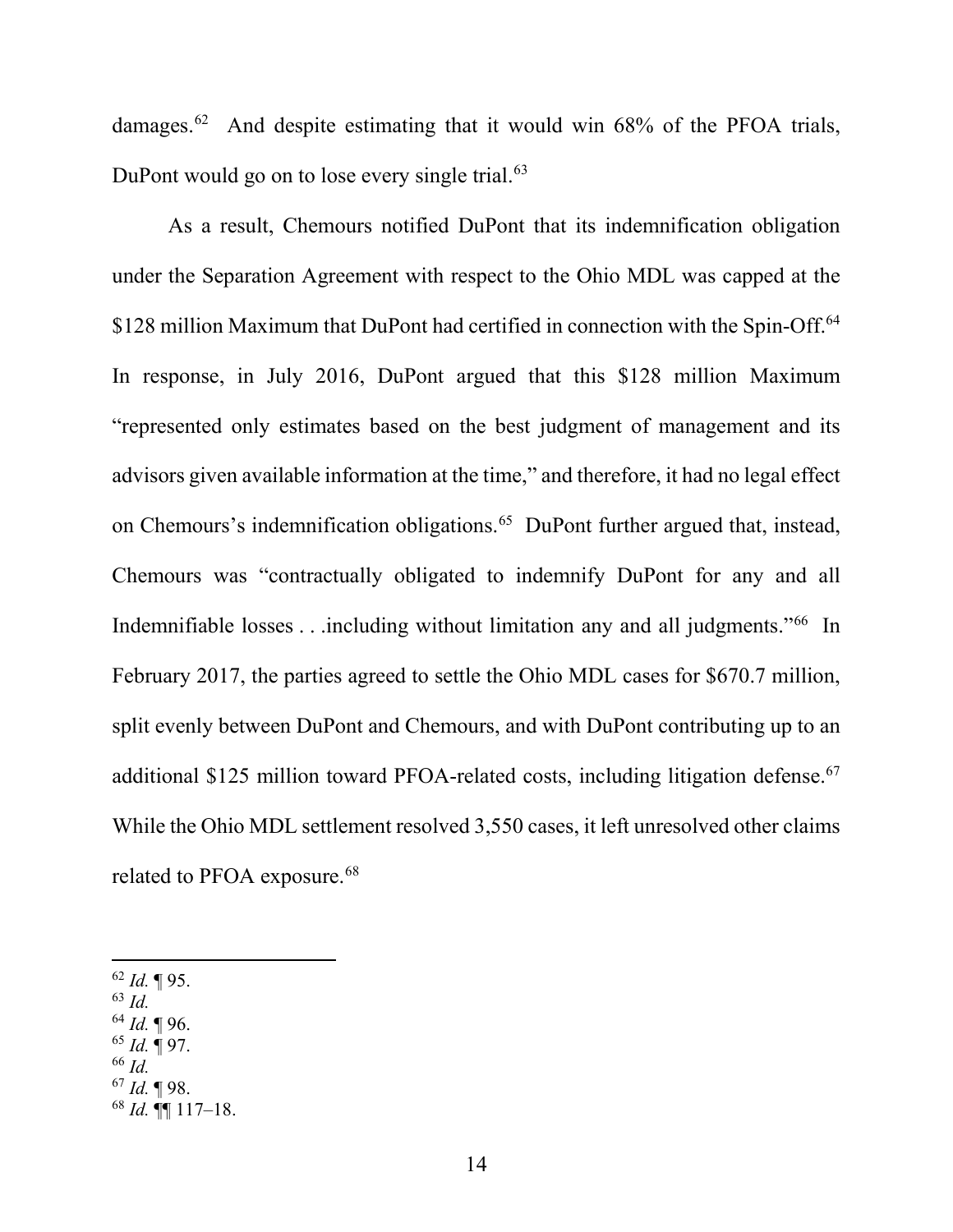#### *b. The New Jersey Litigation*

On December 12, 2016, a New Jersey municipality sued DuPont and Chemours for over \$1.1 billion for remediation costs of the Chambers Works site.<sup>69</sup> At the time of the Spin-Off, DuPont certified a Maximum for all New Jersey litigation of \$337 million.<sup>70</sup> Chemours also inherited three other New Jersey sites from DuPont that become the subject of litigation.<sup>71</sup>

### *c. The North Carolina Litigation*

Beginning in September 2017, several plaintiffs, including the State of North Carolina, certain public water authorities, well owners, and a consolidated putative class of North Carolina residents filed suit against Chemours and DuPont relating to the Fayetteville Works site, which had been discharging a type of PFAS known as "GenX."72 At the time of the Spin-Off, DuPont certified a Maximum for liability relating to Fayetteville Works of \$2.09 million.73

### 5. The Stock Repurchases and Dividends

In 2017 and 2018, the Chemours Board approved two stock repurchase programs and increased the Company's quarterly dividend twice. During this time,

<sup>69</sup> *Id.* ¶ 104.

 $70$  *Id.*  $\overline{9}$  108.

 $71$  *Id.* **¶** 108–09.

 $72$  *Id.*  $\P\P$  110, 112.

 $^{73}$  *Id.*  $\sqrt{\phantom{0}}$  111.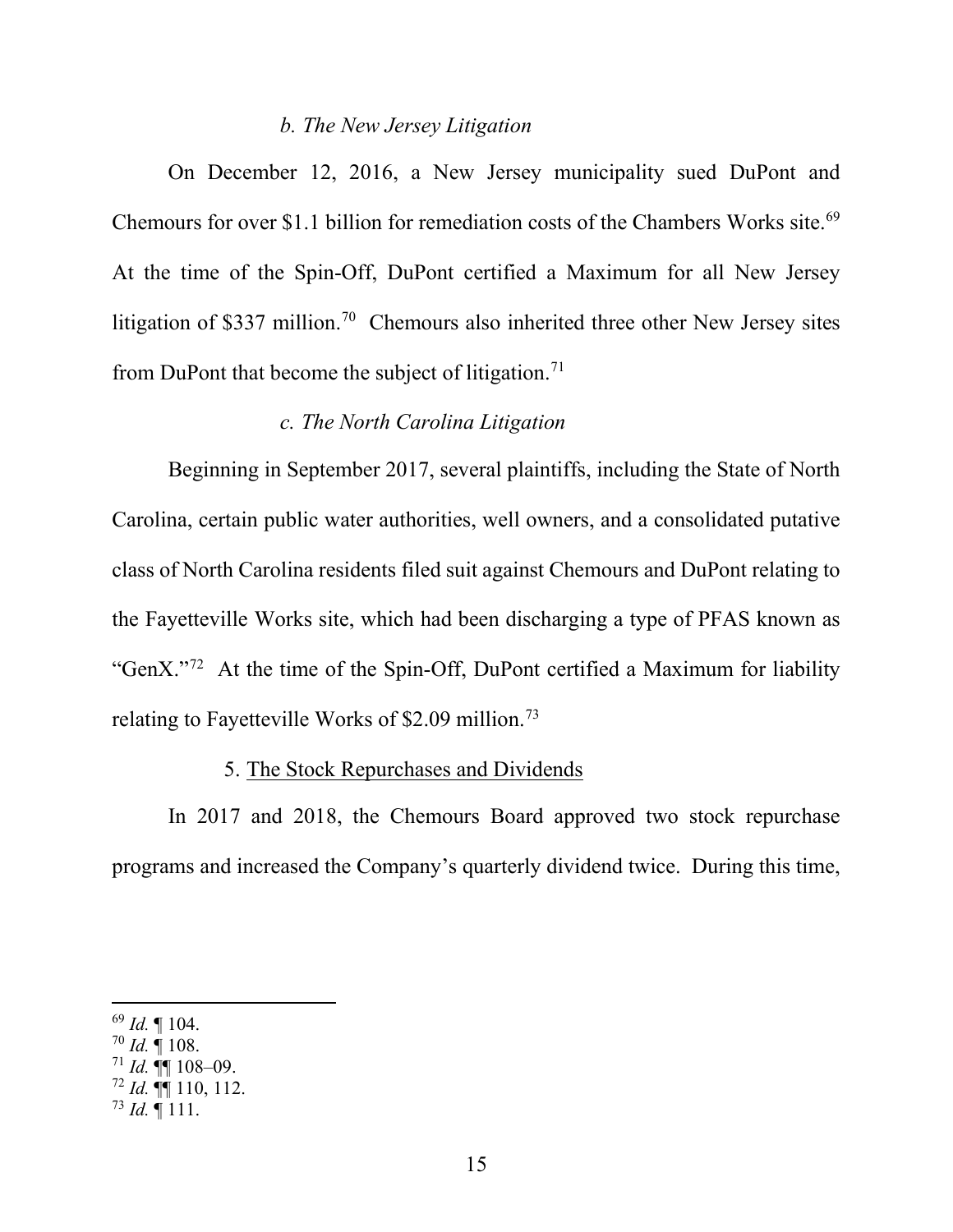the Board also regularly discussed and received updates regarding the environmental liabilities.

# *a. The 2017 Stock Repurchase Program and Dividend Increases*

In January 2017, shortly before Chemours settled the Ohio MDL in February 2017, the Board received a financial update that discussed potential return of capital strategies.<sup>74</sup> The financial update observed that "Chemours' current dividend yield is toward the low end of the range of public chemical companies."75 The same financial update cautioned that any return of capital strategies "should be evaluated in light of liquidity and credit agreement constraints from any potential settlement of contingent liabilities  $\dots$  ."<sup>76</sup> The update added that "[w]hile investors would likely applaud a share repurchase to offset dilution, management believes focus on contingent liabilities . . . should take priority."77 In April 2017, Defendant Vergnano wrote to the Board that returning capital "would reflect our confidence in the potential to drive Chemours stock price well above current levels."78

In the months leading up to the approval of the 2017 Stock Repurchase Program and the increase in dividends, the Audit Committee and the Board discussed the environmental liabilities on several occasions. On January 3, 2017,

- <sup>76</sup> *Id.*
- <sup>77</sup> *Id.*

<sup>74</sup> *Id.* ¶ 129.

<sup>75</sup> *Id.*

<sup>78</sup> *Id.* ¶ 130.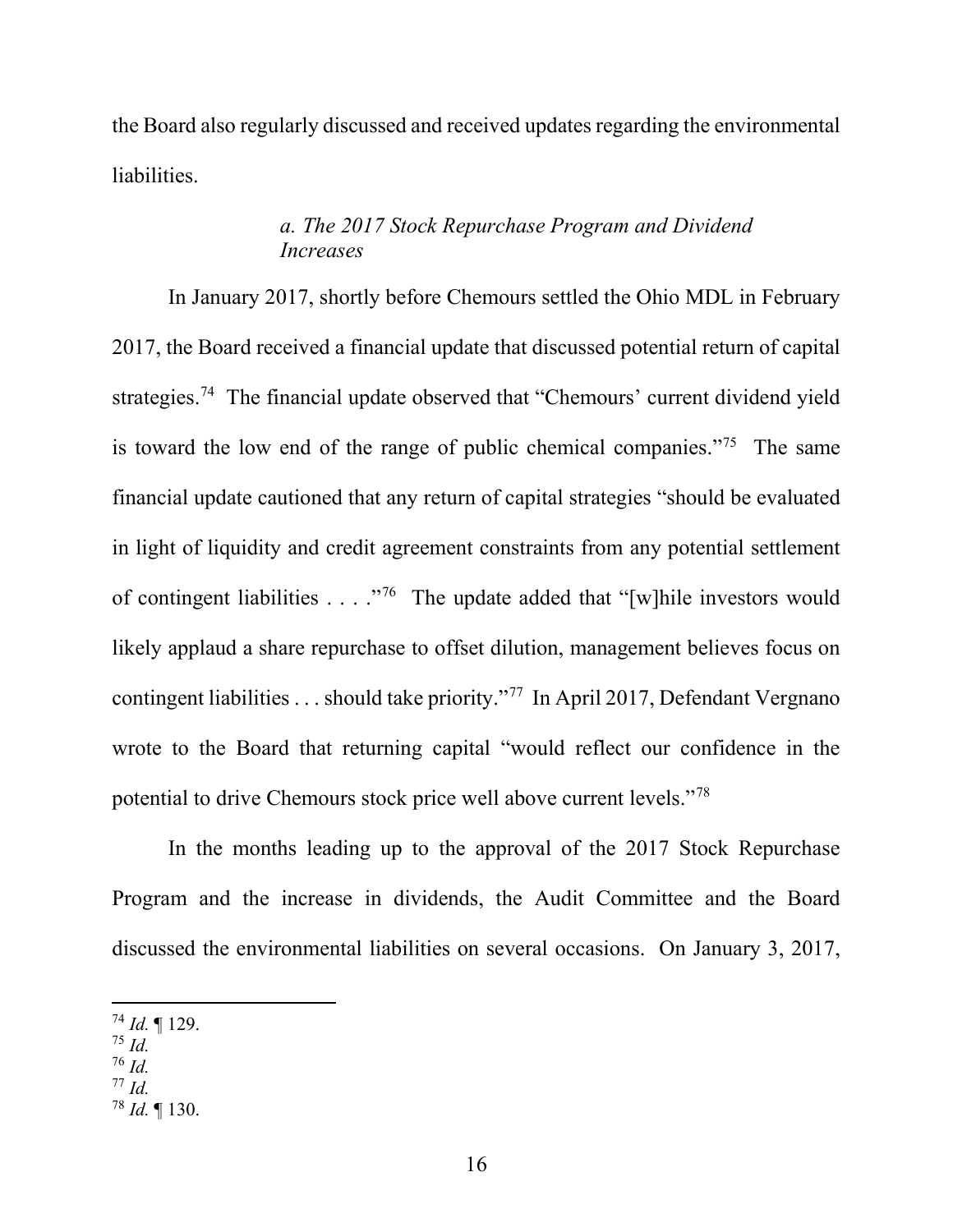for instance, the Board received a presentation summarizing directors' responses to a questionnaire.79 In response to a question canvassing the topics the directors would like to cover during the next year, one director wrote, "[w]e . . . need to assess more carefully other potential environmental liabilities that could occur in the normal course of business going forward once the PFOA case is behind us."80 Likewise, on April 20, 2017, and again on August 1, 2017, the Audit Committee met, along with Defendants Brown, Vergnano and Newman, and discussed litigation related to the environmental liabilities, including legal and environmental reserves and environmental remediation developments.<sup>81</sup>

On August 2, 2017, the Board met and received two presentations concerning a potential share repurchase program and a potential increase in the Company's dividends.82 The presentations, which were delivered by financial advisors Barclays and Dyal Partners, recommended that Chemours increase its dividends or repurchase stock, noting that Chemours trailed its peers with respect to the return of capital to stockholders.<sup>83</sup> These presentations also emphasized that an increase in the return of capital would be a positive signal to the market.<sup>84</sup> At this meeting, the Board also received a presentation concerning litigation developments regarding the

- <sup>80</sup> *Id.*
- <sup>81</sup> *Id.* ¶ 132, 138.
- <sup>82</sup> *Id.* ¶ 141.
- <sup>83</sup> *Id.* <sup>84</sup> *Id.*

<sup>79</sup> *Id.* ¶ 120.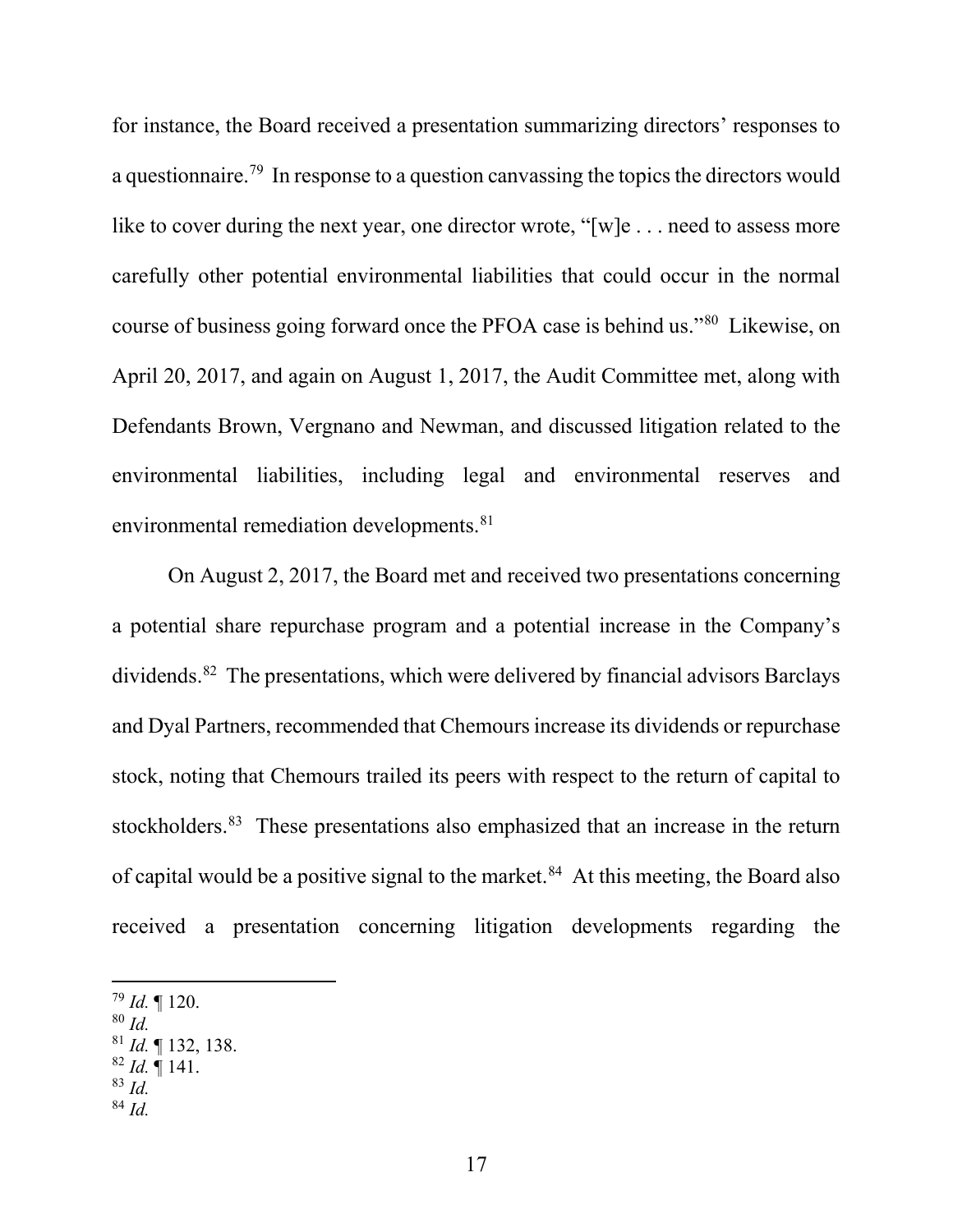Fayetteville Works site in North Carolina.<sup>85</sup> On October 30, 2017, the Audit Committee met again, with Defendants Brown, Vergnano and Newman in attendance, received further updates regarding environmental litigation, and discussed Chemours's legal and environmental reserves.<sup>86</sup>

A month later, on November 30, 2017, the Board met, with Defendant Newman also in attendance, and approved a share repurchase program authorizing the purchase of up to \$500 million (the "2017 Stock Repurchase Program"). $87$  At the same meeting, the Board also declared a first quarter 2018 dividend of \$0.17 per share, a \$0.14 increase from the previous \$0.03 quarterly dividends.<sup>88</sup> The resolutions approving the 2017 Stock Repurchase Program and the dividend increase stated that the Board believed that the returns of capital complied with the DGCL.<sup>89</sup> The Complaint alleges that, in making this determination, the Board only considered GAAP-based "legal and environmental reserves."90

In early 2018, the Board continued to receive presentations and updates regarding the environmental litigation, as well as the Company's legal and environmental reserves. In January 2018, in response to a question about topics or agenda items that should be covered during the year, one director wrote, "I would

- <sup>86</sup> *Id.* ¶ 144.
- <sup>87</sup> *Id.* ¶ 145.
- <sup>88</sup> *Id.*
- <sup>89</sup> *Id.*

<sup>85</sup> *Id.* ¶ 140.

<sup>90</sup> *Id.* ¶¶ 146–47.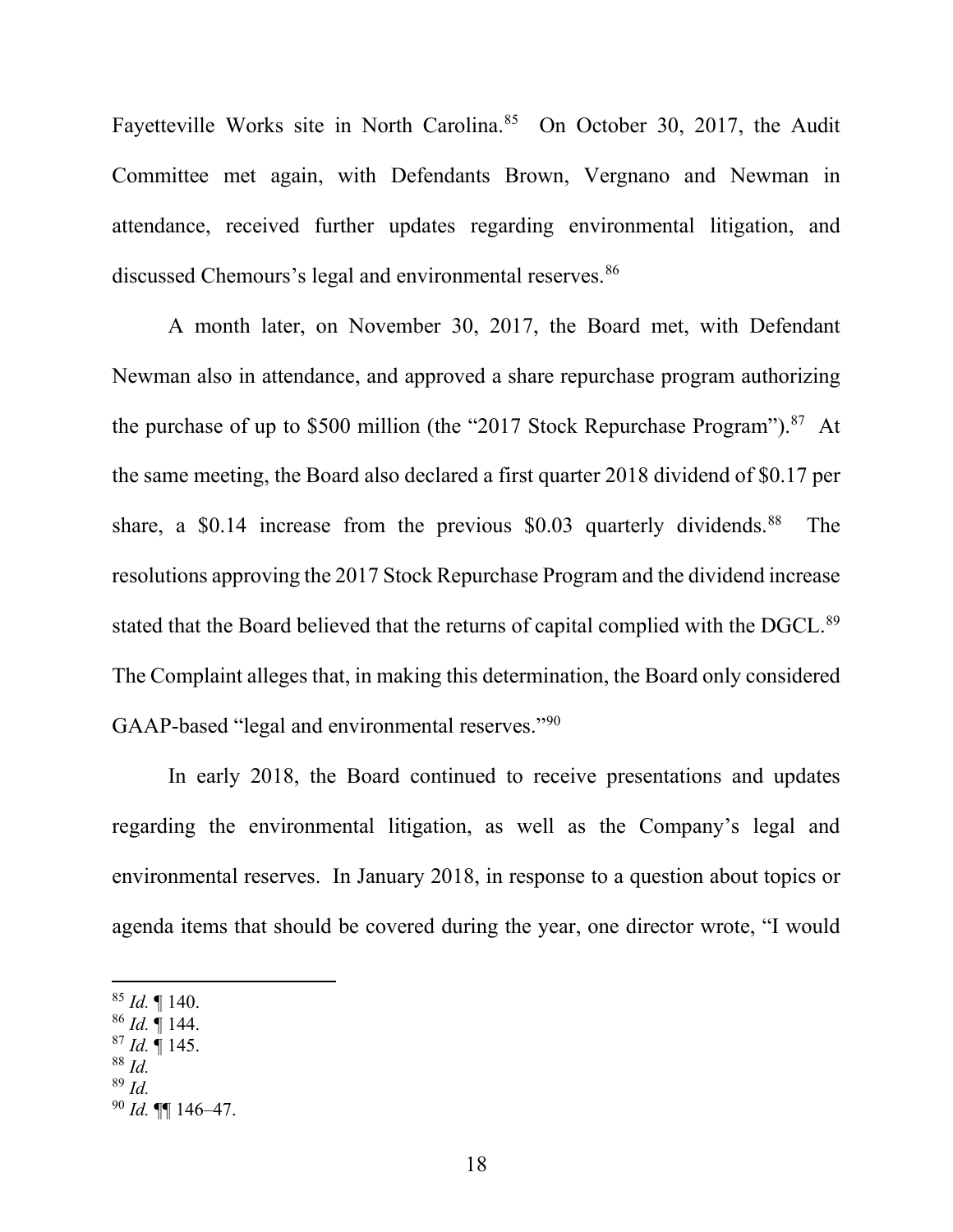personally benefit from . . . a detailed sustainability strategy that reduces the cost of future litigation."91 Likewise, the Audit Committee met on February 12, 2018, with Defendants Brown, Vergnano and Newman in attendance, and received a litigation report that included a discussion of the environmental litigation.<sup>92</sup> The Complaint alleges that the Audit Committee also discussed the Company's share repurchases, as well as the Company's legal and environmental reserves, but it asserts that the Audit Committee did not discuss these topics "in conjunction" with one another.<sup>93</sup>

The following day, on February 13, 2018, the Board met, with Defendant Newman in attendance, and was informed of the litigation update that the Audit Committee had received the previous day.<sup>94</sup> The Board also received an update on litigation regarding the Fayetteville Works site,  $95$  and a further update regarding Fayetteville Works litigation at an April 30, 2018 Board meeting.<sup>96</sup>

In May 2018, the Company executed its final purchase of the 2017 Stock Repurchase Program, exhausting the \$500 million limit, and the Board declared another \$0.17 per share quarterly cash dividend.<sup>97</sup> The resolutions that approved the dividend stated that the Board believed the dividend complied with the DGCL.<sup>98</sup>

<sup>91</sup> *Id.* ¶ 151.

- <sup>92</sup> *Id.* ¶ 153.
- <sup>93</sup> *Id.* ¶ 154. <sup>94</sup> *Id.* ¶ 156.
- <sup>95</sup> *Id.*
- <sup>96</sup> *Id.* ¶ 160.
- <sup>97</sup> *Id.* ¶¶ 161, 163.
- $98$  *Id.*  $\frac{1}{162}$ .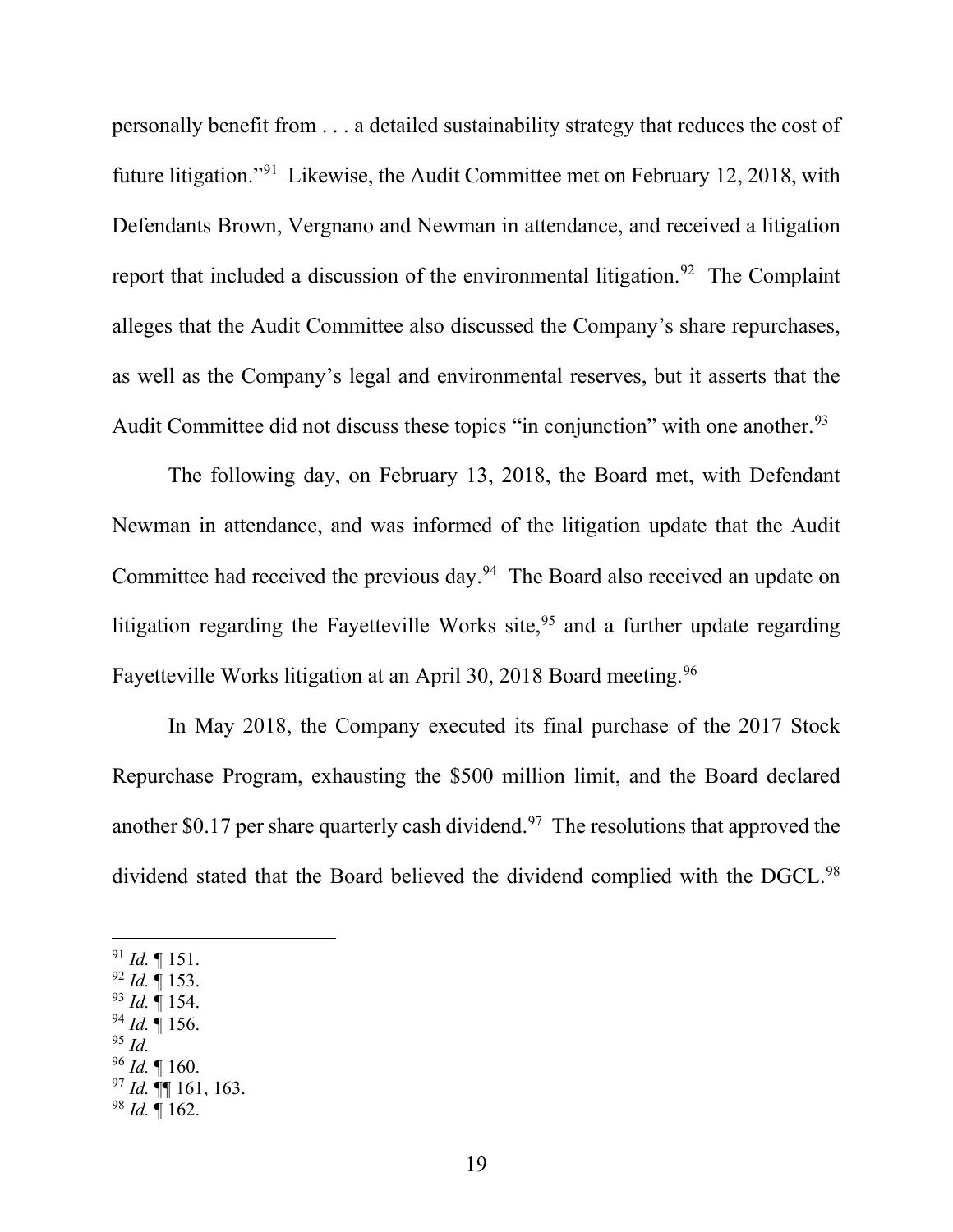Again, the Complaint alleges that in forming this belief, the Board relied only on Chemours' accounting-based reserves for the contingent environmental liabilities, calculated in accordance with GAAP.<sup>99</sup> In particular, the Complaint alleges that on May 1 and 2, 2018, the Audit Committee and the Board, along with Defendant Newman, received updates regarding the environmental litigation and the Company's environmental and litigation reserves.<sup>100</sup>

# *b. The 2018 Stock Repurchase Program and Dividend Increases*

After the Company exhausted the \$500 million 2017 Stock Repurchase Program, the Chemours Board approved a second repurchase program in August 2018 (the "2018 Stock Repurchase Program"). Specifically, on July 30, 2018, the Board met, along with Defendant Newman, and received a report concerning the environmental litigation.<sup>101</sup> The Complaint alleges that at this meeting, the Board was informed that the Company was facing increased legal and environmental costs.102

The following day, on July 31, 2018, the Audit Committee met, with Defendants Vergnano and Newman in attendance.<sup>103</sup> At this meeting, the Audit

<sup>102</sup> *Id.*

<sup>99</sup> *Id.* ¶¶ 162, 165.

 $^{100}$  *Id.*  $\P\P$  164–66.

 $^{101}$  *Id.* ¶ 167.

 $103$  *Id.* 168.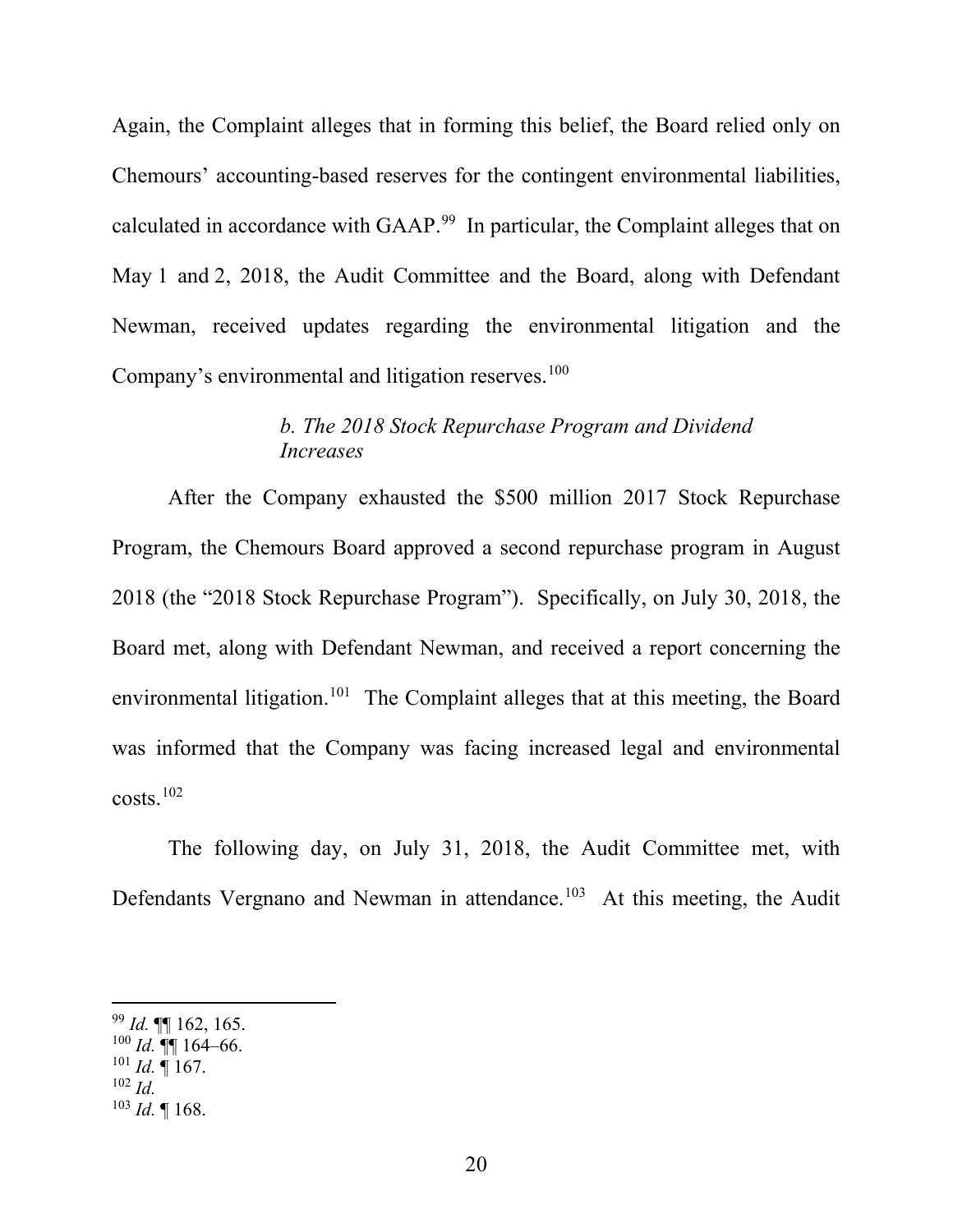Committee received a litigation report that discussed the environmental litigation.<sup>104</sup> The Board also discussed the Company's environmental and litigation reserves and the Company's share repurchases.<sup>105</sup> Again, however, the Complaint alleges that there is no indication that the share repurchases were discussed "in conjunction" with the environmental and litigation reserves.<sup>106</sup>

A day later, on August 1, 2018, the Board approved the 2018 Stock Repurchase Program, which authorized the repurchase of up to \$750 million in shares.<sup>107</sup> The next day, on August 2, 2018, the Board increased the quarterly cash dividend from \$0.17 per share to \$0.25 per share.<sup>108</sup> The resolutions approving the 2018 Stock Repurchase Program and the dividend increase stated that the Board believed the returns of capital complied with the DGCL, though the Complaint asserts that the Board relied only on accounting-based reserves to form this belief.<sup>109</sup>

In October 2018, the Board declared another \$0.25 quarterly dividend.<sup>110</sup> Specifically, on October 29, 2018, the Audit Committee met, with Defendants Brown, Vergnano and Newman in attendance.<sup>111</sup> The Audit Committee discussed the share repurchases at this meeting; received updates on the environmental

 $104$  *Id.* 168–69. <sup>105</sup> *Id.*  $106$  *Id.* 169.  $107$  *Id.* 170.  $108$  *Id.* 171. <sup>109</sup> *Id.* <sup>110</sup> *Id.* ¶ 174–79.  $^{111}$  *Id.*  $\overline{9}$  174.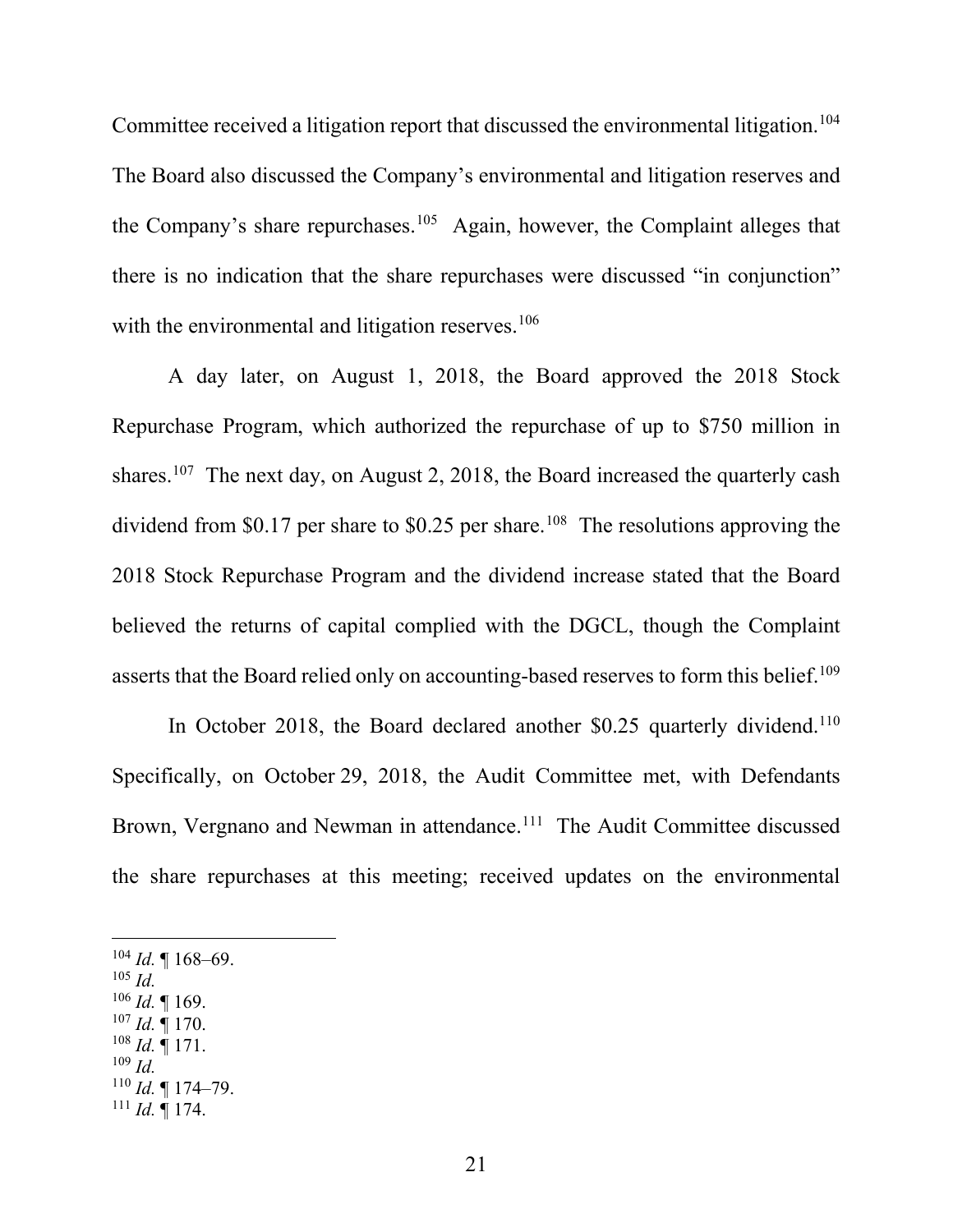litigation, including "significant judgments"; and discussed the environmental and litigation reserves.<sup>112</sup> The Complaint asserts, again, that there is no indication that the share repurchases were discussed "in conjunction" with the environmental and litigation reserves. $113$ 

The following day, on October 30, 2018, the full Chemours Board met and approved the  $$0.25$  dividend.<sup>114</sup> At this meeting, the Board also discussed the environmental litigation, and received an "Enterprise Risk Management" presentation stating that "Legacy/Future Environmental-Operational Sustainability" was the number one risk.<sup>115</sup> Yet again, the resolutions approving the dividend stated that the Board believed the dividend complied with the DGCL, though the Complaint asserts that this belief was based only on accounting-based reserves.<sup>116</sup> On November 20, 2018, the Board met telephonically, with Defendant Newman present, and received an update on the Fayetteville Works site.<sup>117</sup>

## *c. The Board Increases the 2018 Stock Repurchase Program and Declares More Dividends*

In early 2019, the Board authorized an increase in the 2018 Stock Repurchase Program. Specifically, on February 12, 2019, the Audit Committee met, with

- $113$  *Id.*  $\overline{9}$  175.
- $^{114}$  *Id.*  $\P\P$  176–78.
- <sup>115</sup> *Id.* ¶ 177.
- <sup>116</sup> *Id.* ¶ 178.
- $^{117}$  *Id.*  $\mathring{\mathbb{I}}$  180.

 $112$  *Id.* 174–75.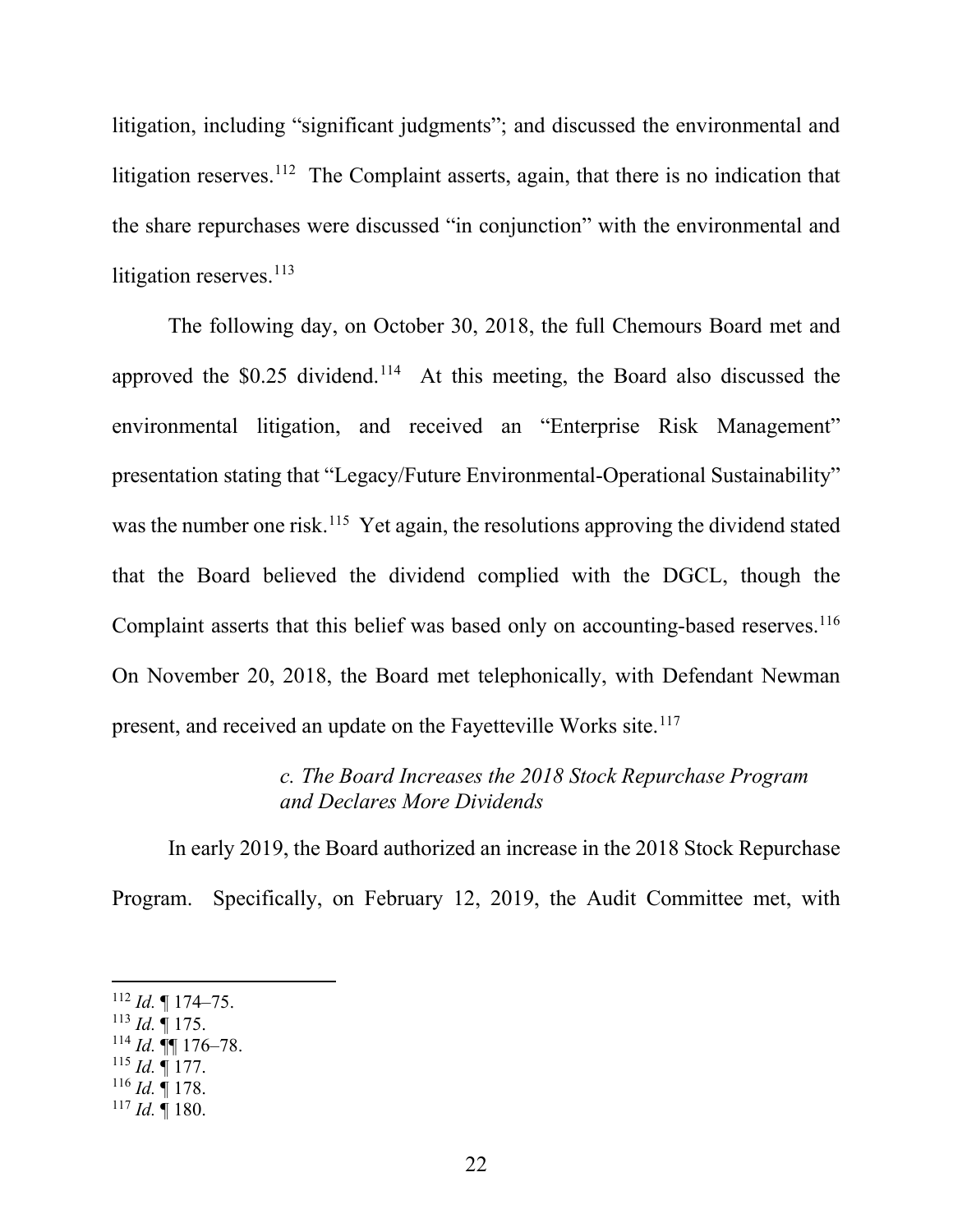Defendants Brown, Vergnano and Newman in attendance.<sup>118</sup> At this meeting, the Company received a litigation update, discussed "reserve accounting for [the] Fayetteville" site, and discussed the Company's share repurchases.<sup>119</sup> As with prior meetings, the Complaint asserts that there is no indication that the share repurchases were discussed "in conjunction" with the environmental and litigation reserves.<sup>120</sup>

The following day, on February 13, 2019, the Board met and increased the 2018 Stock Repurchase Program to permit the repurchase of up to \$1 billion of the Company's shares.<sup>121</sup> The Board also announced a \$0.25 per share quarterly cash dividend.<sup>122</sup> At the meeting, with Defendant Newman present, the Board received an update on a consent order related to the Fayetteville Works site.<sup>123</sup> The Complaint alleges that the Board discussed "what appears to be a GAAP-based accrual for Fayetteville," and that the Board "separately" discussed share repurchases and received a presentation conveying that "INVESTORS WANT CAPITAL ALLOCATED TO THEMSELVES."<sup>124</sup> The Complaint alleges that there is no indication that the share purchases and the environmental and litigation reserves were discussed "in conjunction" with one another at this meeting.<sup>125</sup> The resolutions

<sup>118</sup> *Id.* ¶ 187.

- <sup>119</sup> *Id.*
- <sup>120</sup> *Id.*
- <sup>121</sup> *Id.* ¶ 190.
- <sup>122</sup> *Id.*
- <sup>123</sup> *Id.* ¶ 188.
- <sup>124</sup> *Id.* ¶ 189 (capitalization in original).
- $125$  *Id.*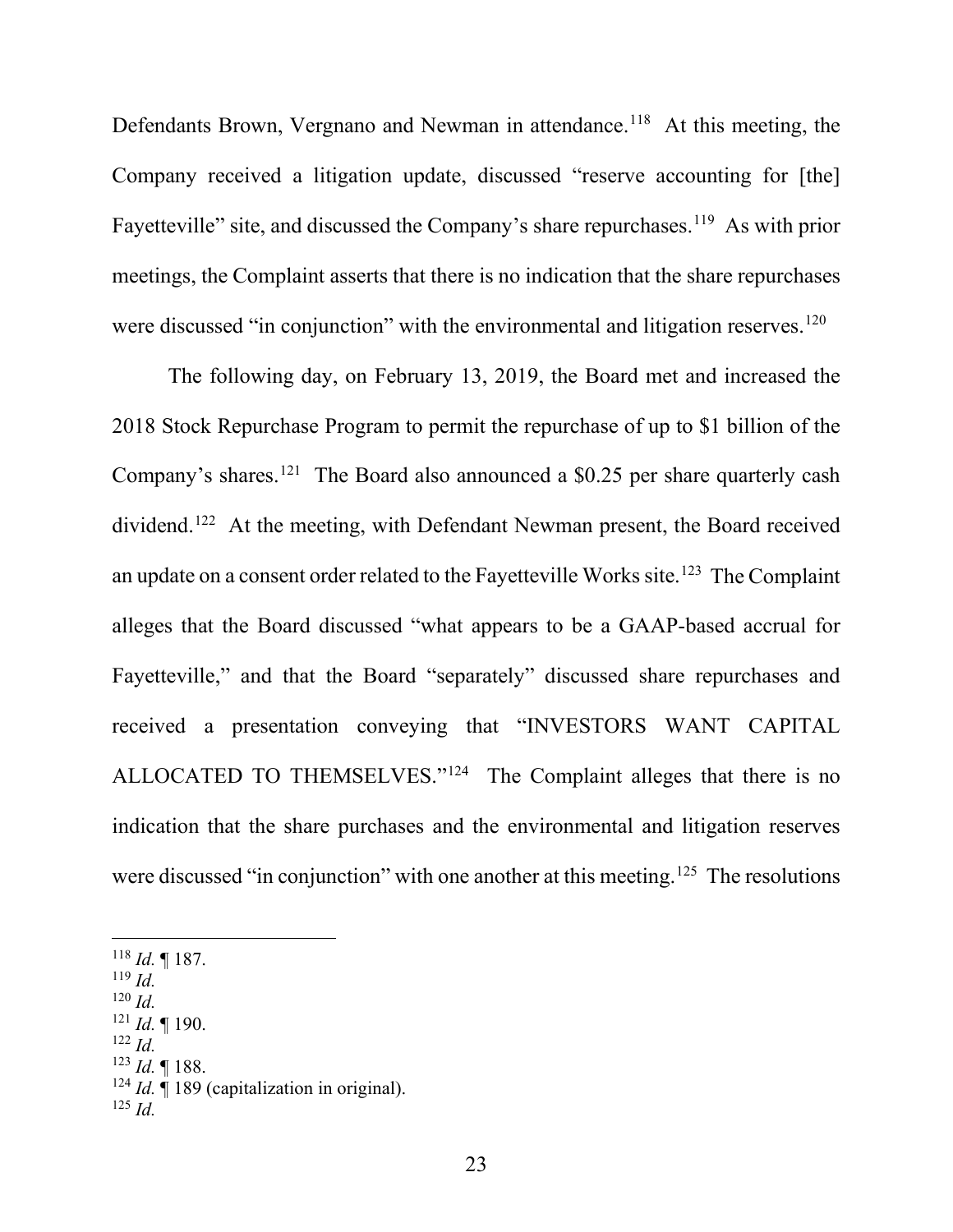that approved the share repurchase increase and the dividends stated that the Board believed the return of capital complied with the DGCL, though the Complaint asserts that this belief was based solely on accounting-based reserves.<sup>126</sup>

Two months later, in April 2019, the Board announced a \$0.25 quarterly cash dividend. Specifically, on April 29, 2019, the Audit Committee met, along with Defendants Brown, Vergnano and Newman, and received a litigation update that discussed the environmental litigation.<sup>127</sup> The following day, on April 30, 2019, the Board met, with Defendant Newman and the law firm Wachtell, Lipton, Rosen & Katz ("Wachtell") in attendance.<sup>128</sup> At the meeting, the Board participated in a "Litigation Discussion" and announced the  $$0.25$  dividend.<sup>129</sup>

The resolutions approving the dividend stated that the Board believed the dividend complied with the DGCL.<sup>130</sup> However, the Complaint asserts that the Board relied solely on accounting-based reserves in forming this belief, and that there is no indication that the Board quantified or considered the contingent environmental liabilities "in connection" with the stock repurchases.<sup>131</sup> The following day, May 1, 2019, the Board met, along with Wachtell and Defendant

- $127$  *Id.*  $\sqrt{\ }$  201.
- $128$  *Id.*  $\overline{9}$  202.
- $129$  *Id.* **¶** 202–03.
- <sup>130</sup> *Id.* ¶ 203.
- <sup>131</sup> *Id.*

 $126$  *Id.* 191.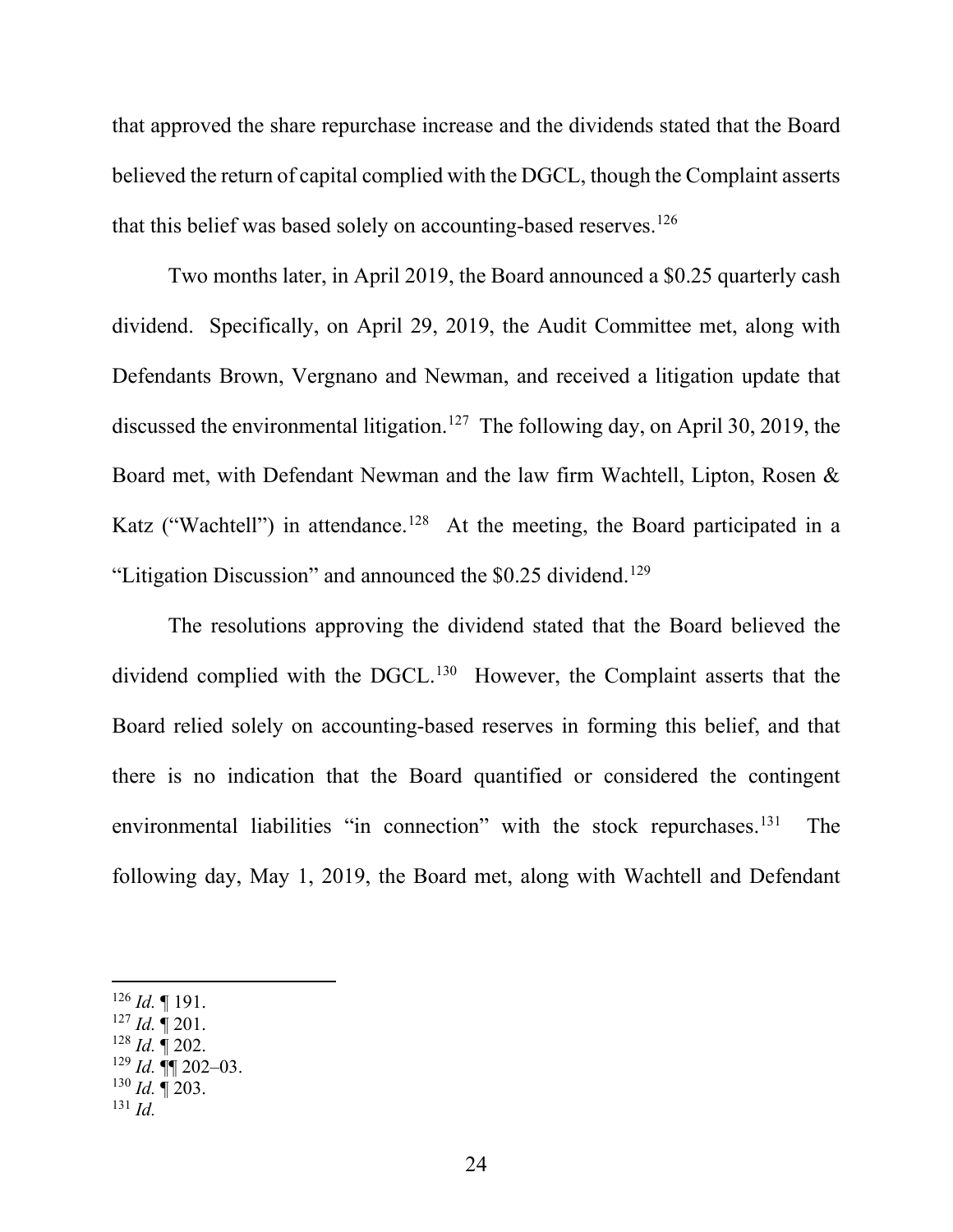Newman.<sup>132</sup> At the meeting, the Board participated in another "litigation" discussion," with Defendant Brown noting "the sensitive nature of the items to be discussed for the day."133

In total, Chemours expended approximately \$1.07 billion in connection with the 2017 and 2018 Stock Repurchase Programs and approximately \$667 million in connection with the dividend payments from July 2015 through February 10, 2021. 134

### 6. The *DuPont* Complaint

In May 2019, as the environmental liabilities continued to mount, Chemours filed a complaint against DuPont in this Court seeking to hold DuPont liable for any amounts above the Maximums that DuPont certified in connection with the Spin-Off (the "*DuPont* Complaint").<sup>135</sup>

Just before the Company filed the *DuPont* Complaint, on May 6, 2019, Larry Robbins, a hedge fund CEO, gave a presentation at the Sohn Investment Conference in which he discussed liabilities faced by PFAS manufacturers.<sup>136</sup> Robbins estimated that Chemours's environmental liabilities were around "\$4 to 6 billion," and he added that "[t]he liabilities are now Chemours's. Every time you see DuPont

<sup>132</sup> *Id.* ¶ 204.

<sup>133</sup> *Id.*

<sup>134</sup> *Id.* ¶¶ 226, 230, 241.

 $^{135}$  *Id.*  $\delta$  III.D.

 $^{136}$  *Id.*  $\stackrel{\circ}{\P}$  211.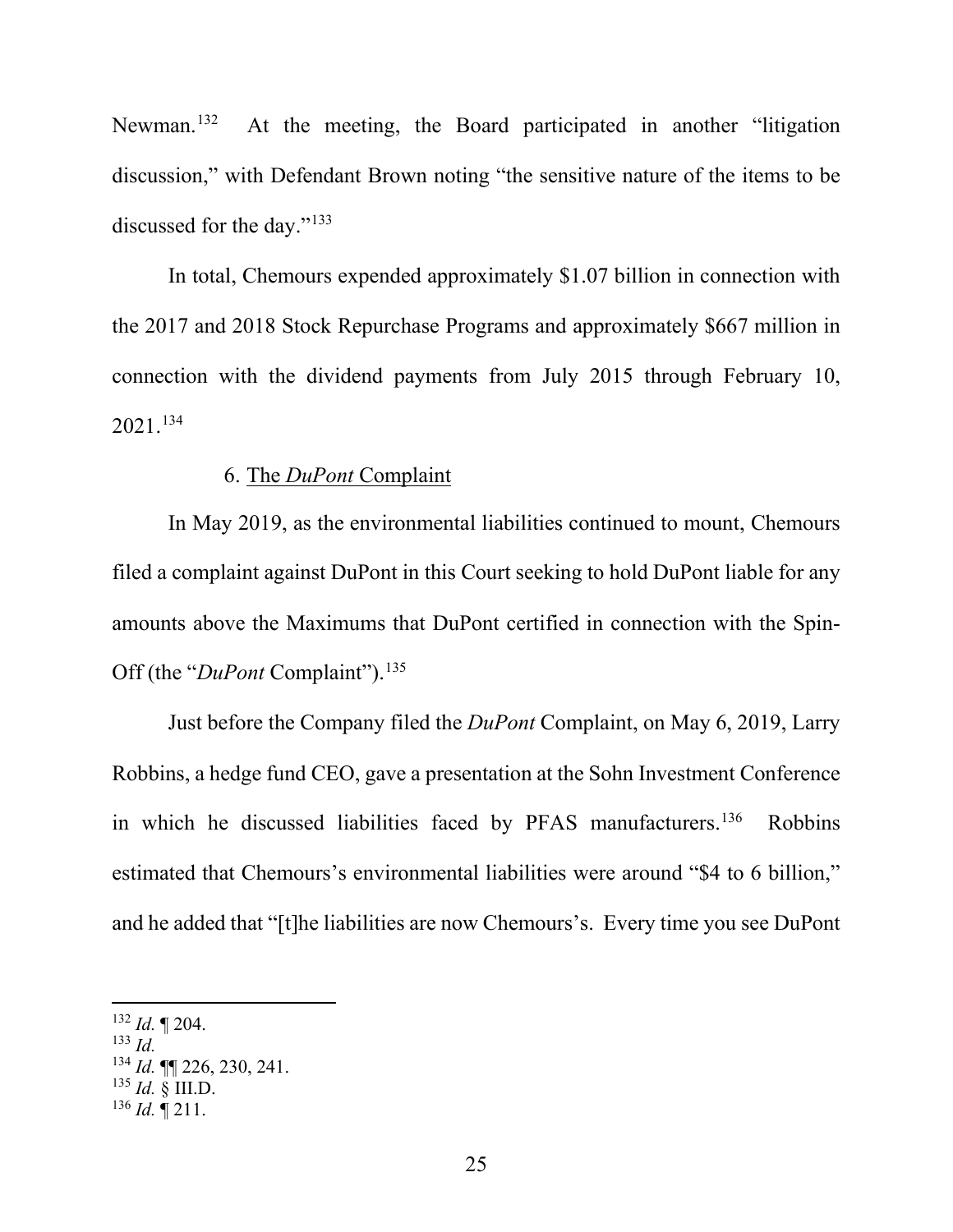losing a suit, you should assume that that liability will stay with Chemours."<sup>137</sup> Although the Company publicly disputed Robbins's statements,<sup>138</sup> the day after Robbins's presentation, on May 7, 2019, Chemours stopped the 2018 Stock Repurchase Program.139

A week later, on May 13, 2019, Chemours filed the *DuPont* Complaint, which was verified by Defendant Newman.<sup>140</sup> The *DuPont* Complaint sought "to hold DuPont accountable for [the Maximums]," which it alleged "have proven to be systematically and spectacularly wrong."141 It further alleged that "*if* Chemours had unlimited responsibility for the true potential maximum liabilities, it *would have been* insolvent as of the time of the spin-off."<sup>142</sup> Thus, the *DuPont* Complaint sought a holding that DuPont, and not Chemours, was responsible for any amounts that exceeded the Maximums.<sup>143</sup> The *DuPont* Complaint also sought, in the alternative, the return of the \$3.91 billion dividend that Chemours paid to DuPont prior to the Spin-Off.144

<sup>137</sup> *Id.* ¶ 212–13.

<sup>138</sup> *Id.* ¶ 214.

 $^{139}$  *Id.*  $\frac{1}{9}$  215.

 $^{140}$  *Id.*  $\mathbb{I}$  216.

 $^{141}$  *Id.*  $\frac{1}{12}$  217.

<sup>&</sup>lt;sup>142</sup> *Id.*  $\mathbf{I}^2$  219 (emphasis added).

<sup>143</sup> Verified First Amended Compl. ¶¶ 120–79, *The Chemours Company v. DowDuPont Inc.*, C.A. No. 2019-0351-SG (Dkt. No. 33) [hereinafter the "*DuPont* Complaint"].  $^{144}$  *Id.* **¶** 180–201.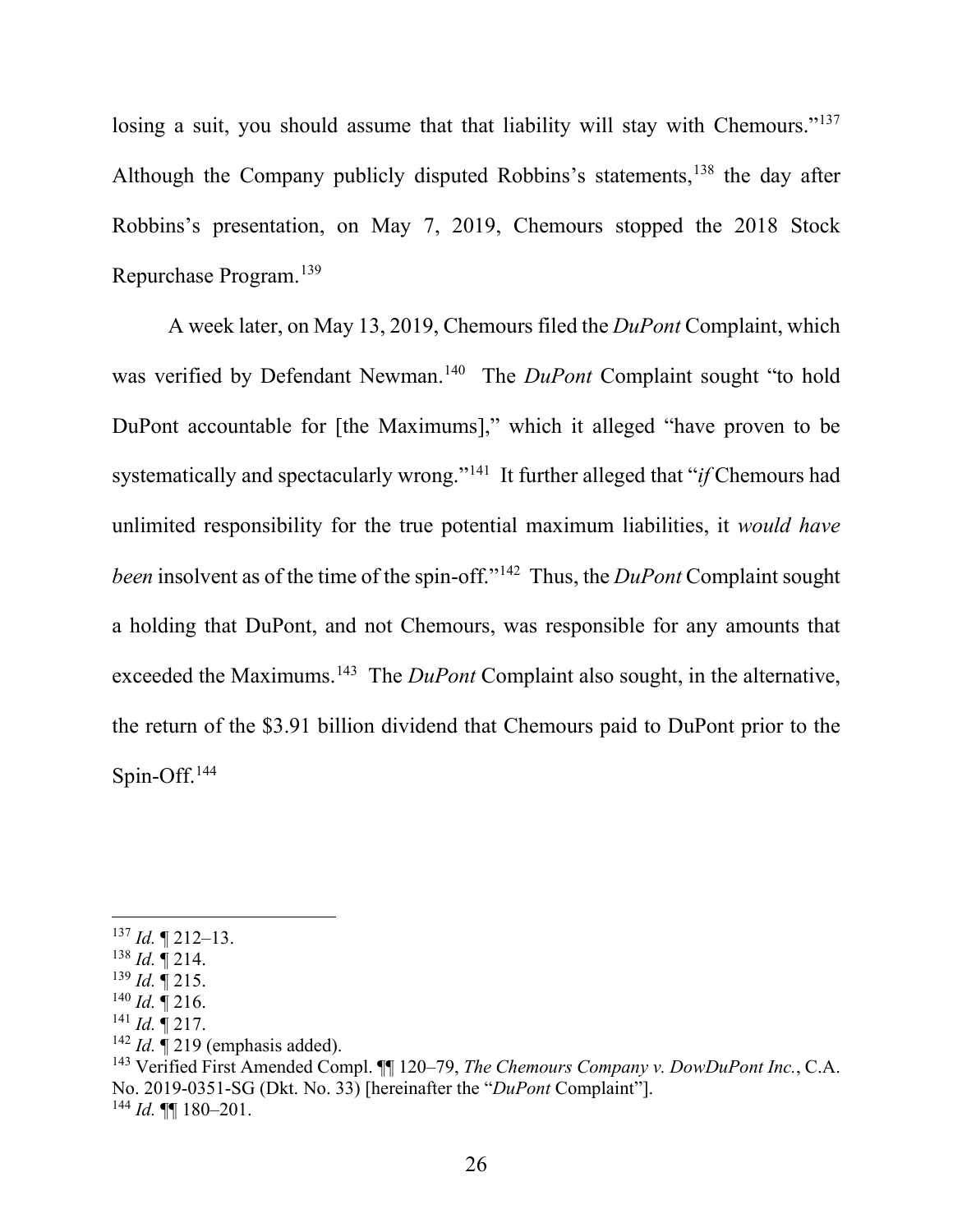The instant Complaint alleges that in the *DuPont* Complaint, Chemours "admitted" to \$2.56 billion in liabilities that it inherited from DuPont at the time of the Spin-Off. Specifically, the Complaint alleges that the *DuPont* Complaint admitted to \$335 million in liability for the Ohio MDL, \$1.7 billion in liability for New Jersey litigation, \$200 million in liability for the Fayetteville Works site, \$111 million in liability for benzene, and \$194 in liability for PFAS, including GenX.<sup>145</sup> The Complaint alleges that these figures, taken from the *DuPont* Complaint, were Chemours's "conservative estimates."146

On December 18, 2019, at oral argument regarding DuPont's motion to dismiss, Chemours's counsel reiterated the assertion in the *DuPont* Complaint that Chemours would have been insolvent at the time of the Spin-Off if it were liable above the Maximums:

> [CHEMOURS'S COUNSEL]: The Complaint alleges very specifically that as of the date of the spin, Chemours was insolvent. I think [DuPont's counsel] this morning said that that is not the case. Paragraph 125 of the complaint alleges that point in no uncertain terms and very directly. But quite apart from that allegation, the whole theory of the complaint supports the inference and we think compels the inference that the disequilibrium at the time of the spin created the specter of insolvency.<sup>147</sup>

<sup>145</sup> Compl. ¶ 222.

<sup>146</sup> *Id.* ¶ 223.

<sup>&</sup>lt;sup>147</sup> Oral Argument re Plaintiff's Motion to Stay Arbitration and Cross-Motions to Compel Production, Defendants' Motion to Stay Discovery and Motion to Dismiss, and the Court's Partial Ruling, at 72:16–73:1, *The Chemours Company v. DowDuPont Inc.*, C.A. No. 2019-0351-SG (Dkt. No. 56) [hereinafter "*DuPont* Oral Argument Tr."].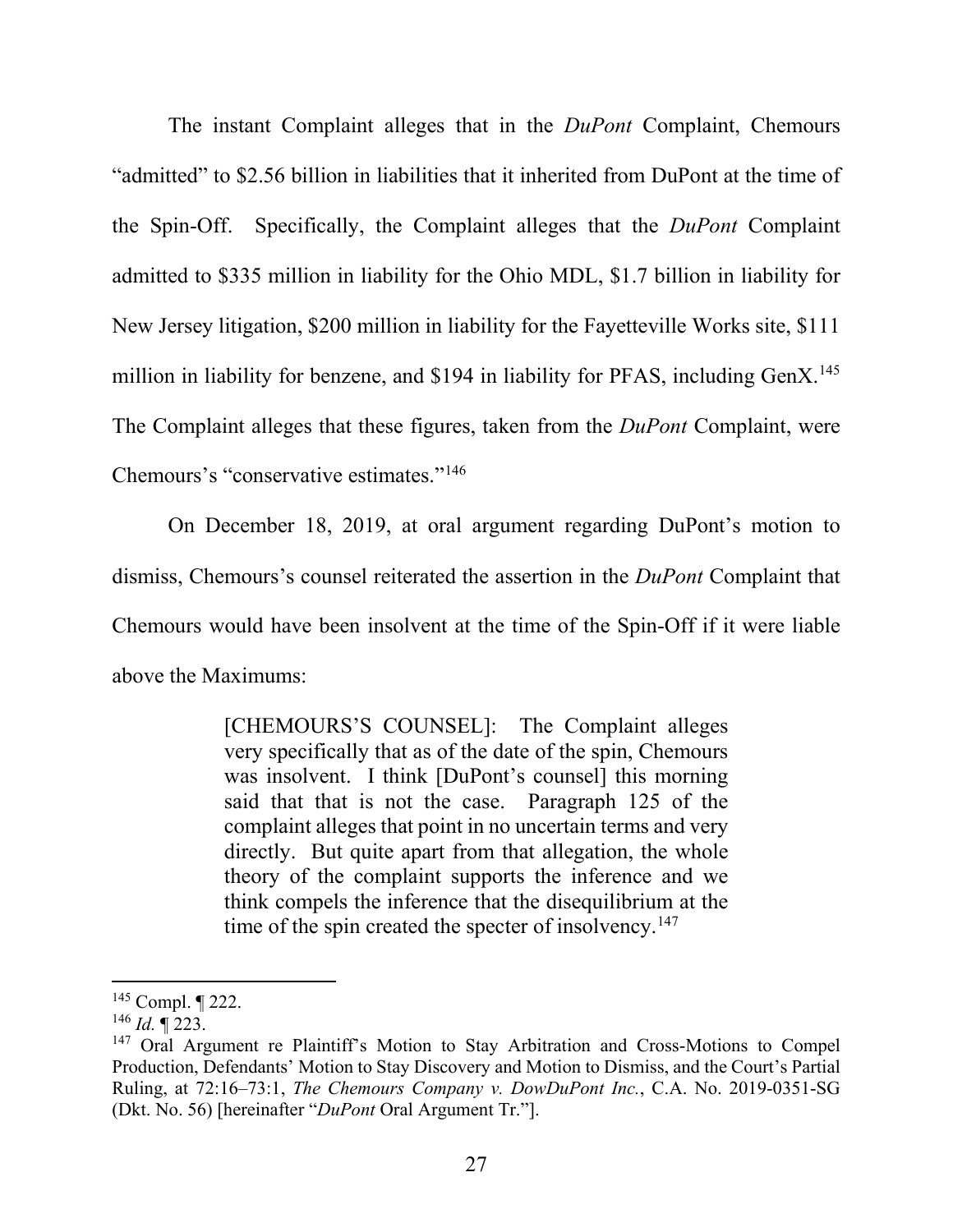\* \* \*

[CHEMOURS'S COUNSEL]: .... [The case] rests on the allegation that Chemours was insolvent at the time of the spin, provided that DuPont's present interpretation of the complete inutility of its estimated maximum liabilities is credited. The Court was quite right in terms of understanding what our position had been in the complaint in terms of the cushion, in your colloquy with [DuPont's counsel].

THE COURT: That was my understanding, is that you were saying that setting aside the excess over the estimation of the environmental liabilities, there was no cushion. Is that what you were --

[CHEMOURS'S COUNSEL]: That was our position, Your Honor. You have that straight on. And we have alleged that the liability maximums were undertaken to satisfy Delaware law; that they were undertaken in a way that can only lead to an inference of bad faith, because they were just manifestly evidently designed to undercount the liability hugely; and that they did, in fact, undercount the liability hugely, as has been demonstrated; and that, in consequence, the company was not solvent at the time it was spun.<sup>148</sup>

According to the Complaint, Chemours "admitted" in the *DuPont* Complaint

that, because of the environmental liabilities, Chemours had been insolvent since the

time of the Spin-Off and therefore lacked adequate "surplus" to declare dividends or

repurchase stock.149 The Complaint alleges that the Company also lacked net profits

from which to declare dividends.<sup>150</sup>

<sup>148</sup> *Id.* at 149:3–150:1.

 $149$  Compl. § III.D.

<sup>150</sup> *Id.* ¶ 243.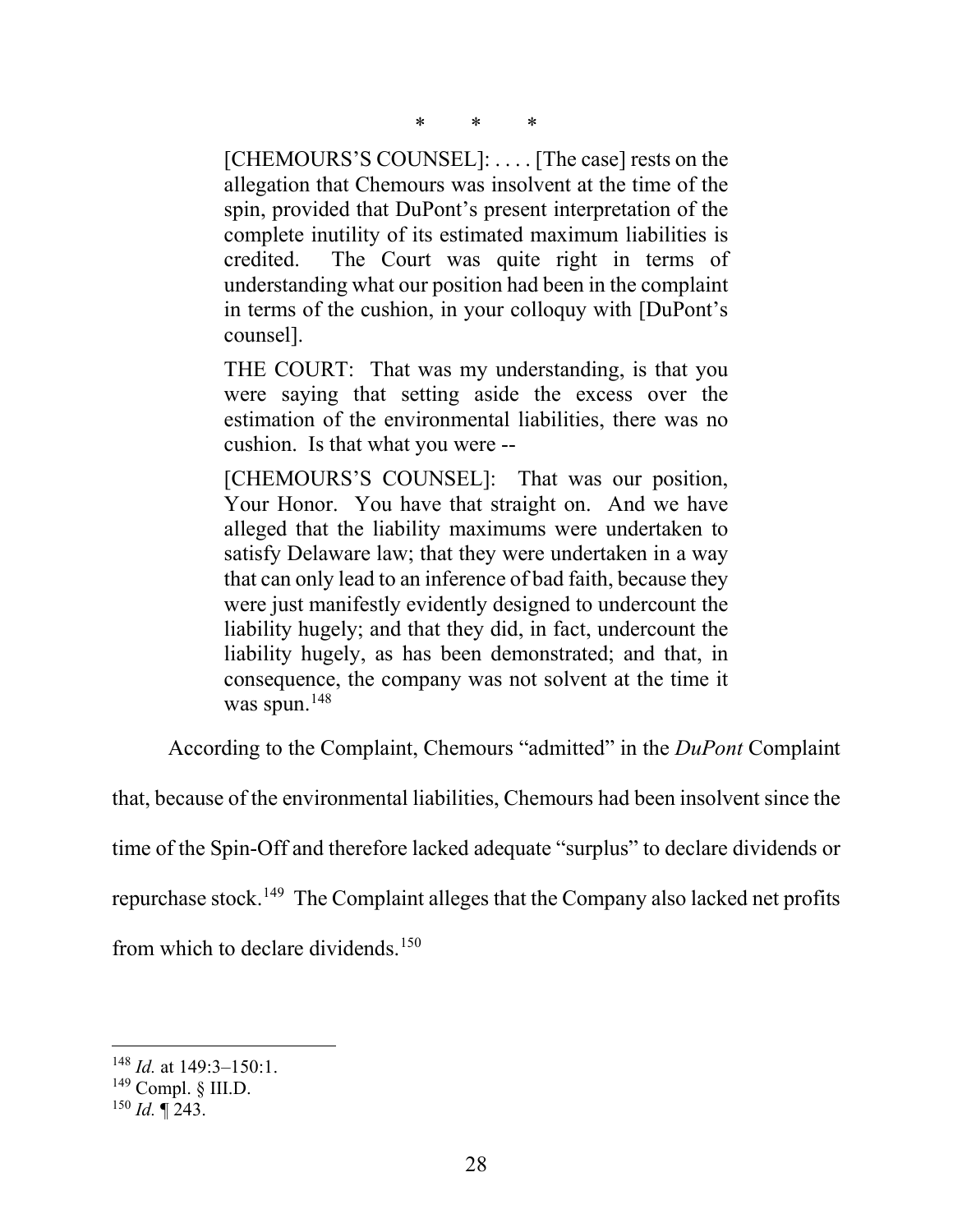The following table demonstrates the Company's total dividends and net profits from 2014 through  $2020^{151}$ .

| Year                | <b>Net Profits</b> | <b>Total Dividends</b> |
|---------------------|--------------------|------------------------|
| 2014                | \$400,000,000      | $\mathbb{S}$ -         |
| (prior to Spin-Off) |                    |                        |
| 2015                | \$(90,000,000)     | \$110,402,605          |
| 2016                | \$7,000,000        | \$16,345,494           |
| 2017                | \$746,000,000      | \$53,156,517           |
| 2018                | \$995,000,000      | \$117,227,494          |
| 2019                | \$(52,000,000)     | \$164,495,927          |
| 2020                | \$219,000,000      | \$164,234,768          |

This Court dismissed the *DuPont* Complaint in light of an arbitration provision in the Separation Agreement that referred all disputes regarding the agreement to binding arbitration.<sup>152</sup> After submitting the dispute to arbitration, DuPont and Chemours agreed to settle their dispute concerning the environmental liabilities on January 22, 2021.<sup>153</sup> The settlement established a cost-sharing agreement for potential future exposure related to PFAS liability, including an escrow account worth almost \$1 billion, and resolved approximately 95 cases, along

 $^{151}$  *Id.* 

<sup>&</sup>lt;sup>152</sup> Chemours Co. v. DowDuPont Inc., 2020 WL 1527783, at \*1 (Del. Ch. Mar. 30, 2020), aff'd, 243 A.3d 441 (Del. 2020).

 $153$  Compl.  $\P$  253.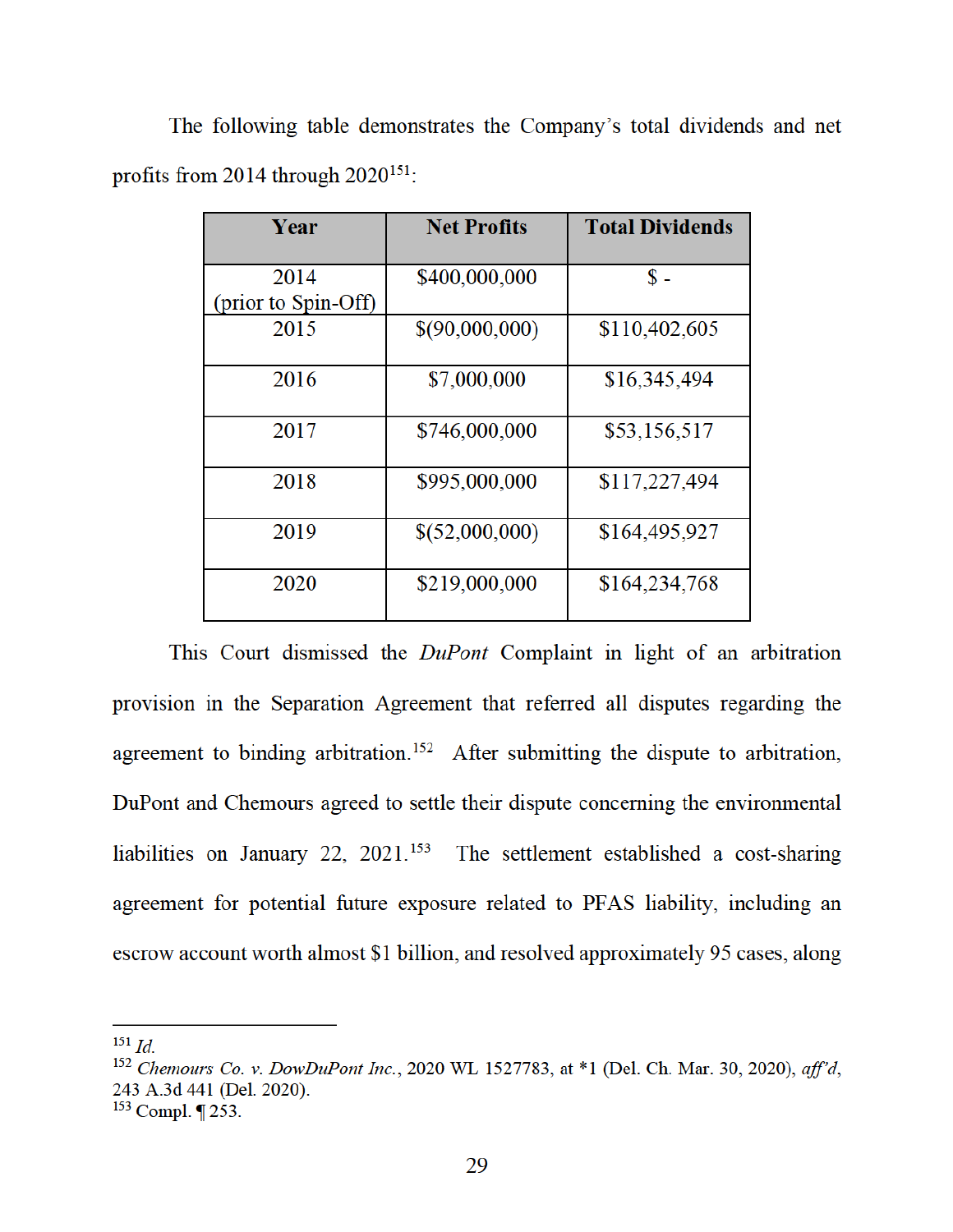with unfiled matters.<sup>154</sup> Under the settlement, expenses are split 50-50 between DuPont and Corteva, on the one hand, and Chemours on the other.<sup>155</sup> The settlement provides that this 50-50 split will be for a term not to exceed 20 years or \$4 billion of qualified spending and escrow contributions, in the aggregate.<sup>156</sup> In addition, DuPont, Corteva, and Chemours agreed to settle ongoing matters related to the Ohio MDL for \$83 million, with DuPont and Corteva paying \$27 million each, and Chemours paying \$29 million.<sup>157</sup>

### 7. The Stock Trades

In addition to the stock repurchases and dividend payments, the Complaint also challenges certain stock sales by Defendants Vergnano and Newman. Specifically, the Complaint alleges that Defendant Vergnano sold 200,151 shares of Chemours stock for proceeds of over \$10 million, and that Defendant Newman sold 155,047 shares of Chemours stock for proceeds of over \$6.8 million.<sup>158</sup> The Complaint alleges that Defendants Vergnano and Newman undertook these sales while aware that Chemours was "insolvent" or "teetering on insolvency" and that the public was "not aware of the true extent of the Company's environmental liabilities."<sup>159</sup>

- <sup>155</sup> *Id.*
- <sup>156</sup> *Id.*
- <sup>157</sup> *Id.* ¶ 254.

 $154$  *Id.* 1253.

<sup>158</sup> *Id.* ¶¶ 249–50.

 $^{159}$  *Id.*  $\sqrt{248}$ .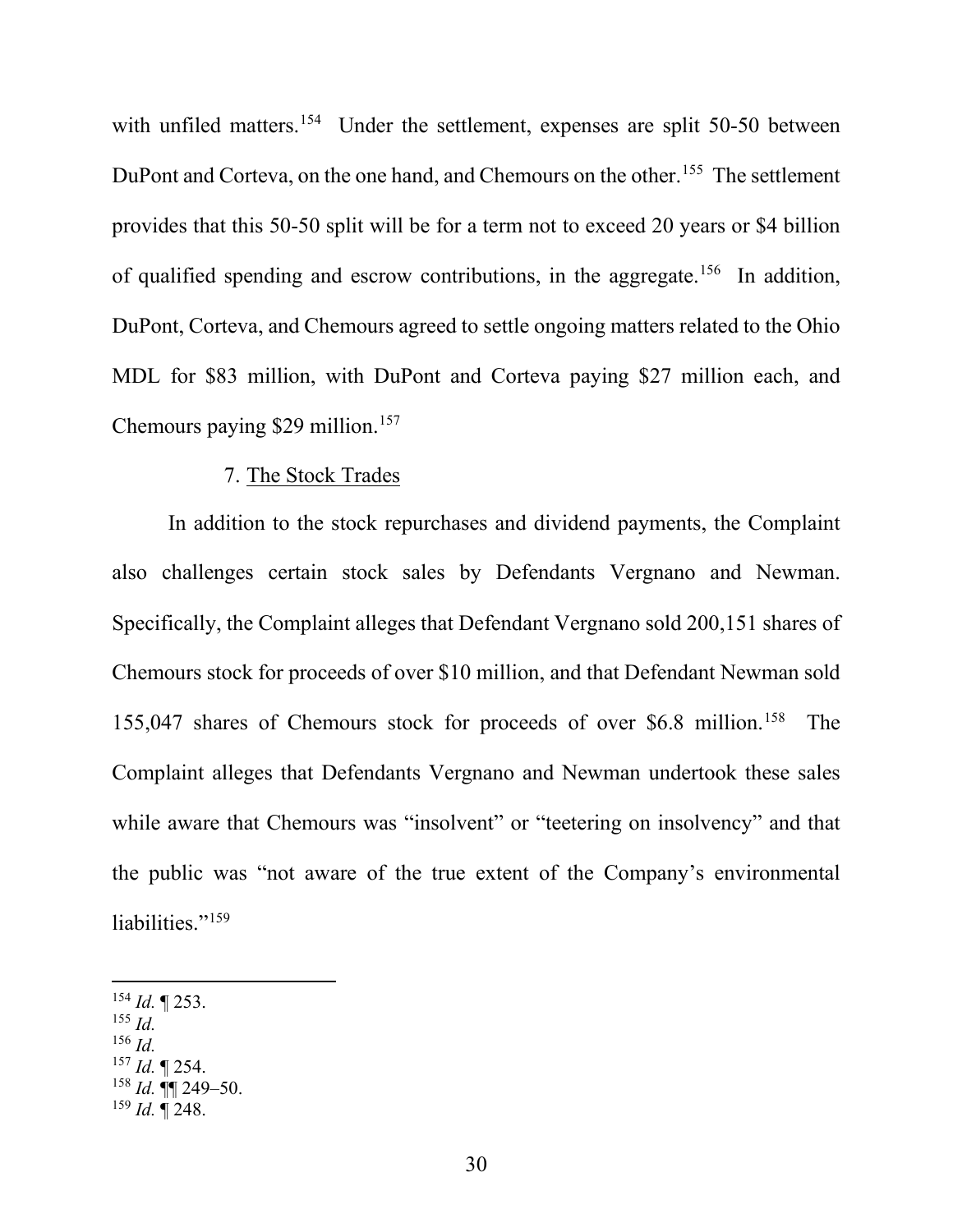### *C. Procedural History*

Plaintiff Hialeah Retirement initiated this action on September 16, 2020.<sup>160</sup> On December 17, 2020, I ordered a temporary stay of this action pending a supplemental document production by the Defendants.<sup>161</sup> On February 22, 2021, after a review of the supplemental production, Plaintiff Roberto Pinto filed a Verified Stockholder Derivative Complaint in the action captioned *Pinto v. Vergnano, et al., C.A. No.* 2021-0152-SG.<sup>162</sup> On February 23, 2021, I (i) ordered the consolidation of the two actions because they presented common issues of law and fact, (ii) appointed Hialeah Retirement as lead plaintiff and Pinto as an additional plaintiff, (iii) appointed Bernstein Litowitz Berger & Grossmann LLP as lead counsel, and (iv) deemed the *Pinto* Complaint the operative complaint.<sup>163</sup>

The Complaint brings derivative claims against the Director Defendants for violations of 8 *Del. C.* §§ 160 and 174 in connection with the 2017 and 2018 Stock Repurchase Programs (Count I); violations of 8 *Del. C.* §§ 170, 173, and 174 in connection with the dividend payments (Count II); and breaches of fiduciary duty in connection with the stock repurchases and dividend payments (Count III).<sup>164</sup> The Complaint also brings claims against the Officer Defendants for breach of fiduciary

<sup>&</sup>lt;sup>160</sup> Verified Stockholder Derivative Compl., Dkt. No. 1.

<sup>&</sup>lt;sup>161</sup> Order Temporarily Staying Action Pending Suppl. Produc., Dkt. No. 22.

<sup>162</sup> *See generally* Compl.

<sup>&</sup>lt;sup>163</sup> Order Consolidation, Appointment Lead Pl. Lead Counsel, Setting Briefing Schedule, Dkt. No.  $25$  ¶ 1, 5–7, 9.

<sup>164</sup> Compl. ¶¶ 263–76.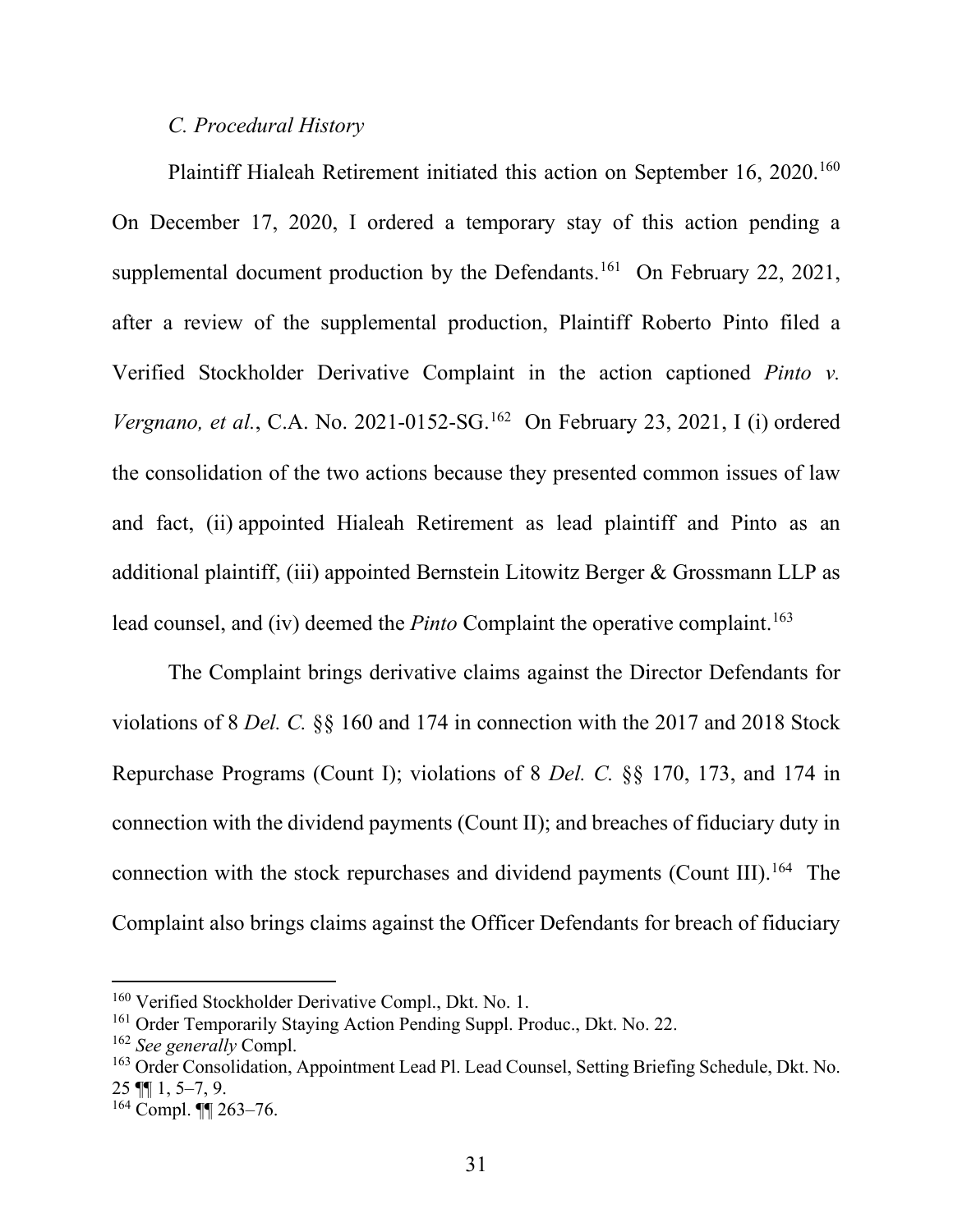duty (Count IV) and unjust enrichment (Count V) in connection with their stock sales.<sup>165</sup> Finally, the Complaint brings claims in the alternative against Defendant Vergnano (Count VI) and Defendant Newman (Count VII) for breaches of the duty of candor to the other Director Defendants in connection with the stock repurchases and dividend payments.166

The Defendants moved to dismiss the Complaint (the "Motion to Dismiss")<sup>167</sup> and filed an opening brief in support of their Motion to Dismiss on April 23, 2021.<sup>168</sup> The Plaintiffs filed an answering brief in opposition to the Motion to Dismiss on May 24,  $2021$ ,  $^{169}$  and the Defendants filed a reply brief in further support of the Motion to Dismiss on June 23, 2021.<sup>170</sup> On July 19, 2021, I heard oral argument on the Motion to Dismiss, and I considered the Motion to Dismiss submitted for decision as of that date.

### **II. LEGAL STANDARDS**

"'A cardinal precept' of Delaware law is 'that directors, rather than shareholders, manage the business and affairs of the corporation."<sup>171</sup> "The board's

<sup>165</sup> *Id.* ¶¶ 277–86.

<sup>166</sup> *Id.* ¶¶ 287–300.

<sup>167</sup> Defs.' Mot. Dismiss, Dkt. No. 26.

<sup>168</sup> Defs.' Mem. Law Supp. Defs.' Mot. Dismiss Verified Stockholder Derivative Compl., Dkt. No. 26 [hereinafter "Defs.' Opening Br."].

<sup>&</sup>lt;sup>169</sup> Pls.' Answering Br. Opp. Defs.' Mot. Dismiss, Dkt. No. 50 [hereinafter "Pls.' Answering Br."]. <sup>170</sup> Defs.' Reply Mem. Law Further Supp. Defs.' Mot. Dismiss Verified Stockholder Derivative Compl., Dkt. No. 54 [hereinafter "Defs.' Reply Br."].

<sup>171</sup> *United Food and Commercial Workers Union and Participating Food Indus. Emp'rs Tri-State Pension Fund v. Mark Zuckerberg et al.*, 2021 WL 4344361, at \*6 (Del. Sept. 23, 2021) (quoting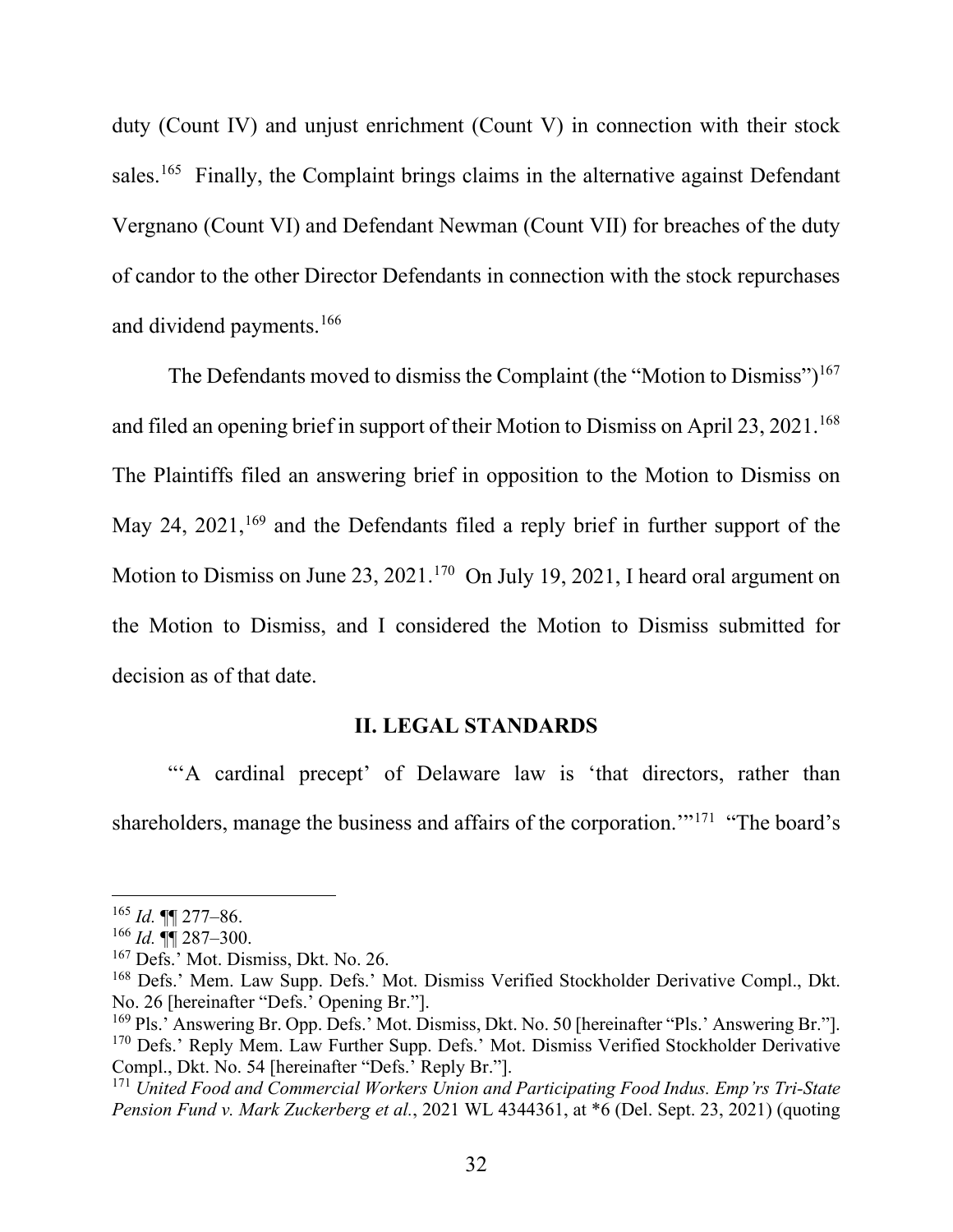authority to govern corporate affairs extends to decisions about what remedial actions a corporation should take after being harmed, including whether the corporation should file a lawsuit against its directors, its officers, its controller, or an outsider."172 In other words, a chose in action is a corporate asset like any other, under our model subject to the control of the board of directors. "'In a derivative suit, a stockholder seeks to displace the board's [decision-making] authority over a litigation asset and assert the corporation's claim."<sup>173</sup> "Thus, '[b]y its very nature[,] the derivative action' encroaches 'on the managerial freedom of directors' by seeking to deprive the board of control over a corporation's litigation asset."<sup>174</sup> The rationale for permitting derivative litigation to proceed is that the directors are disabled from monetizing the asset, and that the litigation must proceed derivatively or not at all.

"'In order for a stockholder to divest the directors of their authority to control the litigation asset and bring a derivative action on behalf of the corporation, the stockholder must' (1) make a demand on the company's board of directors or (2) show that demand would be futile."<sup>175</sup> The demand requirement "is a substantive"

*Aronson v. Lewis*, 473 A.2d 805, 811 (Del. 1984), *overruled on other grounds Brehm v. Eisner*, 746 A.2d 244 (Del. 2000)).

<sup>172</sup> *Id.*

<sup>173</sup> *Id.* (quoting *United Food & Commercial Workers Union v. Zuckerberg*, 250 A.3d 862, 876 (Del. Ch. 2020), *aff'd sub nom. Zuckerberg*, 2021 WL 4344361).

<sup>174</sup> *Id.* (quoting *Aronson*, 473 A.2d at 811).

<sup>175</sup> *Id.* (quoting *Lenois v. Lawal*, 2017 WL 5289611, at \*9 (Del. Ch. Nov. 7, 2017)).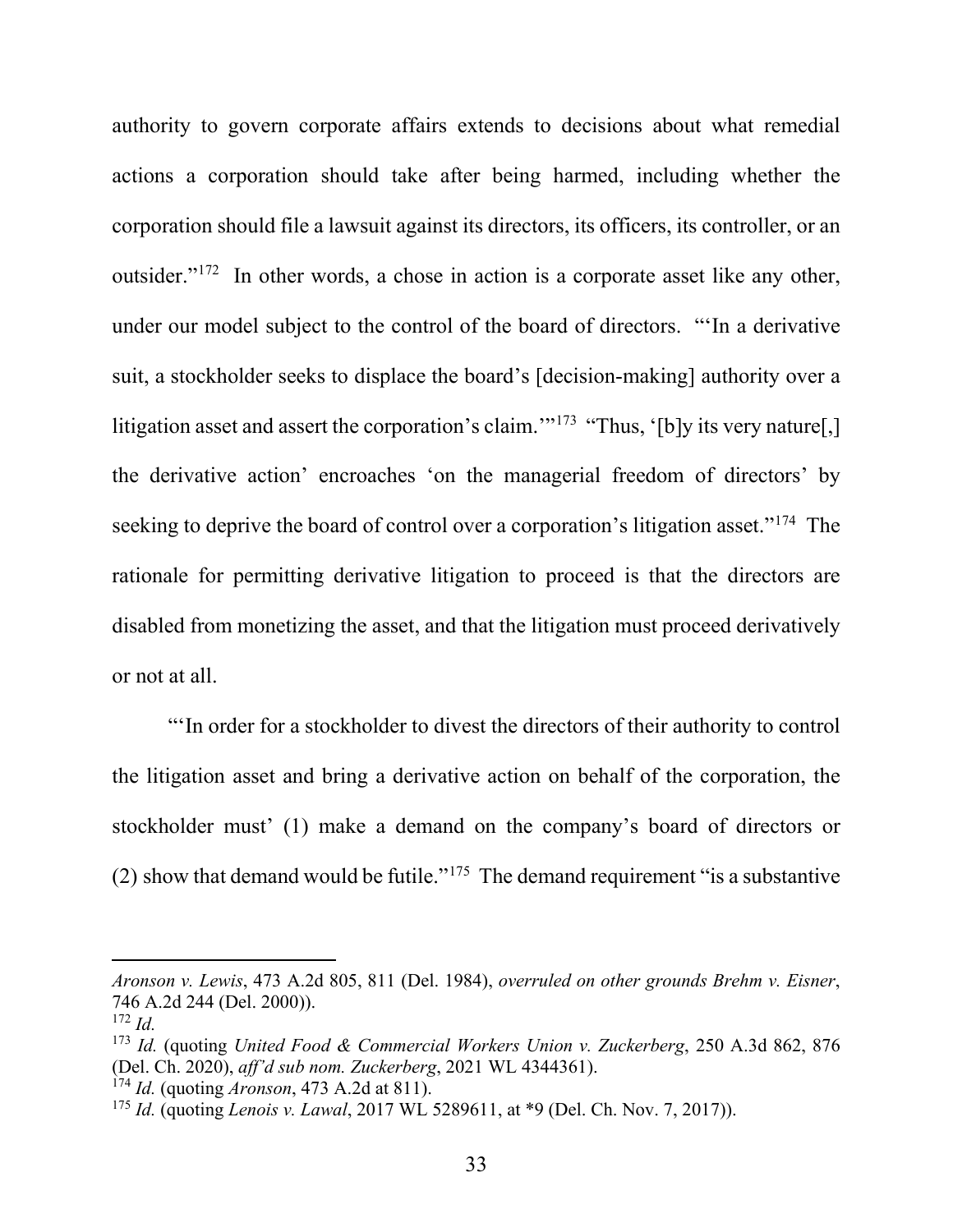requirement that '[e]nsure[s] that a stockholder exhausts his intracorporate remedies,' 'provide[s] a safeguard against strike suits,' and 'assure[s] that the stockholder affords the corporation the opportunity to address an alleged wrong without litigation and to control any litigation which does occur."<sup>176</sup>

Under Court of Chancery Rule 23.1, a shareholder seeking to assert a derivative claim must "allege with particularity the efforts, if any, made by the plaintiff to obtain the action the plaintiff desires from the directors or comparable authority and the reasons for the plaintiff's failure to obtain the action or for not making the effort."<sup>177</sup> "Rule 23.1 is not satisfied by conclusory statements or mere notice pleading. On the other hand, the pleader is not required to plead evidence. What the pleader must set forth are particularized factual statements that are essential to the claim."178 "When considering a motion to dismiss a complaint for failing to comply with Rule 23.1, the Court does not weigh the evidence, must accept as true all of the complaint's particularized and well-pleaded allegations, and must draw all reasonable inferences in the plaintiff's favor."<sup>179</sup>

<sup>176</sup> *Id.* (quoting *Lenois*, 2017 WL 5289611, at \*9).

<sup>&</sup>lt;sup>177</sup> Ct. Ch. R. 23.1.

<sup>178</sup> *Brehm*, 746 A.2d at 254.

<sup>179</sup> *Zuckerberg*, 2021 WL 4344361, at \*7.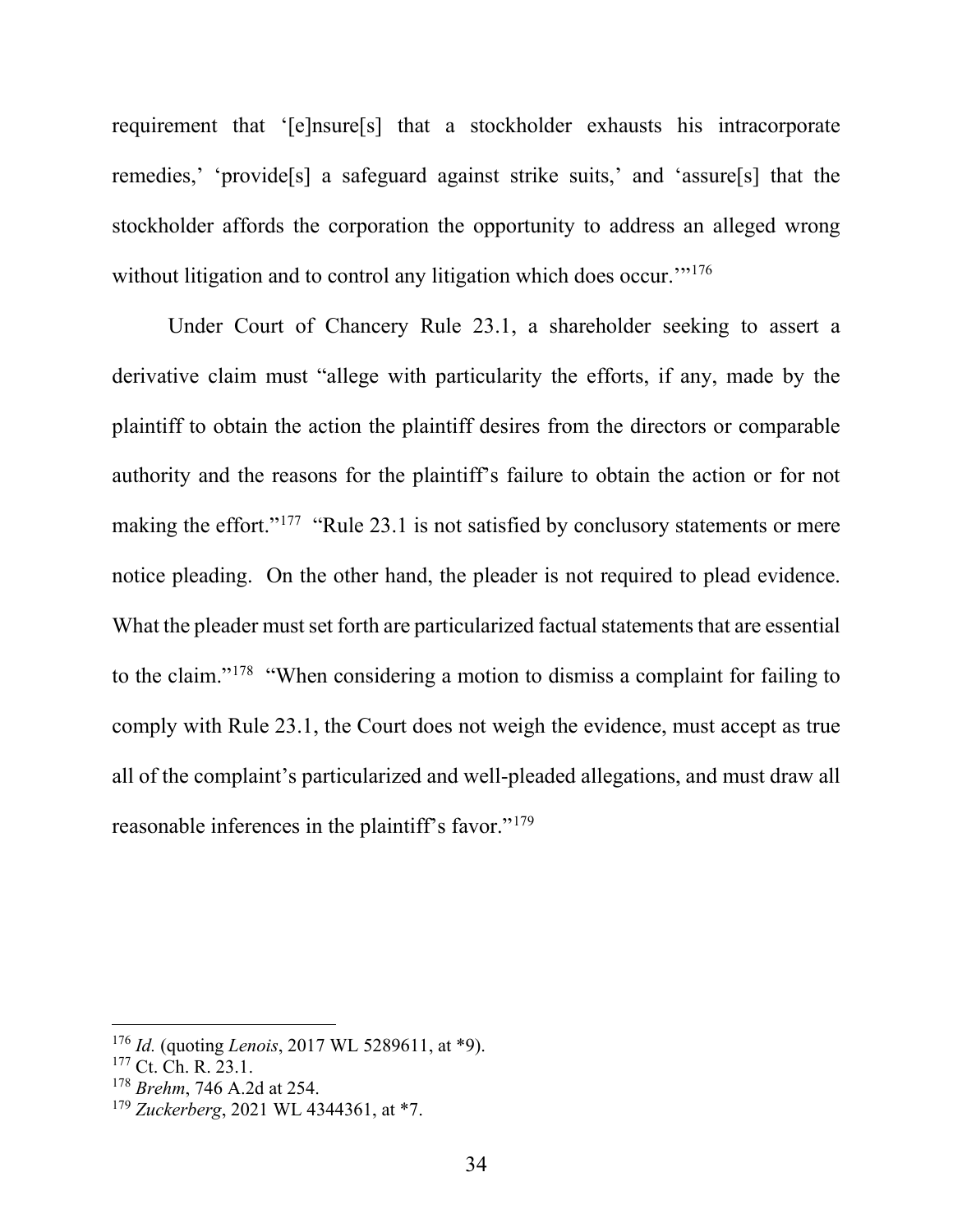#### **III. ANALYSIS**

The Plaintiffs did not make a demand on the Company's Board to institute this action.180 Therefore, to survive a motion to dismiss, the Plaintiffs must plead with particularity that demand would be futile. That inquiry is satisfied if, given the truth of the particularized facts alleged and the reasonable inferences therefrom, the complaint creates a reasonable doubt that a majority of the Board is able to "bring [its] business judgment to bear" on behalf of the Company to assess the substance of the demand.181 To determine whether demand would be futile, this Court asks the following three questions on a director-by-director basis:

> (i) whether the director received a material personal benefit from the alleged misconduct that is the subject of the litigation demand;

> (ii) whether the director faces a substantial likelihood of liability on any of the claims that would be the subject of the litigation demand; and

> (iii) whether the director lacks independence from someone who received a material personal benefit from the alleged misconduct that would be the subject of the litigation demand or who would face a substantial likelihood of liability on any of the claims that are the subject of the litigation demand.<sup>182</sup>

 $180$  Compl.  $\P$  259.

<sup>181</sup> *Ryan v. Armstrong*, 2017 WL 2062902, at \*2 (Del. Ch. May 15, 2017), *aff'd*, 176 A.3d 1274 (Del. 2017).

<sup>182</sup> *Zuckerberg*, 2021 WL 4344361, at \*17.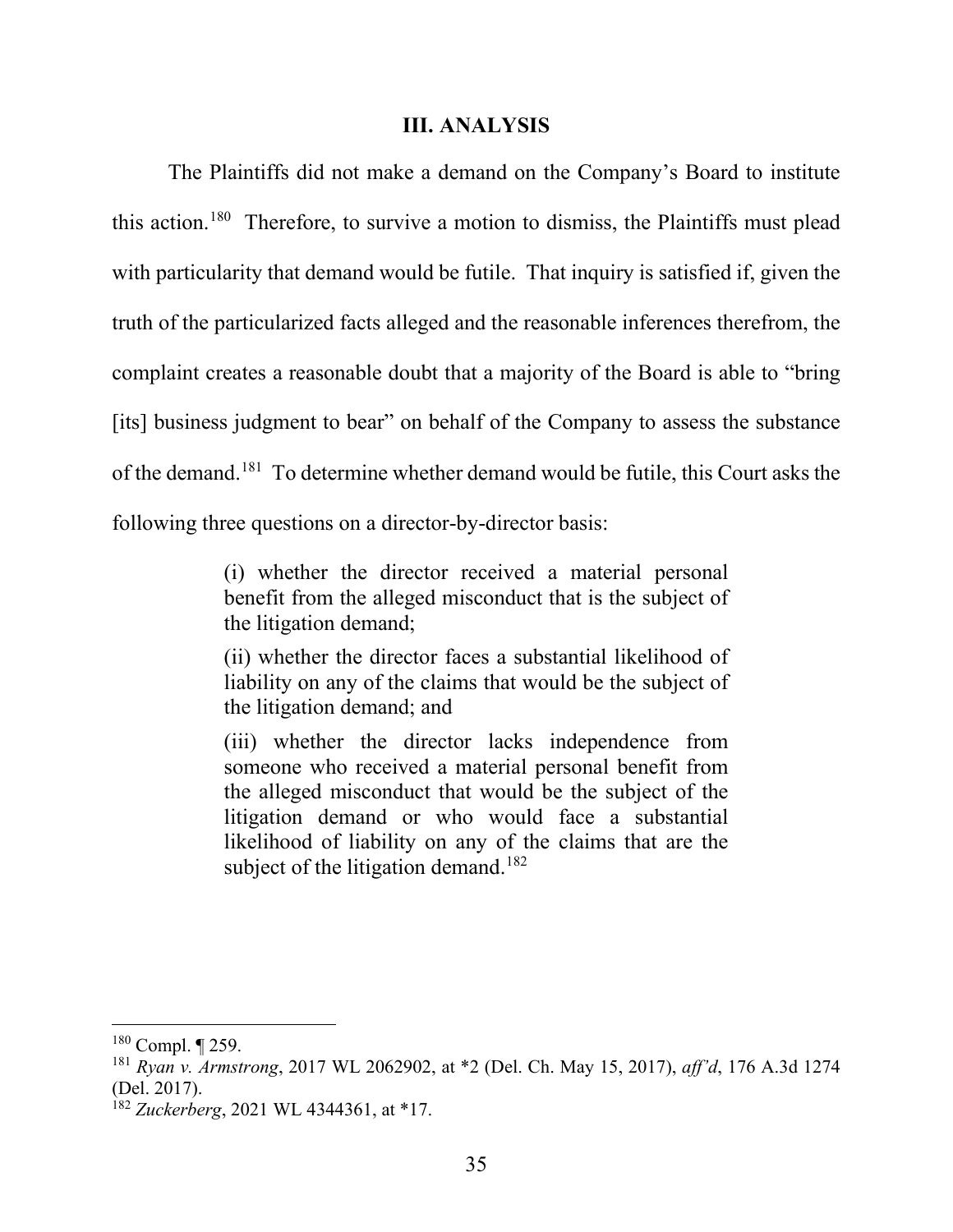If the court determines that, for at least half of the members of the demand board, the answer to any of these questions is, "yes," then demand is excused as futile.<sup>183</sup>

The Plaintiffs here do not attempt to meet the requirements of (i) or (iii) above.184 Instead, the Plaintiffs contend that seven of the nine Chemours's directors who have been on the Board since the Spin-Off face a substantial likelihood of liability for the alleged statutory violations and breaches of fiduciary duty relating to the stock repurchases, dividend payments, and stock sales. 185

Chemours's certificate of incorporation contains an exculpatory provision, as authorized by 8 *Del. C.* § 102(b)(7), which provides as follows:

> To the fullest extent permitted by the DGCL, as it now exists and as it may hereafter be amended, no director of the Corporation shall be personally liable to the Corporation or any of its stockholders for monetary damages for breach of a fiduciary duty as a director, except for liability of a director (a) for any breach of the director's duty of loyalty to the Corporation or its stockholders, (b) for acts or omissions not in good faith or which involve intentional misconduct or a knowing violation of law, (c) *under Section 174 of the DGCL*, or (d) for any transaction from which the director derived an improper personal benefit . . . .186

Therefore, the Plaintiffs must plead with particularity that a majority of the

demand Board faces a substantial likelihood of liability for a non-exculpated claim.

<sup>183</sup> *Id.*

<sup>184</sup> *See* Compl. § V.

<sup>185</sup> *See id.*

<sup>186</sup> Friedlander Decl., Ex. 2 § 7.01 (emphasis added).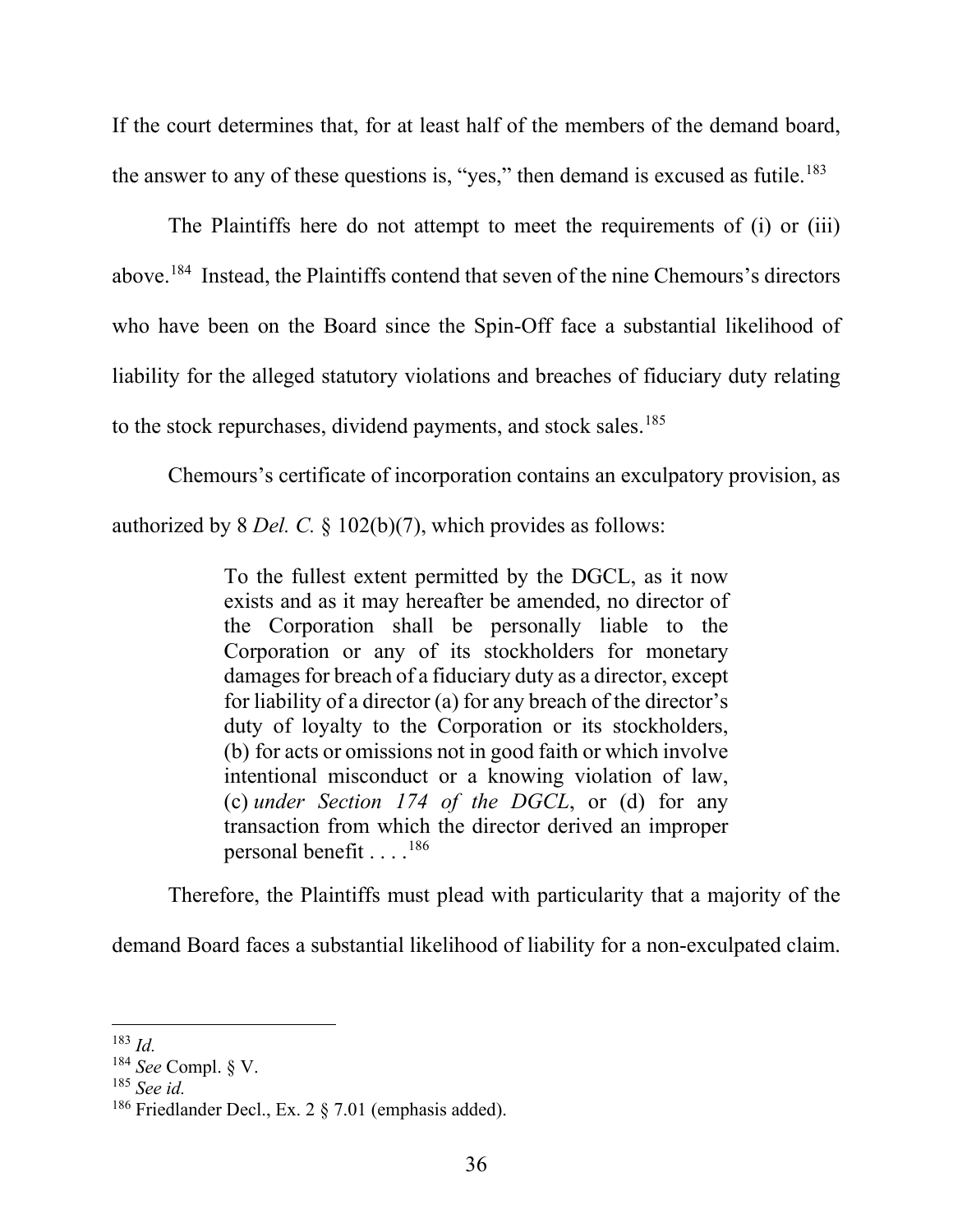For the reasons below, I find that the Plaintiffs have failed to establish that a majority of Chemours's directors face a substantial likelihood of liability with respect to any of the Plaintiffs' claims.

# *A. Demand Is Not Excused as to the Plaintiffs' Statutory Claims (Counts I and II)*

Counts I and II of the Complaint seek to hold the Director Defendants liable under 8 *Del. C.* § 174 for the stock repurchases and dividend payments. Claims under Section 174 are not exculpated under the exculpatory provision in Chemours's certificate of incorporation.187

Section 174 provides that "[i]n case of any wilful or negligent violation of § 160 or § 173 of this title, the directors under whose administration the same may happen shall be jointly and severally liable . . . to the corporation, and to its creditors in the event of its dissolution or insolvency, to the full amount of the dividend unlawfully paid, or to the full amount unlawfully paid for the purchase or redemption of the corporation's stock . . . ."<sup>188</sup> In other words, in the event of a willful or negligent violation by the entity of Section 160 or Section 173 (which set out the requirements for a corporation to repurchase stock and pay dividends), Section 174 by its explicit terms imposes liability upon the directors in place at the time of the

<sup>187</sup> *See id.* Nor is exculpation for such a claim permitted by Delaware law. *See* 8 *Del. C.* § 102(b)(7)(iii). <sup>188</sup> 8 *Del. C.* § 174(a).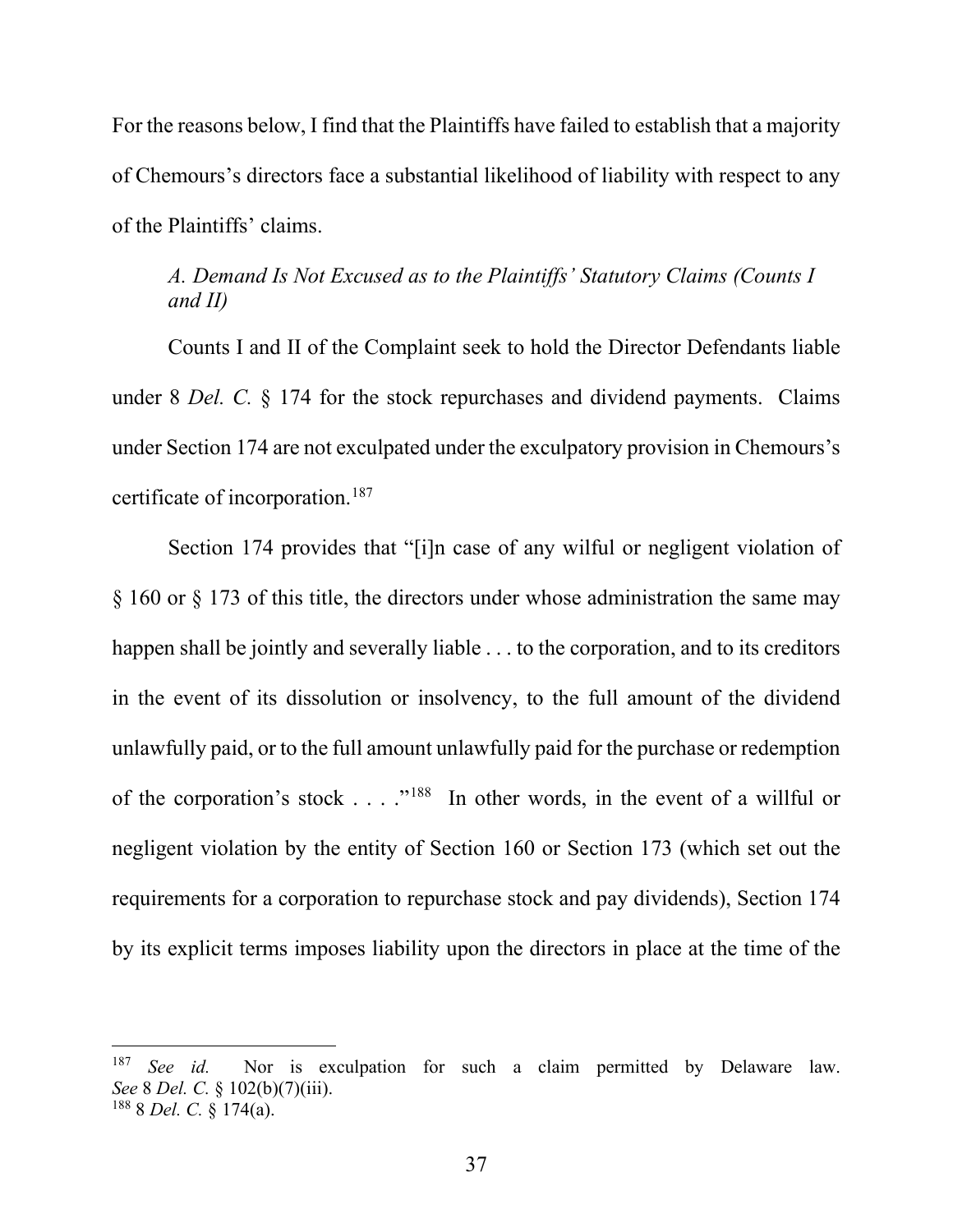violation, in the amount so distributed, running to the corporation and, if applicable, its creditors. 189 This rigorous liability scheme is tempered by Section 172 of the DGCL, however.<sup>190</sup> In the event of a violation, directors are "fully protected" under Section 172 from liability if they rely "in good faith" upon the corporation's records, officers and employees, committees of the board, or experts, in determining that the corporation has adequate funds to repurchase stock or pay dividends.<sup>191</sup> In other words, as I read the statute,<sup>192</sup> directors generally remain liable for a violation of Sections 160 or 173 arising from their own negligence or bad faith.

<sup>&</sup>lt;sup>189</sup> *Id.* Section 174 further provides that even directors who were "absent when the same was done" may be liable unless they "caus[e] [their] dissent to be entered on the books containing the minutes of the proceedings of the directors at the time the same was done, or immediately after such director[s] ha[ve] notice of the same." *Id.*

<sup>190</sup> 8 *Del. C.* § 172.

<sup>191</sup> *Id.*

 $192$  At oral argument, the Plaintiff's counsel aptly referred to this action and its underlying theory as *sui generis*. *See* Oral Argument on Defs.' Mot. to Dismiss, Dkt. No. 59, at 90:7. So far as I am aware, this is the first time a court had occasion to consider an attempt by a stockholder to impose liability on the corporate behalf against directors for a violation of Sections 160 or 173, as vindicated by Section 174. *See, e.g.*, *JPMorgan Chase Bank, N.A. v. Ballard*, 213 A.3d 1211, 1216 (Del. Ch.) (Section 174 claim brought by creditor); *Quadrant Structured Prod. Co. v. Vertin*, 102 A.3d 155, 201 (Del. Ch. 2014) (Section 174 claim brought by noteholder); *In re Verizon Ins. Coverage Appeals*, 222 A.3d 566, 576 (Del. 2019) (Section 174 claim brought by trustee); *Johnston v. Wolfe*, 1983 WL 21437, at \*2 (Del. Ch. Feb. 24, 1983) (Section 174 claim brought by purported creditors), *aff'd sub nom. Johnston v. Wolf*, 487 A.2d 1132 (Del. 1985); *In re Sheffield Steel Corp.*, 320 B.R. 405, 410 (Bankr. N.D. Okla. 2004) (Section 174 claim brought by corporation as debtor-in-possession in bankruptcy adversary proceeding); *In re Magnesium Corp. of Am.*, 399 B.R. 722, 776–77 (Bankr. S.D.N.Y. 2009) (Section 174 claim brought by Chapter 7 bankruptcy trustee); *In re Tribune Co. Fraudulent Conv. Litig.*, 2018 WL 6329139, at \*11–12 (S.D.N.Y. Nov. 30, 2018) (Section 174 action brought by litigation trustee on behalf of creditors), *aff'd*, 10 F.4th 147 (2d Cir. 2021); *Fotta v. Morgan*, 2016 WL 775032, at \*4 (Del. Ch. Feb. 29, 2016) (derivative claim sought "declaratory judgment that the stock issued as the dividend is void *ab initio*," not director liability under Section 174). Although a derivative Section 174 action was brought in *Feldman v. Cutaia*, the claim was extinguished by a merger under the continuous ownership rule, and thus the Court did not reach the merits. 956 A.2d 644, 651, 660–63 (Del. Ch. 2007), *aff'd*, 951 A.2d 727 (Del. 2008).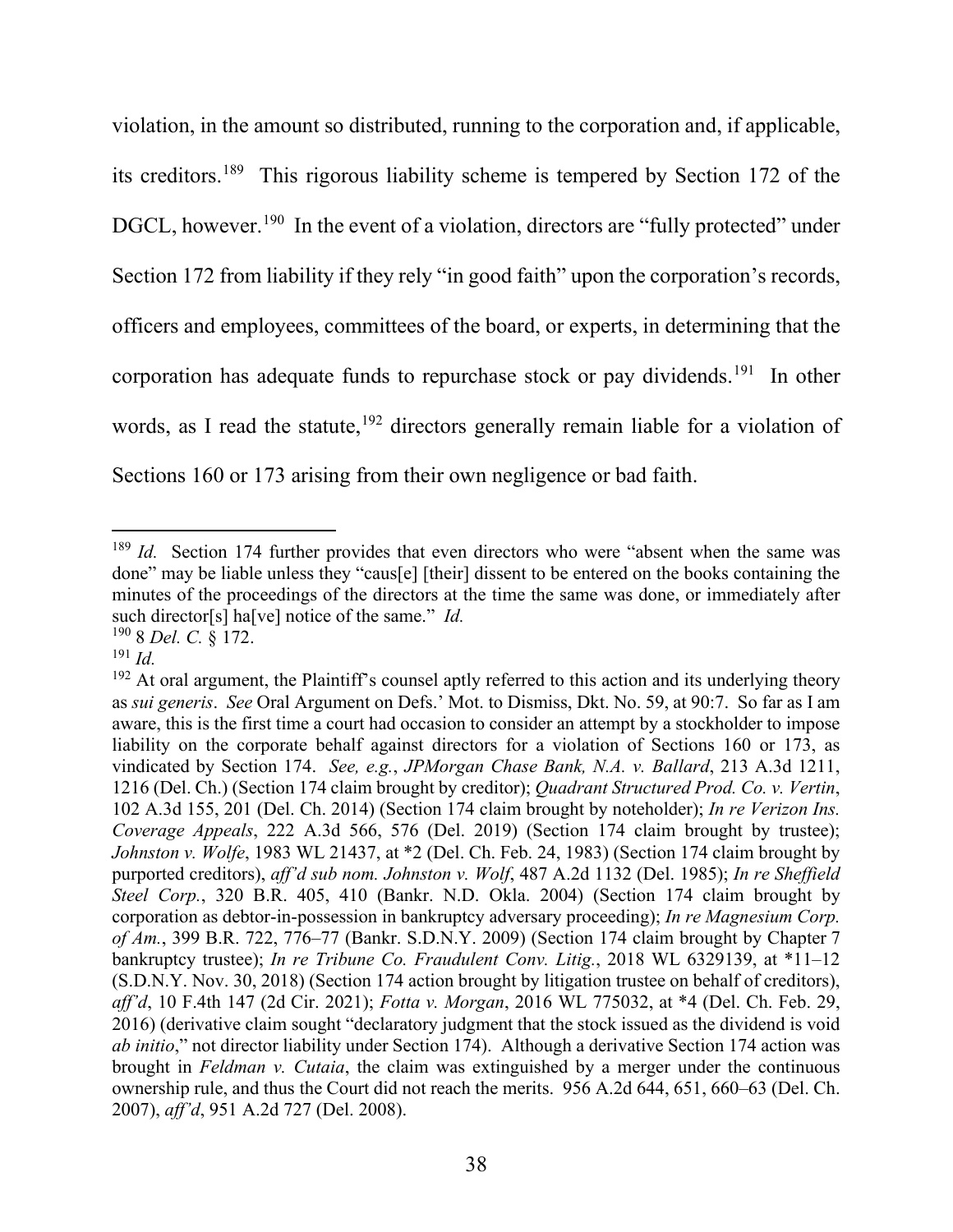Sections 160 and 173, in turn, impose limits on a corporation's ability to repurchase stock and issue dividends, respectively. As relevant to this action, Section 160 provides that "no corporation shall . . . [p]urchase or redeem its own shares of capital stock for cash or other property when the capital of the corporation is impaired or when such purchase or redemption would cause any impairment of the capital of the corporation."<sup>193</sup> "A repurchase impairs capital if the funds used in the repurchase exceed the amount of the corporation's 'surplus.'"194

Section 173, through Section 170, provides for a similar requirement with respect to dividends, albeit with more wiggle room. Specifically, Section 173 states that "[n]o corporation shall pay dividends except in accordance with this chapter."195 Section 170 states that "[t]he directors of every corporation . . . may declare and pay dividends upon the shares of its capital stock either: (1) Out of its surplus . . . ; or (2) In case there shall be no such surplus, out of its net profits for the fiscal year in which the dividend is declared and/or the preceding fiscal year."<sup>196</sup>

In short, Sections 160, 170 and 173 preclude a corporation from issuing dividends or repurchasing stock in an amount that exceeds "surplus," except that dividends may also be issued from the corporation's net profits of the fiscal year in

<sup>193</sup> 8 *Del. C.* § 160(a)(1).

<sup>194</sup> *Klang*, 702 A.2d at 153.

<sup>195</sup> 8 *Del. C.* § 173.

<sup>196</sup> 8 *Del. C.* § 170(a)(1)–(2).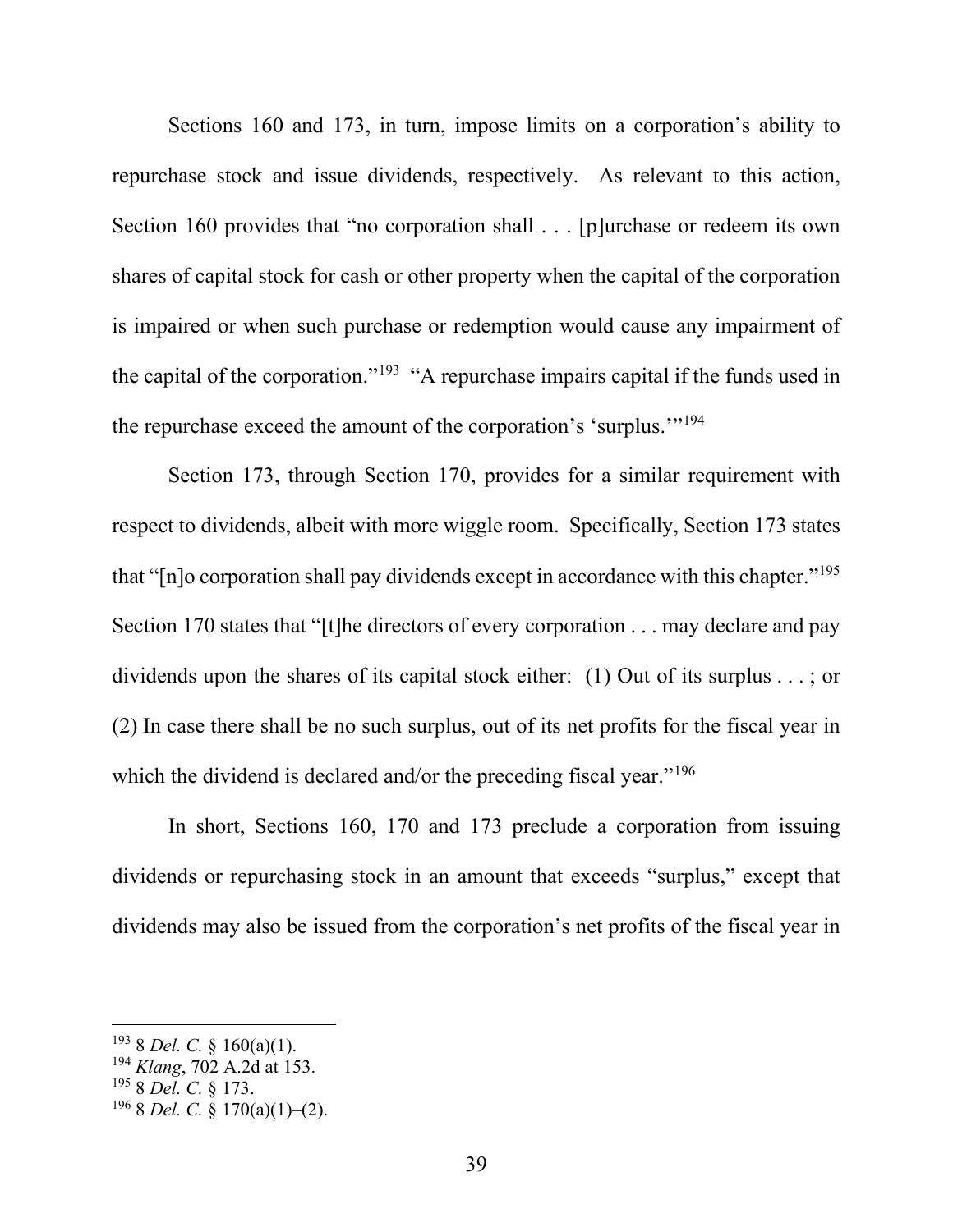which the dividend is declared or the preceding fiscal year. "Surplus" is "defined by 8 *Del. C.* § 154 to mean the excess of net assets over the par value of the corporation's issued stock."197 Because Chemours's issued stock has a nominal par value of \$0.01 per share, the surplus calculations at issue here effectively boil down to a calculation of Chemours's net assets.198 Net assets is defined by 8 *Del. C.* § 154 to mean "the amount by which total assets exceed total liabilities."<sup>199</sup>

The Plaintiffs contend that, because of the potential environmental liabilities, Chemours's net liabilities exceeded its net assets, such that the stock repurchases and dividend payments violated Sections 160, 170, and 173.200 The Plaintiffs further contend that the Director Defendants themselves were at least negligent by relying on GAAP-based accounting reserves to calculate surplus, which the Plaintiffs argue exclude contingent environmental liabilities.<sup>201</sup>

As explained below, I find that the Complaint does not allege with particularity that the stock repurchases and dividend payments violated Sections 160, 170 or 173, or that the Director Defendants were negligent under Section 174.

<sup>197</sup> *Klang*, 702 A.2d at 153.

<sup>198</sup> *See* Pls.' Answering Br. at 37 ("Thus, if the fair value of a company's liabilities . . . exceed the fair value of its assets, its capital is statutorily impaired."); Defs.' Opening Br. at 28 n. 10 ("Like many companies, the par value of Chemours's stock is set at the nominal amount of \$0.01 per share.").

<sup>199</sup> 8 *Del. C.* § 154.

 $200$  Pls.' Answering Br. at 37–38.

 $^{201}$  *Id.* at 48–52.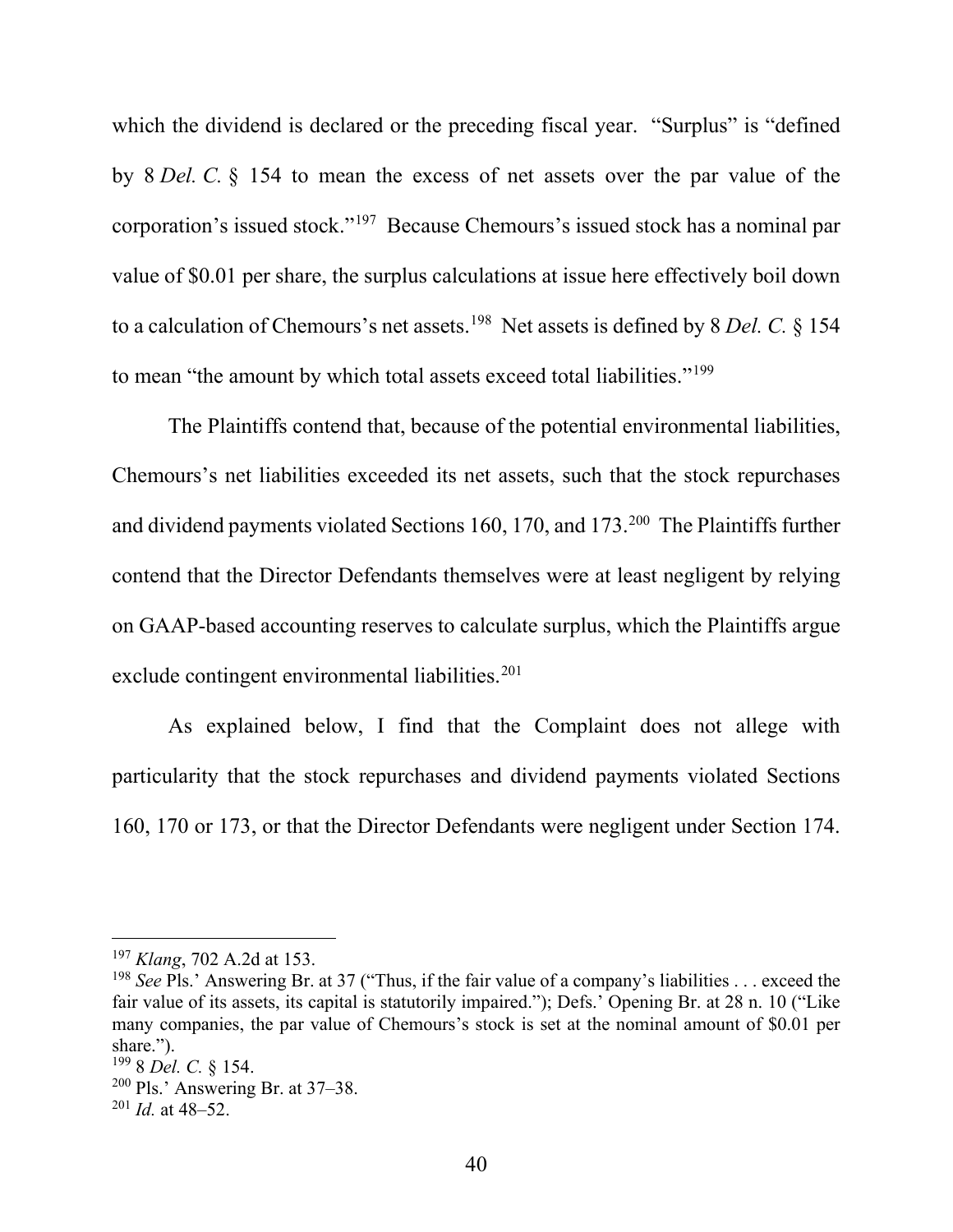I also find that the Director Defendants are "fully protected" from liability under Section 172.

# 1. The Complaint Concedes that Most of the Dividend Payments Complied with Delaware Law

As an initial matter, the Director Defendants do not face a substantial likelihood of liability with respect to the dividends paid in 2015, 2017, 2018, 2019 or 2020, and \$7,000,000 of the dividends paid in 2016, because the Complaint concedes that those dividends complied with 8 *Del. C.* § 170. Specifically, Section 170 provides that, "[i]n case there shall be no such surplus" from which to declare dividends, "[t]he directors of every corporation ... may declare and pay dividends . . . out of its net profits for the fiscal year in which the dividend is declared and/or the preceding fiscal year."202

The Complaint concedes that Chemours's net profits exceeded its dividend payments in the 2017, 2018 and 2020 fiscal years.<sup>203</sup> The Complaint further concedes that Chemours had sufficient net profits in 2014 and 2018 from which to pay its 2015 and 2019 dividend payments.204 Thus, for the fiscal years 2015, 2017, 2018, 2019, and 2020, the Company complied with Section 170 by paying "out of its net profits for the fiscal year in which the dividend is declared and/or the

<sup>202</sup> 8 *Del. C.* § 170(a)(2).

 $203$  Compl.  $\P$  243.

<sup>204</sup> *Id.* ¶ 243.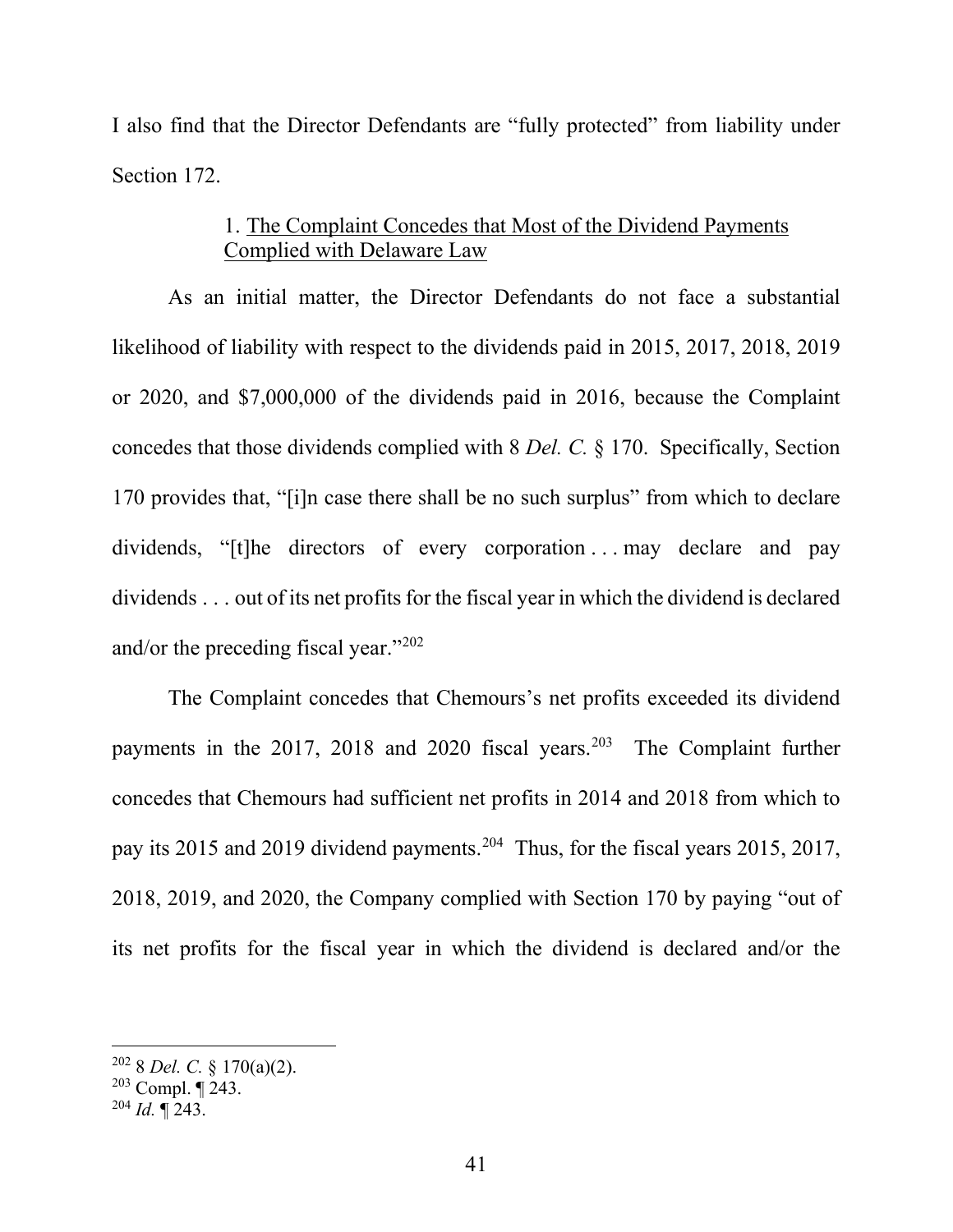preceding fiscal year."<sup>205</sup> The Plaintiffs do not appear to dispute this point, and contends only that the "Defendants recognize, as they must, that there were other points in time that the Company lacked sufficient net profits to pay dividends."206 Accordingly, because the Complaint does not allege a violation of Section 170 in connection with the 2015, 2017, 2018, 2019 or 2020 dividend payments, the Director Defendants do not face a substantial likelihood of liability, and demand is not excused, with respect to those dividends.

With respect to the dividends issued in the 2016 fiscal year, the Complaint alleges that Chemours issued \$16,345,494 in dividends, but recorded only \$7,000,000 in net profits, with negative net profits in the preceding year.<sup>207</sup> In other words, the Complaint concedes that at least \$7,000,000 of the dividend payments from the 2016 fiscal year complied with Section 170, because they were paid out of net profits. Accordingly, with respect to that portion of the 2016 dividend payments, the Director Defendants do not face a substantial likelihood of liability, and demand is not excused.

<sup>205</sup> 8 *Del. C.* § 170. *See also* Defs.' Opening Br. at 29 n.9 ("[T]he Complaint's own allegations dictate that the Company's net profits defeat liability for all of the Company's dividends in 2015, 2017, 2018, 2019, and 2020.").

<sup>206</sup> *See* Pls.' Answering Br. at 38 n.7.

 $207$  Compl.  $\P$  243.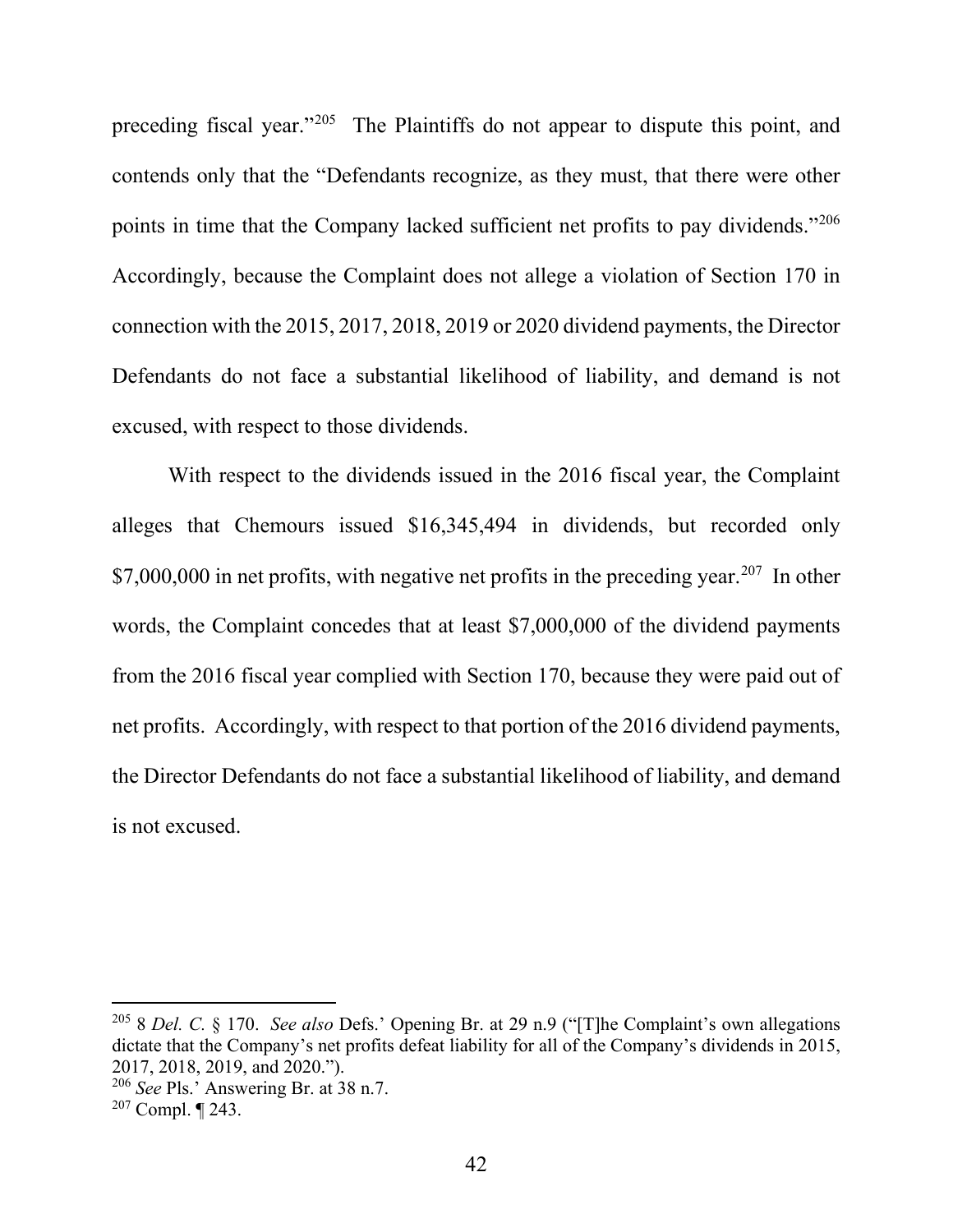# 2. The Complaint Does Not Plead that The Board's Surplus Determinations Violated Delaware Law

The Plaintiffs' remaining statutory claims concern the 2017 and 2018 Stock Repurchase Programs and the \$9,345,494 in dividends issued in 2016 that exceeded Chemours's net profits in that year and the preceding year. The Plaintiffs contend that these capital returns violated Sections 160 and 170 because the Company allegedly did not have "surplus" from which to issue dividends or repurchase stock. 208

The parties disagree on the standard of review that the Court should apply to a Board's surplus determination. The Plaintiffs contend that, under Section 174, the standard is simple negligence.<sup>209</sup> The Defendants, in contrast, argue that the Section 174 negligence standard is only implicated "if, in fact, a board failed to calculate surplus appropriately."<sup>210</sup> The Defendants further argue that "bad faith or fraud," not negligence, is the standard to show an improper surplus calculation.211

Both the Plaintiffs and the Defendants rely largely on the same case to support their arguments: *Klang v. Smith's Food & Drug Centers, Inc*. 212 In *Klang*, this Court declined to rescind a stock repurchase, finding that the board's surplus calculation

<sup>208</sup> Pls.' Answering Br. at 37–38.

<sup>209</sup> *See id.* at 43 ("The DGCL's negligence standard firmly applies.").

<sup>210</sup> *See* Defs.' Opening Br. at 29.

<sup>211</sup> *See id.*at 29 (citing *Klang*, 702 A.2d at 156).

<sup>212</sup> 702 A.2d 150. *See also Klang v. Smith's Food & Drug Centers, Inc.*, 1997 WL 257463 (Del. Ch. May 13, 1997), *aff'd*, 702 A.2d 150.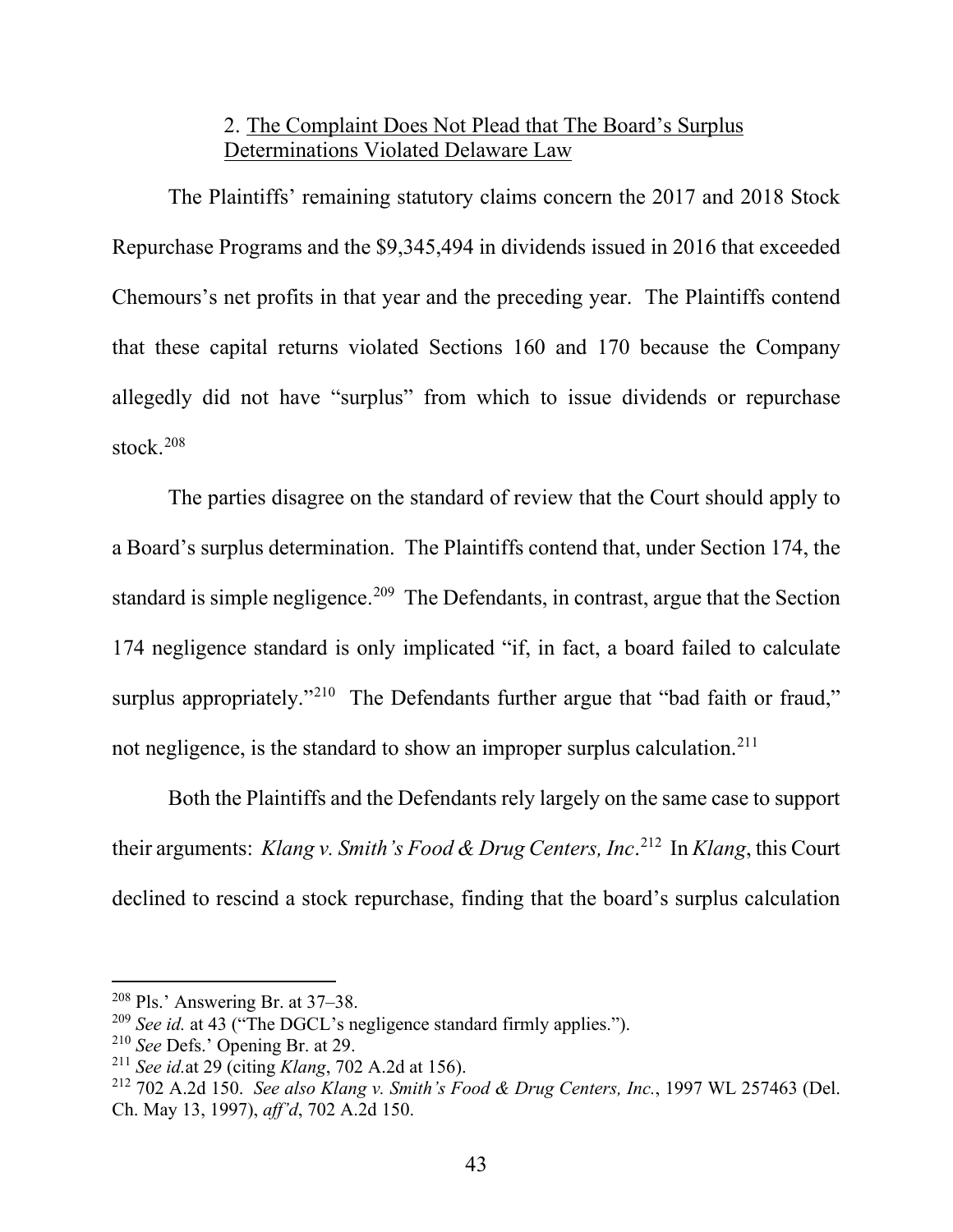did not violate Section 160.213 The Defendants argue that, under *Klang*, this Court should defer to the Board's surplus calculation "unless [the Plaintiffs] can show that the directors 'failed to fulfill their duty to evaluate the assets on the basis of acceptable data and by standards which they are entitled to believe reasonably reflect present values.'"214 Thus, the Defendants argue that *Klang* requires the Plaintiffs to plead particularized facts showing "bad faith or fraud on the part of the board," or "actual or constructive fraud."<sup>215</sup>

The Plaintiffs take a contrary view. The Plaintiffs argue that *Klang* does not mandate a "bad faith or fraud" standard, but rather, it says that the Board's surplus determination can only be given "reasonable latitude" if the Board (i) "evaluate[s] assets and liabilities in good faith," (ii) "on the basis of acceptable data," (iii) "by methods that they reasonably believe reflect present values," and (iv) "arrive[s] at a determination of the surplus that is not so far off the mark as to constitute actual or constructive fraud."216

<sup>213</sup> 1997 WL 257463, at \*2–5.

<sup>214</sup> Defs.' Opening Br. at 29 (quoting *Klang*, 702 A.2d at 155–56). The Defendants also cite to *SV Inv. Partners, LLC v. ThoughtWorks, Inc.*, for the same proposition. 7 A.3d 973, 988 (Del. Ch. 2010), *aff'd*, 37 A.3d 205 (Del. 2011).

<sup>215</sup> Defs.' Opening Br. at 30 (quoting *Klang*, 702 A.2d at 156).

<sup>216</sup> Pls.' Answering Br. at 39 (quoting *Klang*, 702 A.2d at 152).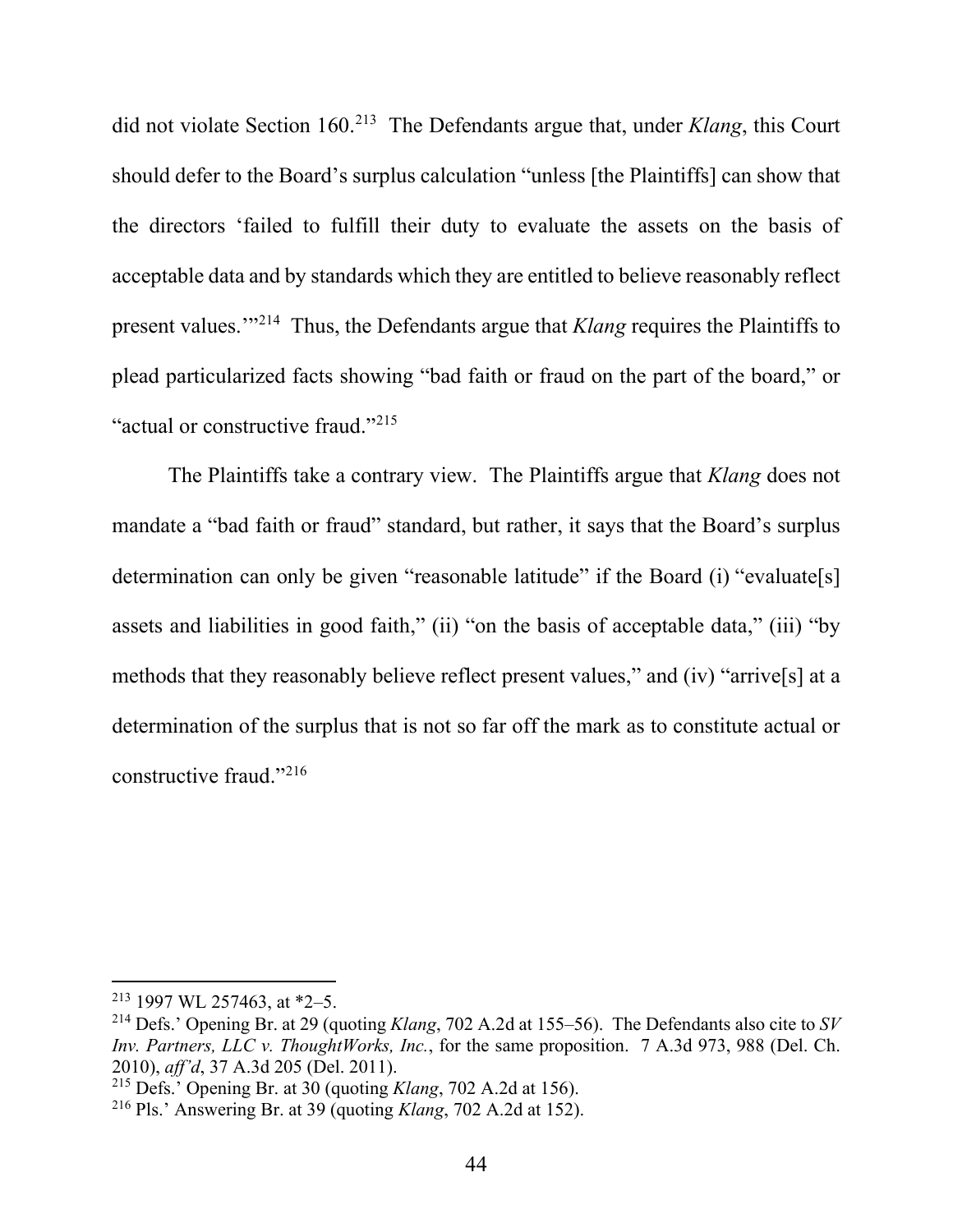Although *Klang* did not involve an action seeking to hold directors liable to the corporation for negligence under Section  $174<sub>1</sub><sup>217</sup>$  it does provide guidance as to how this Court should evaluate a Board's surplus determination under Sections 160 and 170. As a general proposition, the DGCL "contains no prescriptions as to the form or manner of preparing and maintaining books of account and financial statements nor of the manner in which the corporation values its assets for such purposes."218 As a result, "[t]he determination of the amount that is to be 'capital' and the amount that is to be 'surplus' is one that essentially is within the control and discretion of the board of directors."219

Likely for this reason, the *Klang* Court observed that Section 154, which defines surplus, "does not require any particular method of calculating surplus, but simply prescribes factors that any such calculation must include."<sup>220</sup> Those factors are the corporation's "total assets" and "total liabilities."221 Thus, as the *Klang* Court explained, "compliance with Section 160"—and, by extension, Section 170, which requires the same surplus determination—is satisfied "by methods that fully take

<sup>&</sup>lt;sup>217</sup> In *Klang*, the plaintiff sought "rescission of a series of transactions including a . . . stock repurchase," on the basis that the corporation lacked surplus to repurchase stock. 1997 WL 257463, at \*1. Thus, the Court had no reason to consider Section 174.

<sup>&</sup>lt;sup>218</sup> Balotti and Finkelstein, The Delaware Law of Corporations and Business Organizations  $\S$  5.22 (4th ed., Dec. 2020 update).

<sup>219</sup> *Id*. *See also In re Color Tile, Inc.*, 2000 WL 152129, at \*3 (D. Del. Feb. 9, 2000) (explaining in dicta that "[t]he directors . . . have almost unfettered discretion in defining the extent of the corporation's surplus").

 $220\,702$  A.2d at 155.

<sup>221</sup> 8 *Del. C.* § 154.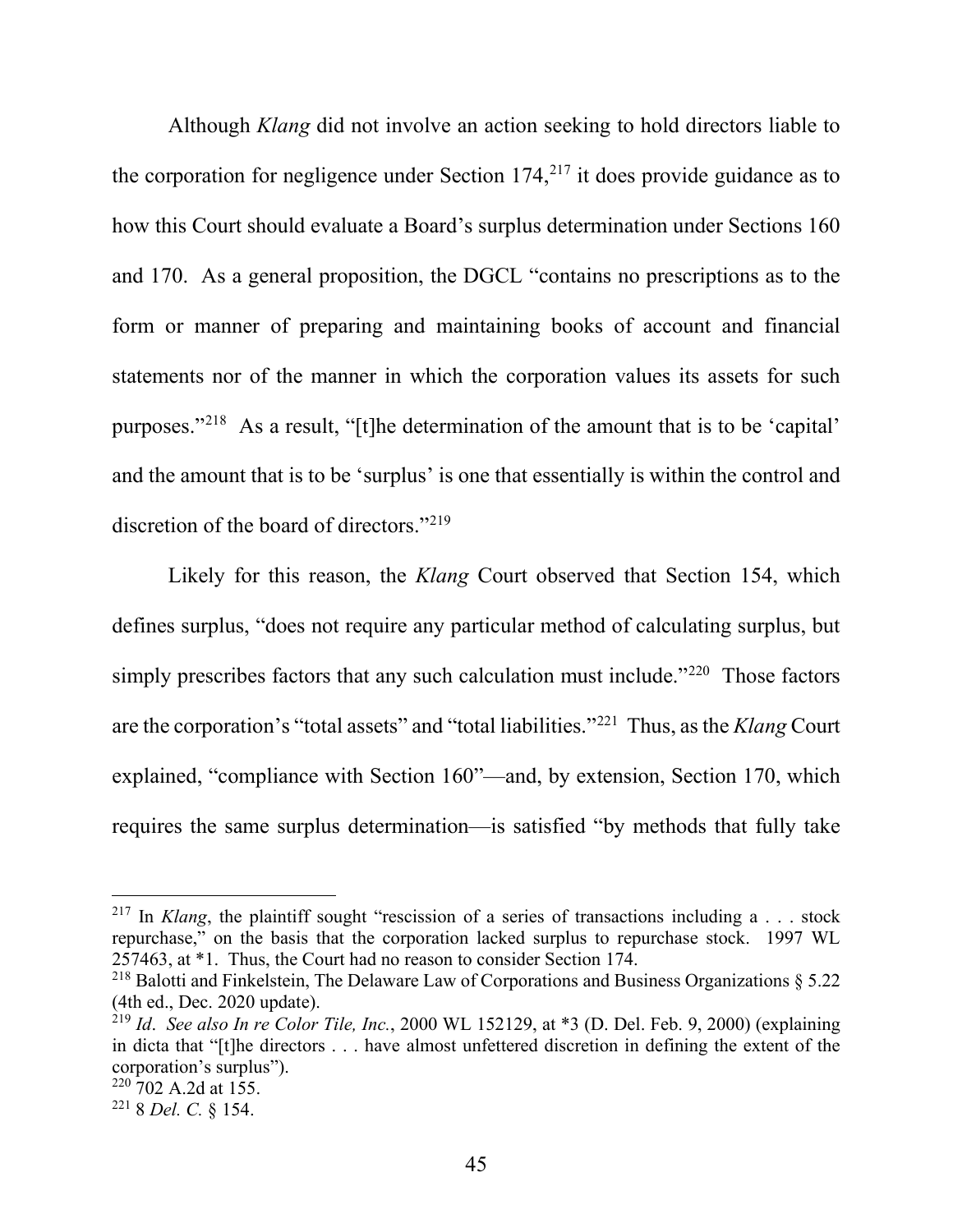into account the assets and liabilities of the corporation."222 Therefore, under *Klang*, this Court will defer to the Board's surplus calculation "so long as [the directors] evaluate assets and liabilities in good faith, on the basis of acceptable data, by methods that they reasonably believe reflect present values, and arrive at a determination of the surplus that is not so far off the mark as to constitute actual or constructive fraud."223 The *Klang* Court's ruling—according deference to directors' "reasonable belief" as to corporate "present values"—is consistent with the Section 174 standard that directors are liable in case of their bad faith or negligent actions regarding surplus. If the Complaint does not allege with particularity that the Board's surplus determinations fell short of the criteria outlined in *Klang*, the determinations comply with Sections 160, 170, and 173. And if the Board's surplus determinations comply with those sections, there is no "willful or negligent" violation for which to hold the Director Defendants liable.

The Plaintiffs argue that the Board's alleged reliance on GAAP-based accounting reserves in connection with its surplus determinations was unreasonable under the circumstances known to the directors, in that it failed to "fully take into account the assets and liabilities of the corporation."<sup>224</sup> Specifically, the Plaintiffs argue that because GAAP "does not require recognition of liabilities unless they are

<sup>222</sup> 702 A.2d at 155.

<sup>223</sup> *Id.*

<sup>224</sup> *See* Pls.' Answering Br. at 43 (quoting *Klang*, 702 A.2d at 155).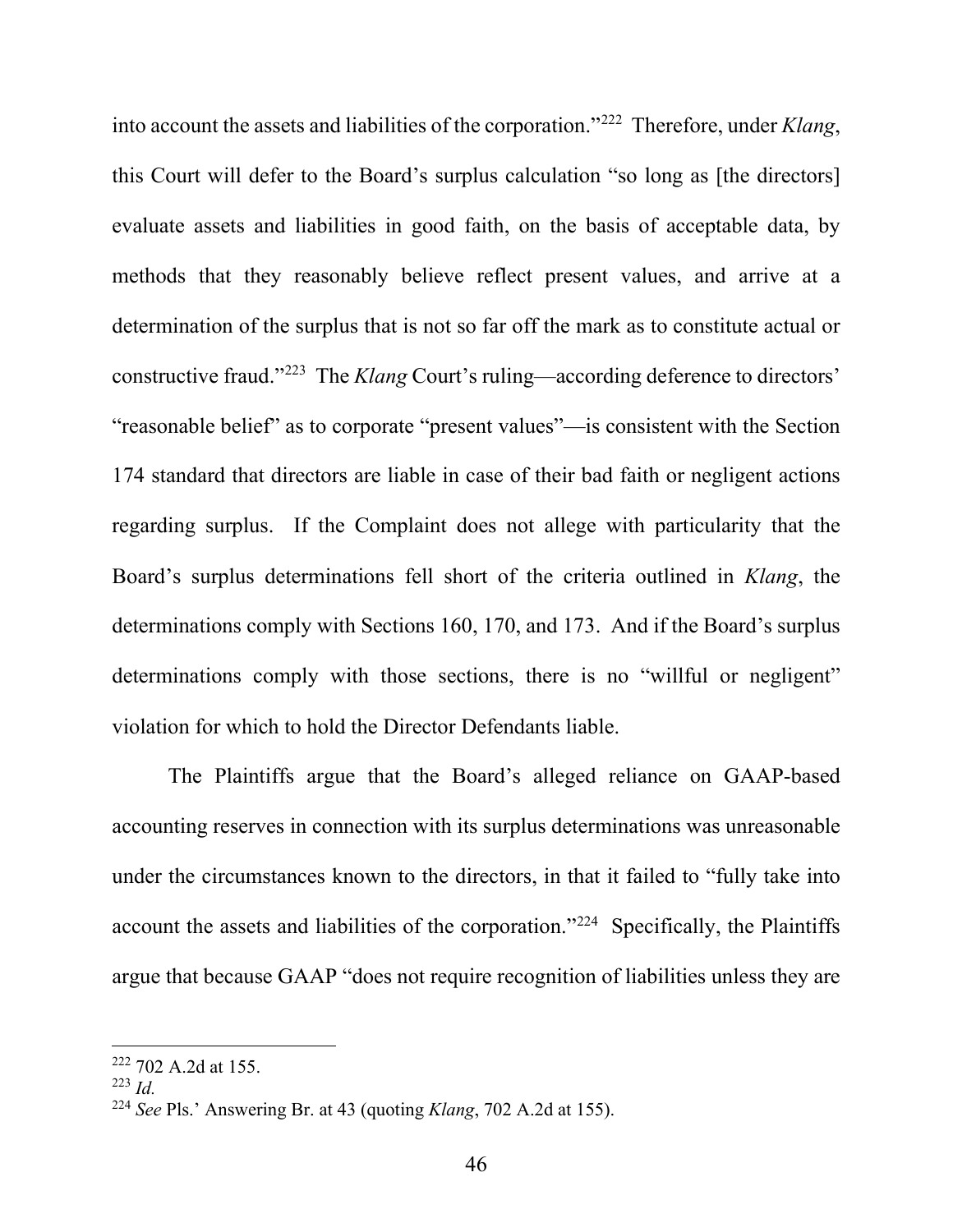both 'probable' and 'reasonably estimable,'" any GAAP-based calculation may exclude the significant contingent environmental liabilities.<sup>225</sup> Thus, the Plaintiffs argue that the Director Defendants were required under *Klang* to revalue the Company's assets and liabilities to fully account for the contingent environmental liabilities.226 According to the Plaintiffs, the inclusion of those contingent environmental liabilities—which the Plaintiffs say must not include any discount for the probability of success—would reveal that "such liabilities greatly exceed GAAP reserves."<sup>227</sup>

The Complaint does not allege particularized facts showing that by relying on GAAP-based accounting reserves, the Director Defendants failed to "fully take into account the assets and liabilities of the corporation."228 Generally, "Delaware corporations . . . follow generally accepted accounting principles" (i.e., GAAP) when "preparing and maintaining books of account and financial statements" and "valu[ing] its assets for such purposes."<sup>229</sup> The Complaint does not allege with particularity why the Board was required to depart from this "generally accepted" approach here.

<sup>225</sup> *See id.* at 40–41.

<sup>226</sup> *See id.* at 42–43.

<sup>227</sup> *See id.* at 42.

<sup>228</sup> *See id.* at 43 (quoting *Klang*, 702 A.2d at 155).

<sup>&</sup>lt;sup>229</sup> Balotti and Finkelstein, The Delaware Law of Corporations and Business Organizations  $\delta$  5.22 (4th ed., Dec. 2020 update).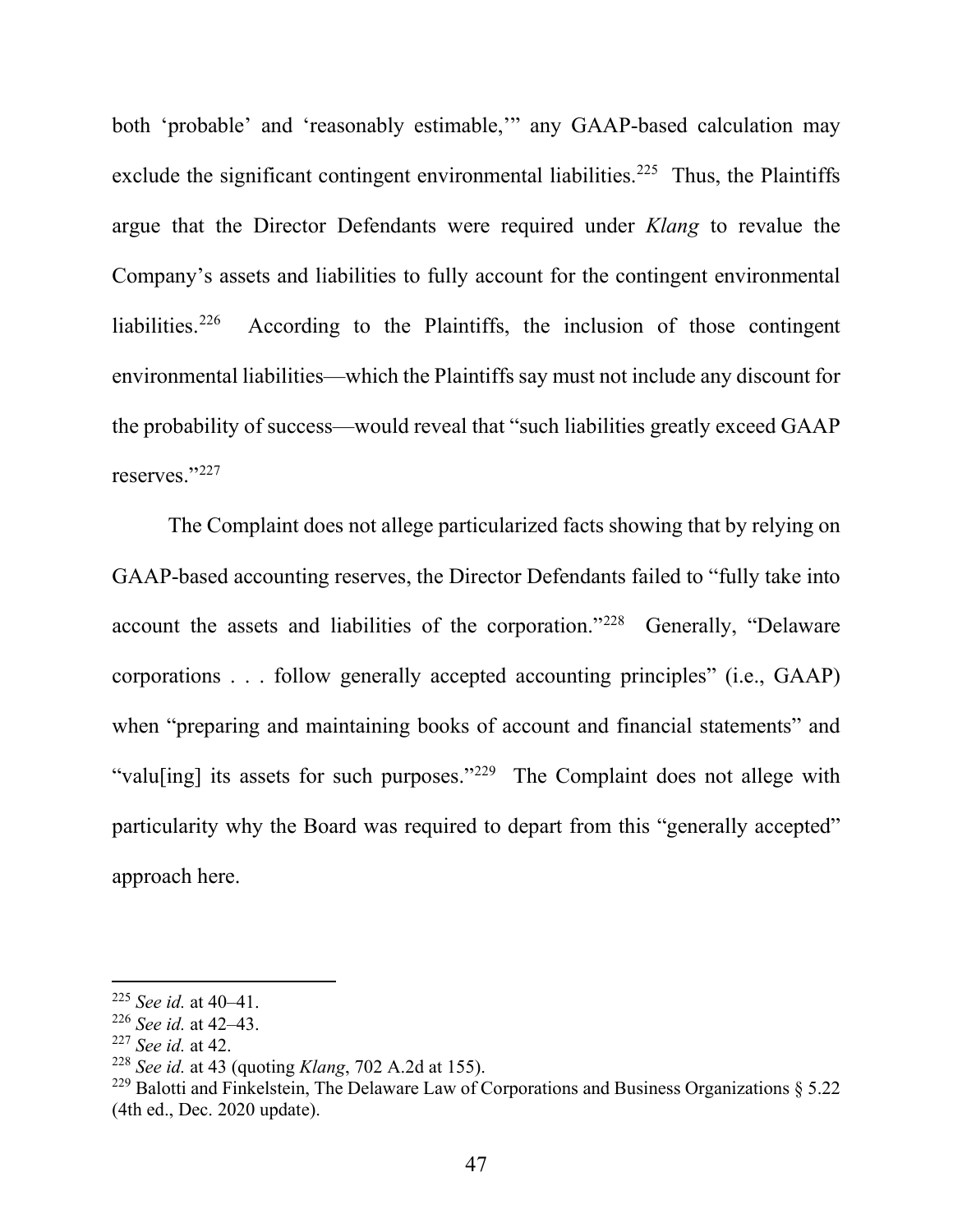To begin, the Complaint does not allege particularized facts suggesting that, at the time the Board approved the 2017 and 2018 Stock Repurchases and the 2016 dividend payments, the contingent environmental liabilities were neither "probable" nor "reasonably estimable," such that they were in fact excluded from the GAAP accounting reserves. At most, the Plaintiffs allege that the *DuPont* Complaint admitted that, "as of December 31, 2014," GAAP accounting reserves excluded liabilities that were not "viewed as 'probable'" and "also excluded liabilities that were regarded as probable at the time, but for which DuPont had not yet made an estimate."<sup>230</sup>

But this admission says nothing about whether the contingent environmental liabilities remained improbable and not yet estimated at the time the Board approved the 2017 and 2018 Stock Repurchase Programs, years later, on November 30, 2017, August 1, 2018, and February 13, 2019,<sup>231</sup> or when the Board approved the 2016 dividend payments between April 2016 and November 2016.<sup>232</sup> Indeed, the Complaint includes pages of allegations detailing the developments in the environmental litigation after December 31, 2014, including the settlement of the Ohio MDL in February 2017 and the bellwether cases that DuPont lost in mid-

 $230$  Compl.  $\P$  70.

<sup>231</sup> *See id*. ¶¶ 229–30.

<sup>232</sup> *See id.* ¶ 241.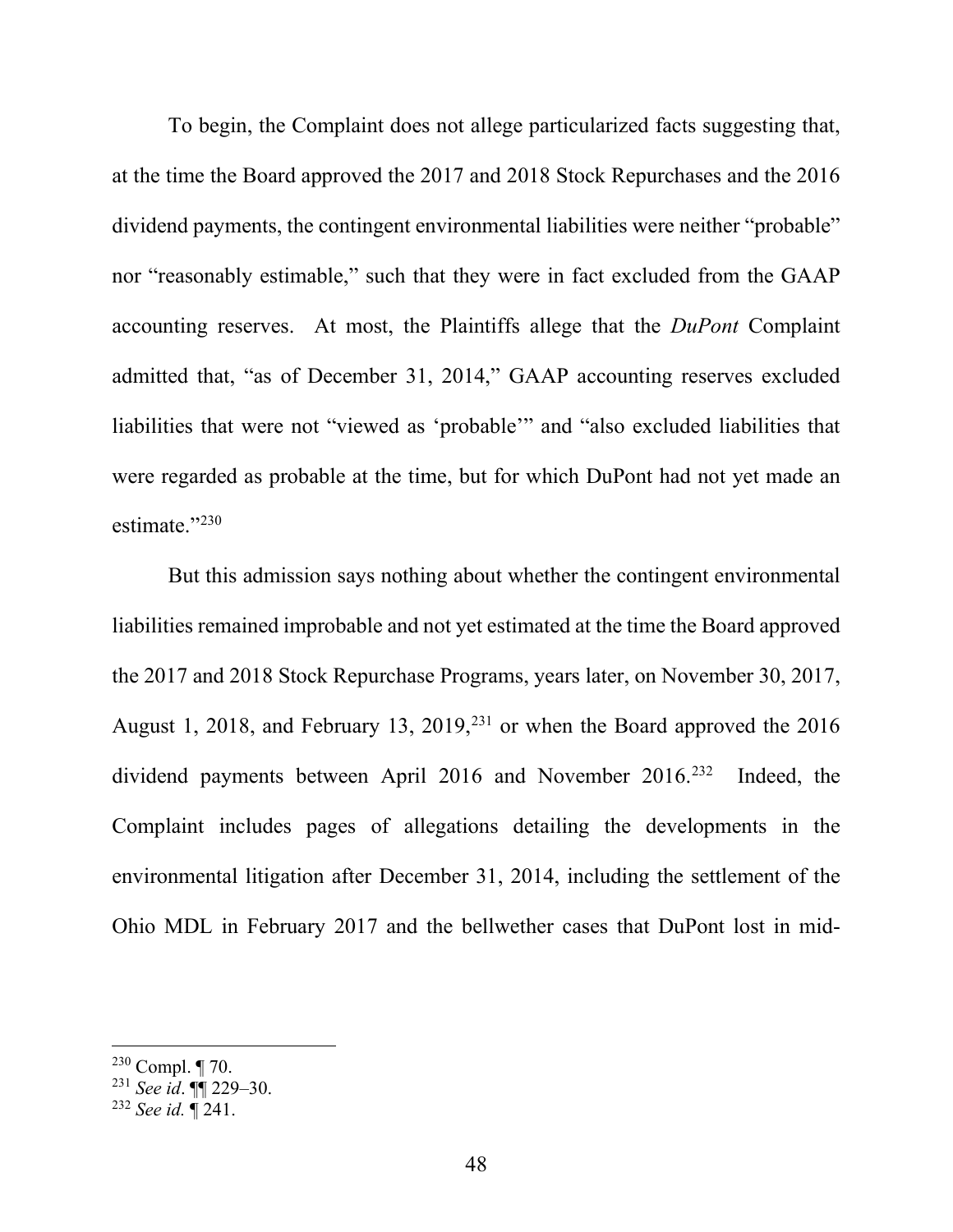2016.<sup>233</sup> Without more, it is not reasonable to infer that, for years after December 31, 2014, the contingent environmental liabilities continued to be unrecognized under the accounting methods used by Chemours.

Nor does the Complaint plead with particularity that, even if the GAAP-based accounting reserves excluded the contingent environmental liabilities as improbable and not reasonably estimable, their inclusion would have rendered Chemours without surplus. To arrive at their conclusion that the contingent environmental liabilities rendered Chemours insolvent, the Plaintiffs compile a list of figures asserted by Chemours in the *DuPont* Complaint, which the Plaintiffs label "Company Conservative Estimate<sup>[s]</sup>," that add up to \$2.56 billion.<sup>234</sup> The Plaintiffs argue that, by asserting these figures in the *DuPont* Complaint, the Company "admitted" that it was responsible for these liabilities.<sup>235</sup> The Plaintiffs then contend that the Board was precluded from discounting those supposed estimates to their "present value" in connection with their surplus determination.<sup>236</sup>

These arguments fail for several reasons. First, most of the figures from the *DuPont* Complaint that the Plaintiffs rely on to arrive at their \$2.56 billion calculation do not actually represent the Company's "conservative estimates" of

<sup>233</sup> *See e.g.*, *id.* ¶¶ 95–100, 104–18.

<sup>234</sup> *See id.* ¶ 222.

<sup>235</sup> *Id.*

<sup>236</sup> *See* Pls.' Answering Br. at 42–43.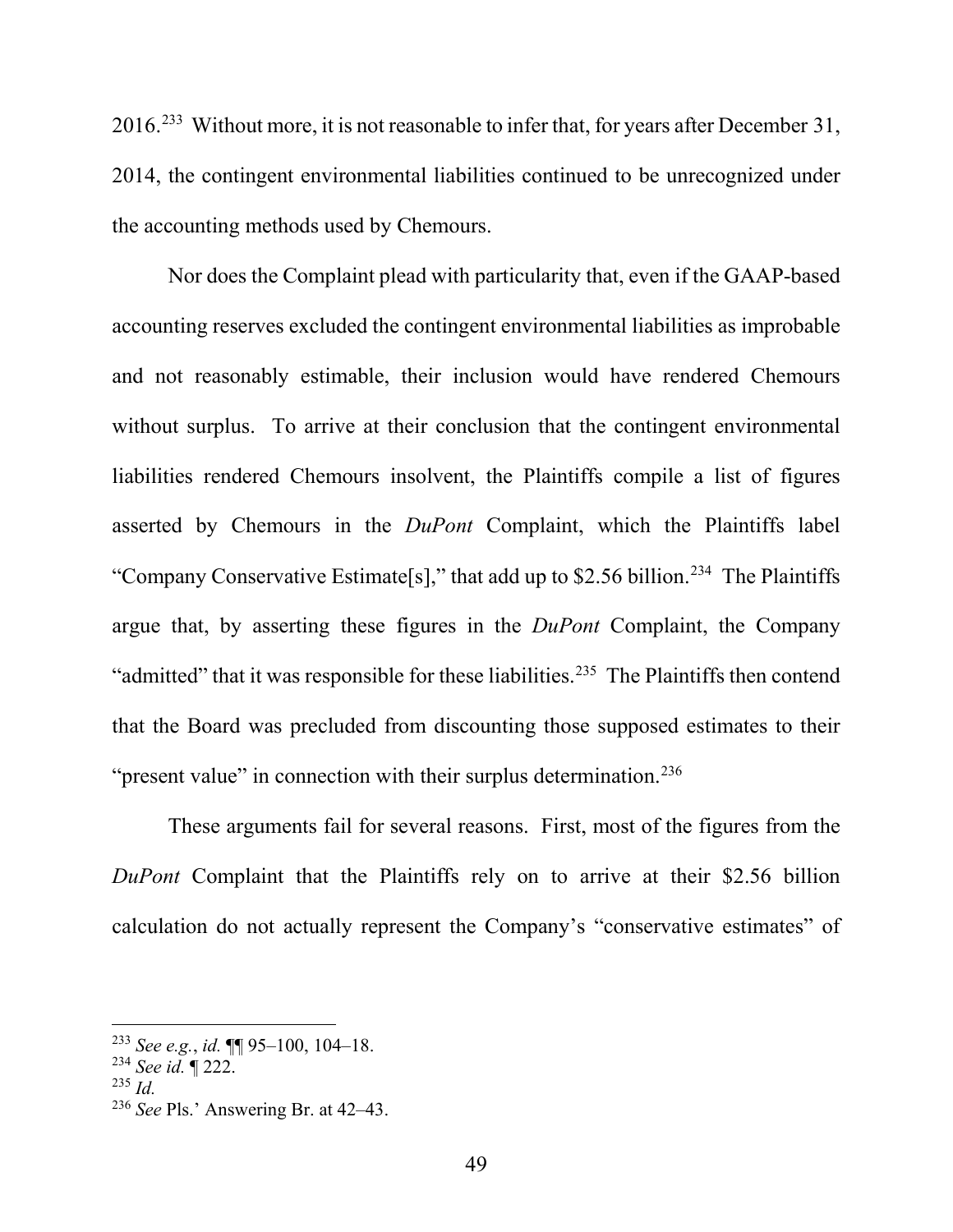Chemours's contingent environmental liabilities. For instance, the Complaint attributes a \$335 million figure to the Ohio MDL, $^{237}$  which appears to be derived from the \$670 million settlement that was "split evenly between DuPont and Chemours."238 But as the Complaint admits, that settlement occurred in February 2017—before the Board approved the 2017 and 2018 Stock Repurchase Programs.239 The \$335 million figure thus was not "contingent" at the time the Board approved the stock repurchases (let alone "improbable" or "not estimated" such that it would be excluded from GAAP).

Likewise, the Plaintiffs claim that the *DuPont* Complaint admitted \$194 million in PFAS liabilities.<sup>240</sup> But the *DuPont* Complaint actually alleged that the \$194 million figure was a "catch-all" Maximum that "included everything from PFAS liability to commercial litigation."<sup>241</sup> And the figures that the Plaintiffs say the *DuPont* Complaint ascribed to the four New Jersey sites, the Chambers Works site, and benzene liability are actually estimates made by DuPont or demands from the claimants themselves, *not* estimates made by Chemours. 242 Indeed, the only

<sup>237</sup> Compl. ¶ 222.

<sup>238</sup> *Id.* ¶ 98.

<sup>239</sup> *Id.*

<sup>240</sup> *Id.* ¶ 222.

<sup>241</sup> *DuPont* Complaint ¶ 8. *See also id.* ¶ 110 ("[DuPont] certified a catch-all [Maximum] of \$194 million for all other 'General Litigation . . . to Perpetuity,' which Houlihan Lokey reflected as including everything not separately valued—from PFAS liability to commercial litigation."). <sup>242</sup> *See id.* If 106 ("[A] New Jersey municipality has brought suit against DuPont seeking over \$1 billion to address alleged clean-up costs" for Chambers Works.); *id.* **[1]** 8, 108 ("[I]n 2018, [DuPont] provided Chemours with a more comprehensive study valuing the potential maximum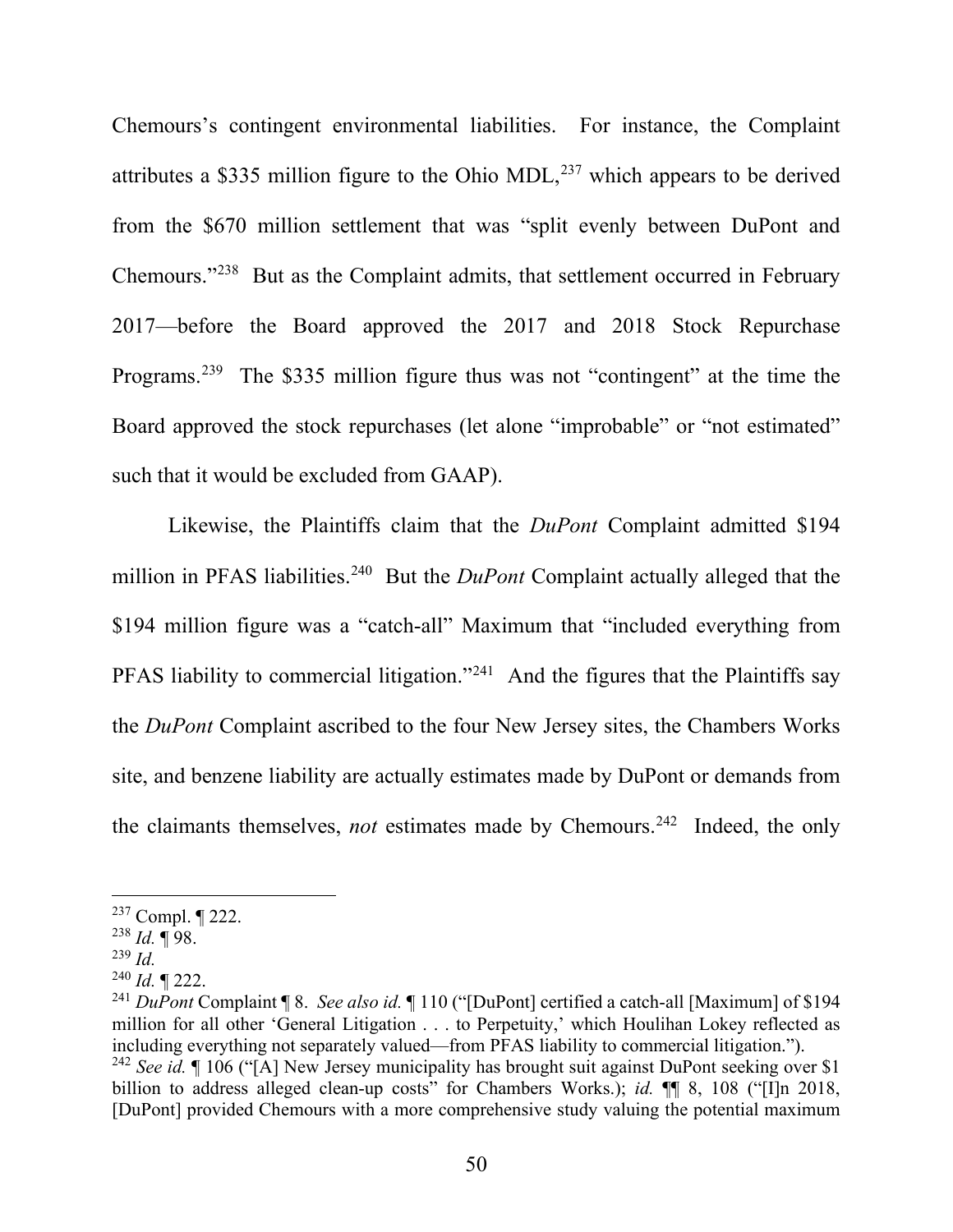figure the Plaintiffs cite that actually appears to be an estimate by Chemours was the \$200 million for remediation of Fayetteville Works,<sup>243</sup> as the *DuPont* Complaint alleged that "the cost to Chemours of implementing the consent order will be more than \$200 million."244 Again, there is no indication that this amount was excluded under GAAP accounting at the time the stock repurchase and dividend decisions were made.

Significantly, moreover, the *DuPont* Complaint did not "admit," as the Plaintiffs contend, that Chemours was on the hook for any of these purported liability estimates. Instead, the *DuPont* Complaint alleged that "*if* Chemours had unlimited responsibility for the true potential maximum liabilities, it *would have been* insolvent as of the time of the spin-off."245 In other words, the *DuPont* Complaint was simply seeking to enforce DuPont's putative liability for amounts that exceeded the Maximums DuPont certified in the Spin-Off; it was not admitting Chemours's liability for those amounts. The statements made by Chemours's counsel at the December 18, 2019 oral argument are not to the contrary. There, Chemours's counsel reiterated that Chemours would have been insolvent at the time of the Spin-Off *if* it was responsible for amounts beyond the Maximums: "*provided* that

costs at over \$111 million" for benzene.); *id.* ¶ 101 ("In 2018, in connection with the DowDuPont spin-off, DuPont revised its liability estimate upward to approximately \$620 million" for New Jersey liabilities.).

 $243$  Compl.  $\P$  222.

<sup>244</sup> *DuPont* Complaint ¶ 6.

<sup>245</sup> *See* Compl. ¶ 219.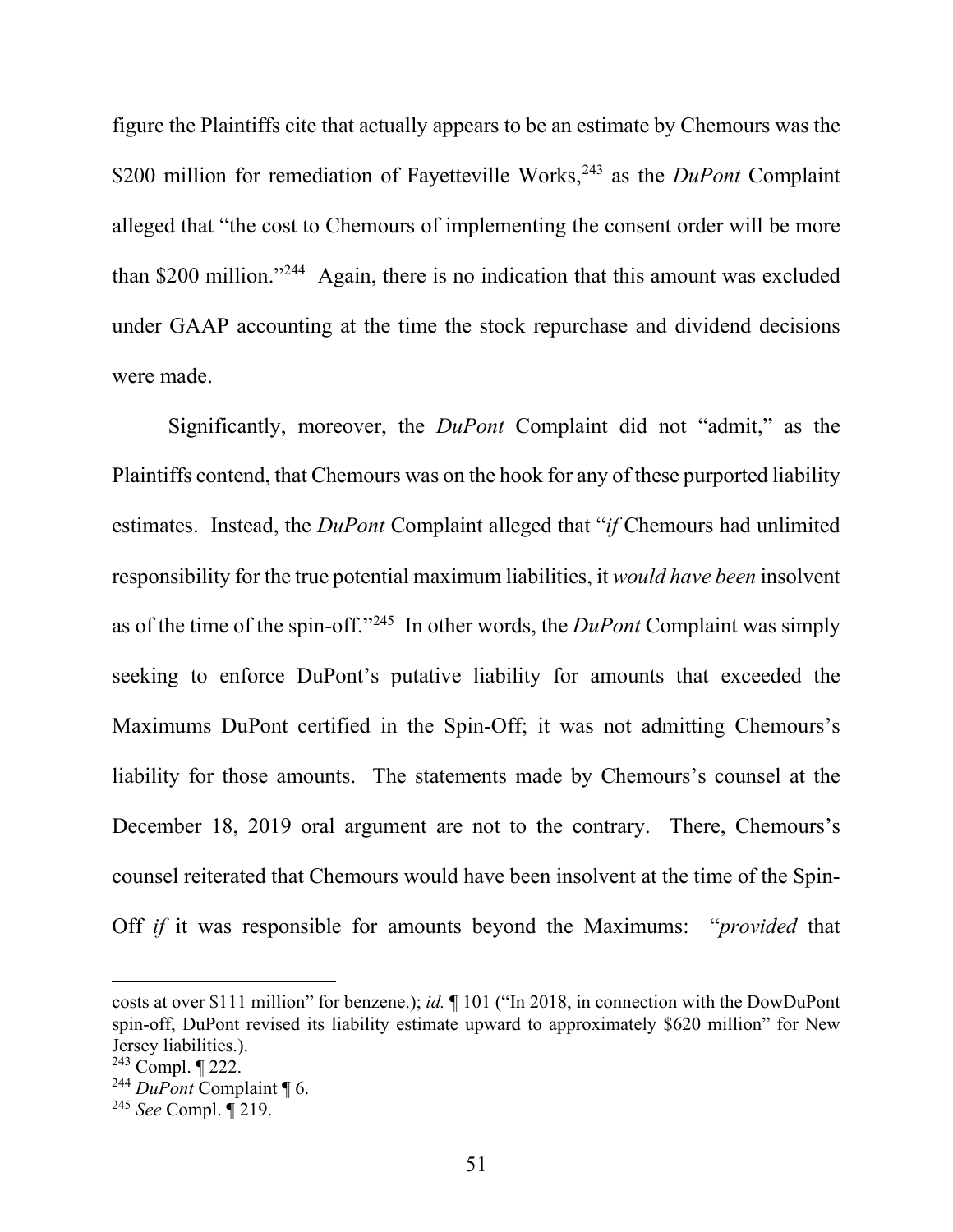DuPont's present interpretation of the complete inutility of its estimated maximum liabilities *is credited*," "Chemours was insolvent at the time of the [Spin-Off]."<sup>246</sup>

Furthermore, the Plaintiffs are incorrect as a matter of law that "contingent liabilities should not be discounted to present value."<sup>247</sup> In support of this argument, the Plaintiffs invoke *Boesky v. CX Partners, L.P.*, a case involving the liquidation of a Delaware limited partnership.248 *Boesky* is not controlling, because it did not involve a surplus determination under Sections 160 and 170, nor did it involve a dividend, a stock repurchase, or even a corporation.<sup>249</sup> But it also does not support the Plaintiffs' position. In *Boesky*, this Court declined to defer to the business judgment of a liquidating trustee's determination that the partnership had adequate liability reserves before making partnership distributions.<sup>250</sup> In dicta, the Court discussed whether, in that context, it was appropriate to discount contingent claims, noting that "discount [ing] the claim by a probability of its success and . . . reserv [ing] only the discounted value might work" with "a sufficiently large number of similar claims so that statistical techniques might apply," but "[w]here . . . there are few claims or each is quite different, such a technique obviously raises a danger . . ." to residual claimants who would otherwise lack recourse.<sup>251</sup> The Court ultimately

<sup>246</sup> *See DuPont* Oral Argument Tr. at 149:3–150:1 (emphasis added).

<sup>247</sup> Pls.' Answering Br. at 42.

<sup>248</sup> 1988 WL 42250, at \*1 (Del. Ch. Apr. 28, 1988).

<sup>249</sup> *Id.*

 $^{250}$  *Id.* at \*16.

<sup>251</sup> *Id.*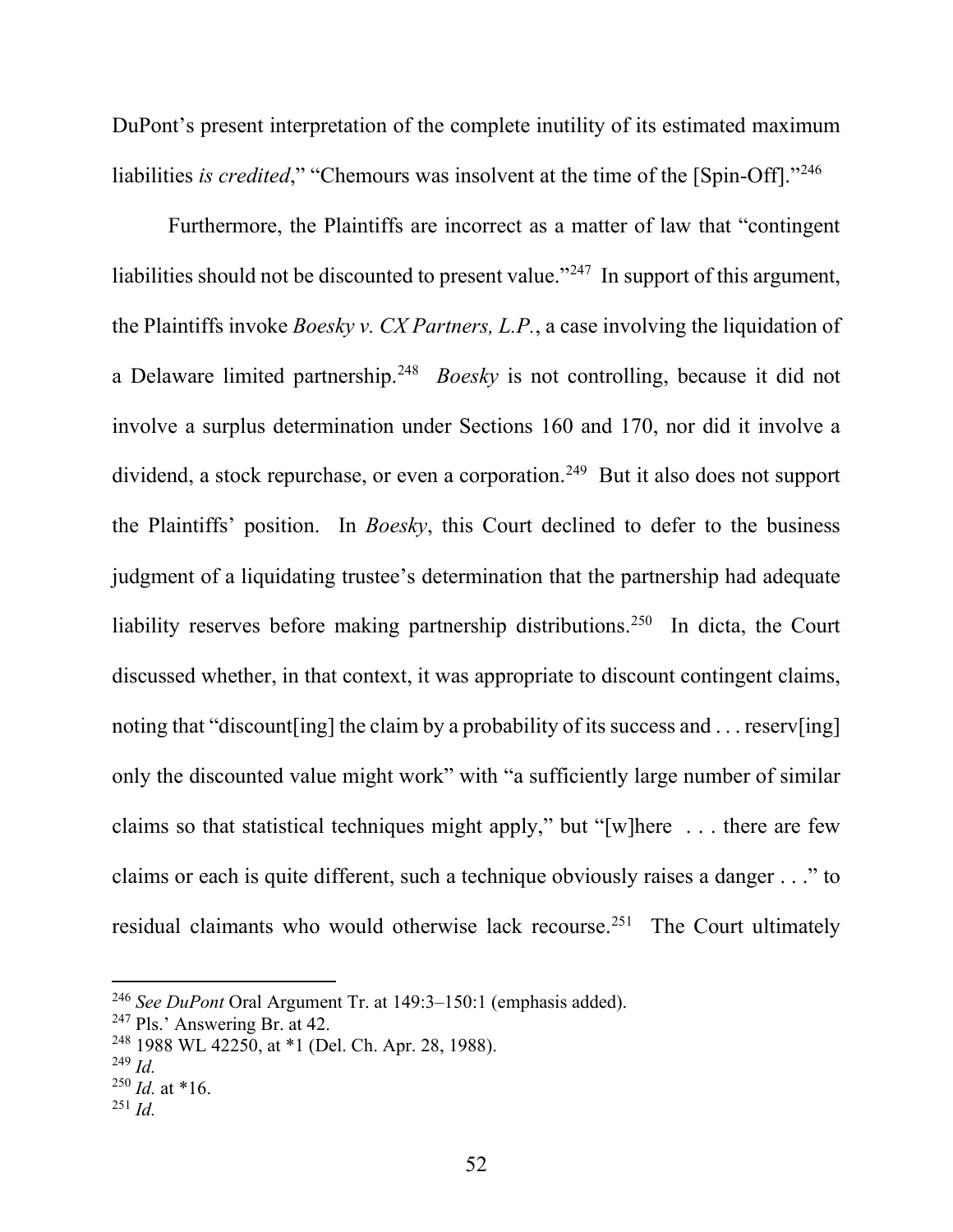declined to "address the question whether discounting is appropriate."<sup>252</sup> The Plaintiffs cite no other support for the proposition that contingent claims cannot be discounted. To the contrary, under *Klang*, Sections 160 and 170 only require a valuation that "'reasonably reflect[s] present values."<sup>253</sup> Such a valuation would necessarily include a probability component.

Finally, even if the Complaint did adequately plead that the Company lacked surplus, the Complaint does not allege with particularity that a majority of the demand Board did not "reasonably believe" in good faith that the GAAP-based accounting reserves "reflect present values."254 The Plaintiffs argue that the Director Defendants were "inundated with information that the Company's liabilities would take it to—or beyond—the precipice of solvency," such that the Director Defendants were negligent in their reliance on GAAP.<sup>255</sup> Namely, the Plaintiffs contend that two of the Director Defendants, Brown and Crawford, who were former DuPont directors, "knew that DuPont wanted to shed its Performance Chemicals division in order to rid itself of massive environmental liabilities," and that a third Director Defendant, Vergnano, "ran the Performance Chemicals division for years prior to the Spin-Off and was intimately involved in the business."256 The Plaintiffs also

 $^{252}$  *Id.* at \*17.

<sup>253</sup> 702 A.2d at 155 (quoting *Morris v. Standard Gas & Elec. Co.*, 63 A.2d 577, 582 (1949)).

<sup>254</sup> *Id.*

<sup>255</sup> *See* Pls.' Answering Br. at 40–41.

<sup>256</sup> *See id.* at 40.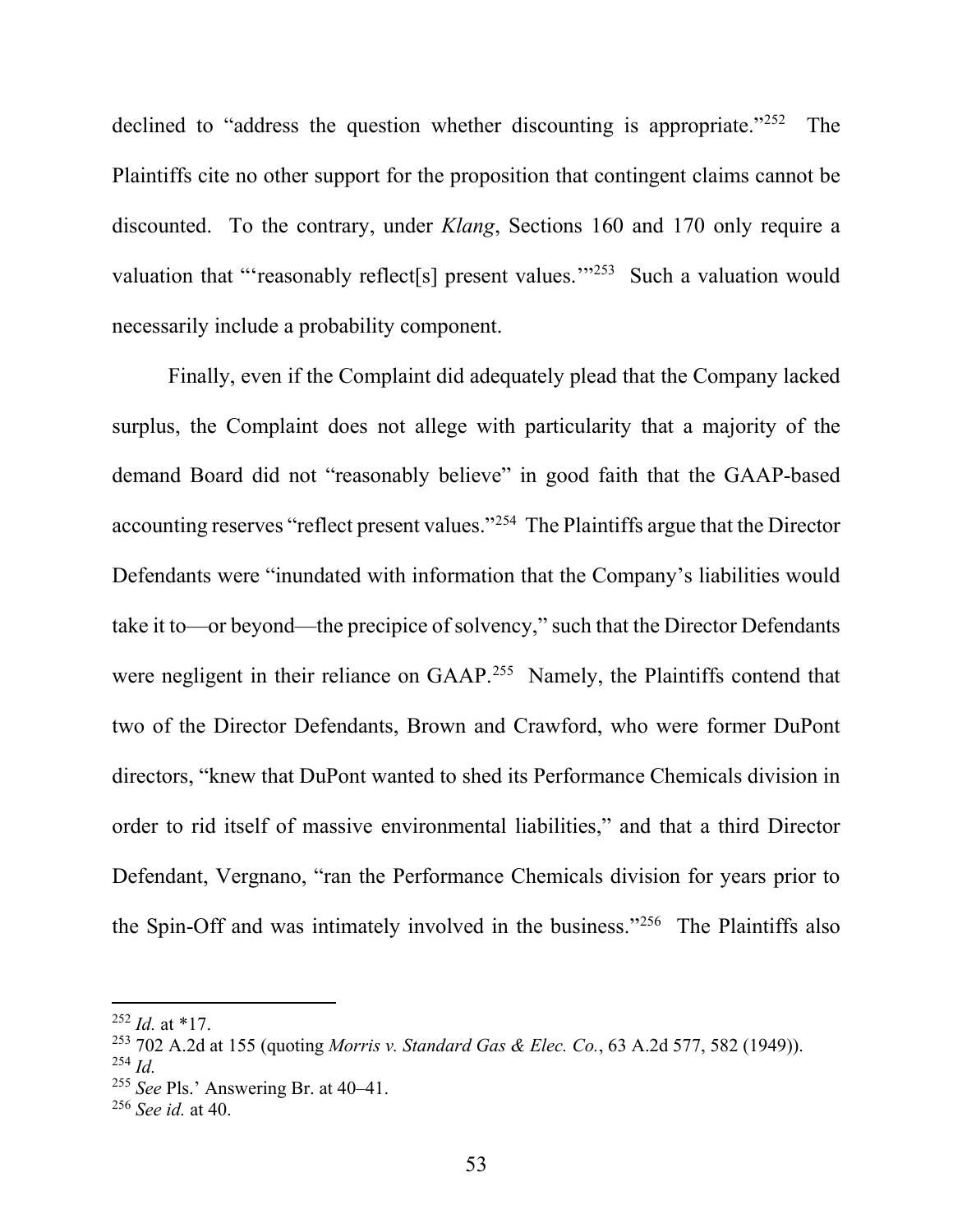note that the Director Defendants "received regular, quarterly updates on actual and potential environmental litigation," and received an "Enterprise Risk Management" presentation stating that "Legacy/Future Environmental-Operational Sustainability" was the Company's number one risk.<sup>257</sup> Finally, the Plaintiffs note that, following the Spin-Off, the Director Defendants sought individual indemnification agreements related to their Chemours Board service.<sup>258</sup> Per the Plaintiffs, the latter fact demonstrates a fear of liability engendered by the directors' knowledge of Chemours's insolvency.259 Based on these allegations, the Plaintiffs argue that it was "unreasonable" for the Director Defendants to rely on GAAP metrics.

Even under the negligence standard that the Plaintiffs urge, that is not enough to establish that a majority of the demand Board faces a substantial likelihood of liability. At most, the Plaintiffs have alleged that three of the nine members of the demand Board—Directors Brown, Crawford and Vergnano—had knowledge of the environmental liabilities from their time at DuPont prior to the Spin-Off, and that the Director Defendants were aware of and regularly received updates on the environmental liabilities. It is not reasonable to infer, based on those allegations, that a majority of the Director Defendants "knew or should have known" that GAAP

<sup>257</sup> *See id.* at 40–41, 50.

<sup>258</sup> *See id.* at 40. The Plaintiffs also note that Defendant Newman "refused to certify the accuracy of the [Maximums] in connection with the Spin-Off." *Id.* Defendant Newman is not, however, a Director Defendant, nor is he a member of the demand Board. <sup>259</sup> *See id.*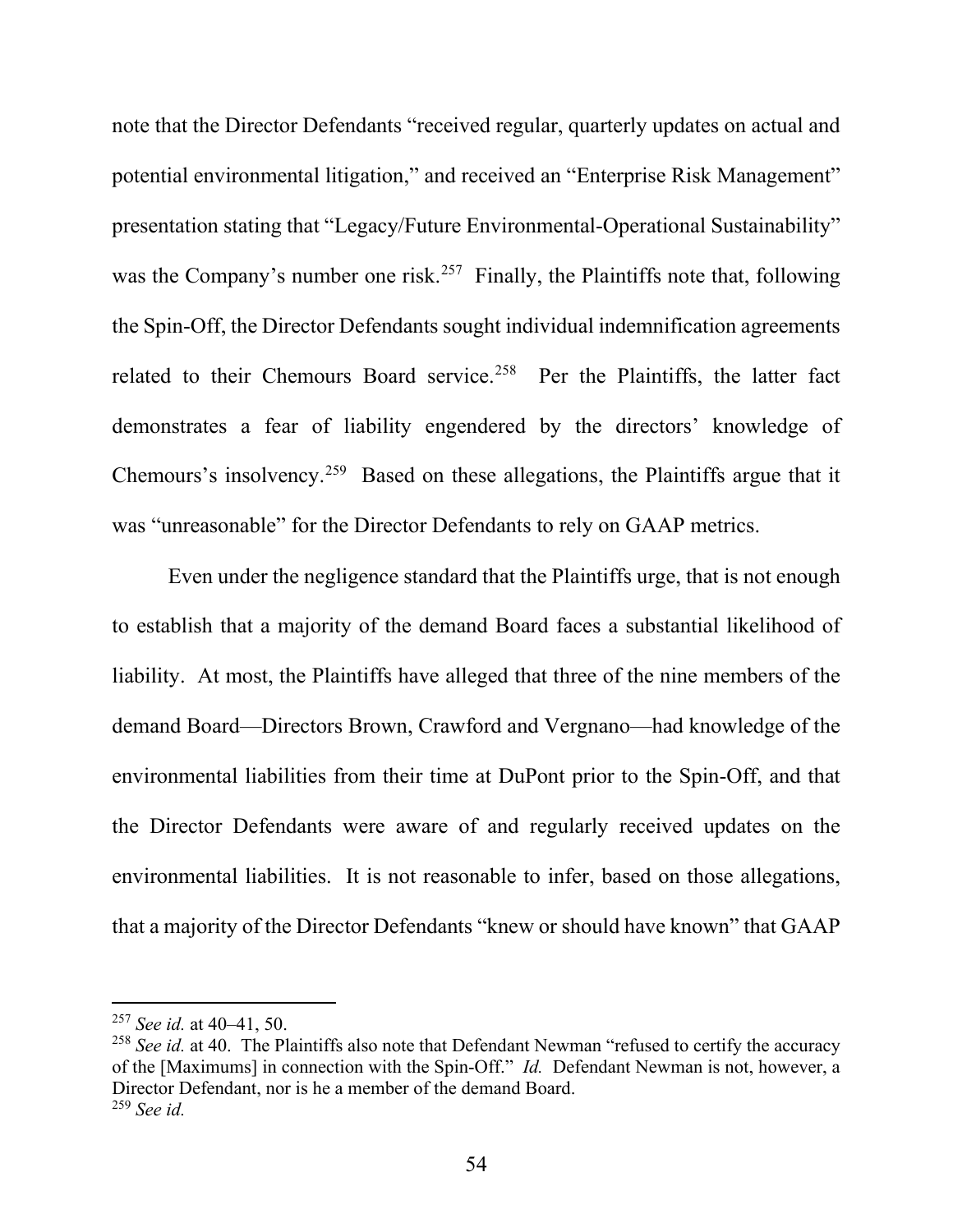understated those liabilities, such that their reliance on GAAP was unreasonable. Nor does the fact that the Director Defendants approved indemnification agreements related to their Board service support a reasonable inference of negligence or bad faith. Director indemnification exists "to encourage capable [people] to serve as corporate directors, secure in the knowledge that expenses incurred by them in upholding their honesty and integrity as directors will be borne by the corporation they serve."260 The Plaintiffs' bare conclusion that the Director Defendants sought indemnification agreements "out of fear that Chemours was insolvent"<sup>261</sup> is speculation that is not supported by any particularized allegations.

At bottom, the Complaint alleges no particularized facts undermining the Board's reliance on GAAP-based accounting reserves in connection with its determinations that the stock repurchases and dividend payments complied with the DGCL. The Director Defendants therefore do not face a substantial likelihood of liability under Section 174 for violations of Section 160, 170 or 173.

### 3. The Director Defendants are "Fully Protected" Under Section 172

Beyond the Complaint's failure to allege a violation of Sections 160, 170, 173, or 174, the Director Defendants also do not face a substantial likelihood of liability

<sup>260</sup> *Stifel Fin. Corp. v. Cochran*, 809 A.2d 555, 561 (Del. 2002).

<sup>261</sup> *See* Pls.' Answering Br. at 40.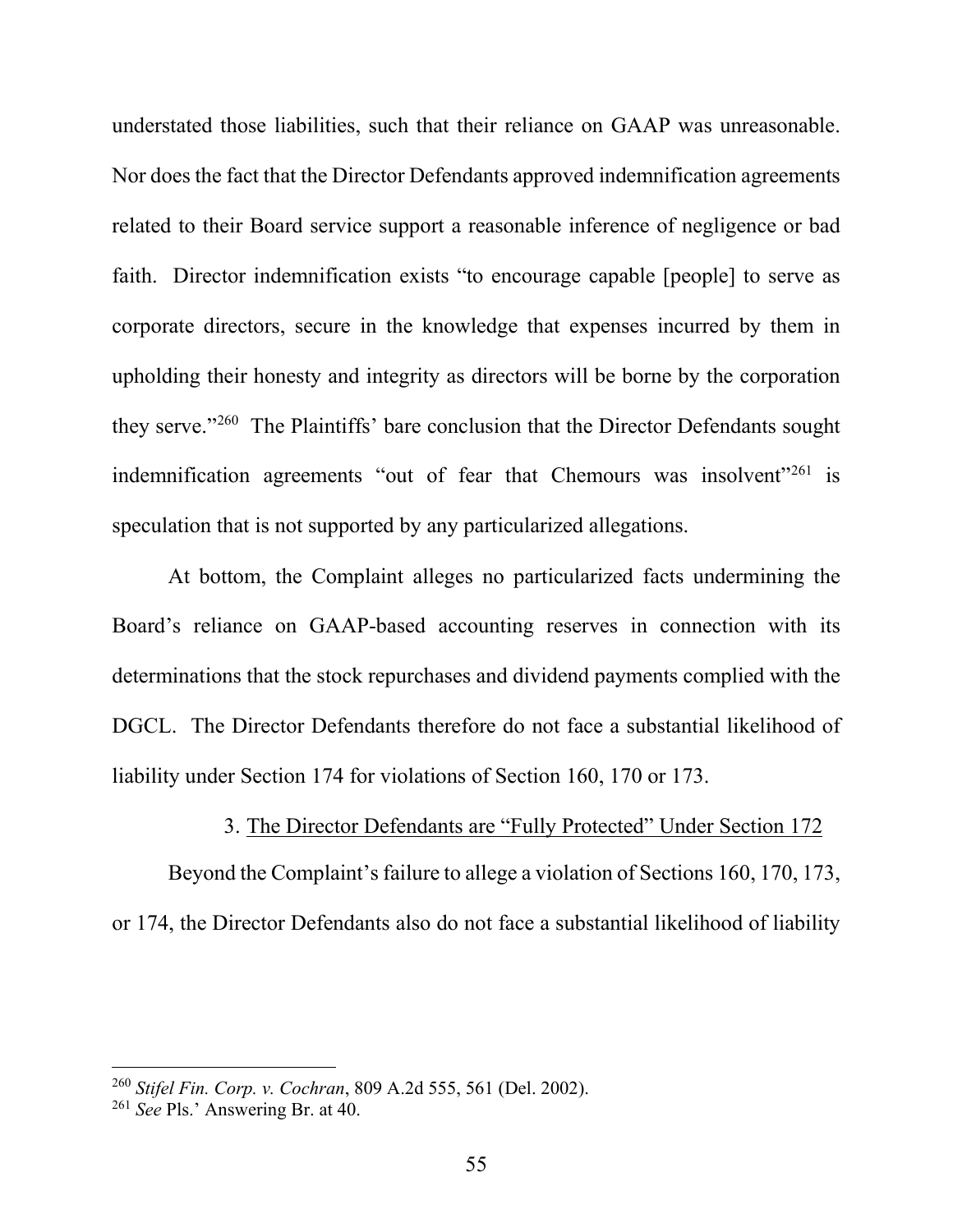because they are "fully protected" under 8 *Del. C.* § 172. Section 172 provides as

follows:

A member of the board of directors . . . shall be fully protected in relying in good faith upon the records of the corporation and upon such information, opinions, reports or statements presented to the corporation by any of its officers or employees, or committees of the board of directors, or by any other person as to matters the director reasonably believes are within such other person's professional or expert competence and who has been selected with reasonable care by or on behalf of the corporation, as to the value and amount of the assets, liabilities and/or net profits of the corporation or any other facts pertinent to the existence and amount of surplus or other funds from which dividends might properly be declared and paid, or with which the corporation's stock might properly be purchased or redeemed.<sup>262</sup>

The Plaintiffs argue that Section 172 is an affirmative defense that cannot be

considered at the pleading stage. In support of this argument, the Plaintiffs cite *Manzo v. Rite Aid Corp.*, in which this Court declined to apply the defense of good faith reliance on the reports of corporate advisors and officers under 8 *Del. C.* § 141(e) at the pleading stage.263 But in *Manzo*, "the complaint d[id] not

<sup>262</sup> 8 *Del. C.* § 172.

<sup>263</sup> 2002 WL 31926606, at \*3 n.7 (Del. Ch. Dec. 19, 2002), *aff'd*, 825 A.2d 239 (Del. 2003). Although *Manzo* concerned 8 *Del. C.* § 141(e), not Section 172, the statutes are nearly identical. *See* 8 Del. C. § 141(e) ("A member of the board of directors, or a member of any committee designated by the board of directors, shall, in the performance of such member's duties, be fully protected in relying in good faith upon the records of the corporation and upon such information, opinions, reports or statements presented to the corporation by any of the corporation's officers or employees, or committees of the board of directors, or by any other person as to matters the member reasonably believes are within such other person's professional or expert competence and who has been selected with reasonable care by or on behalf of the corporation."). *See also Klang*, 702 A.2d at 156 n.12 (comparing Section 172 and Section 141(e)).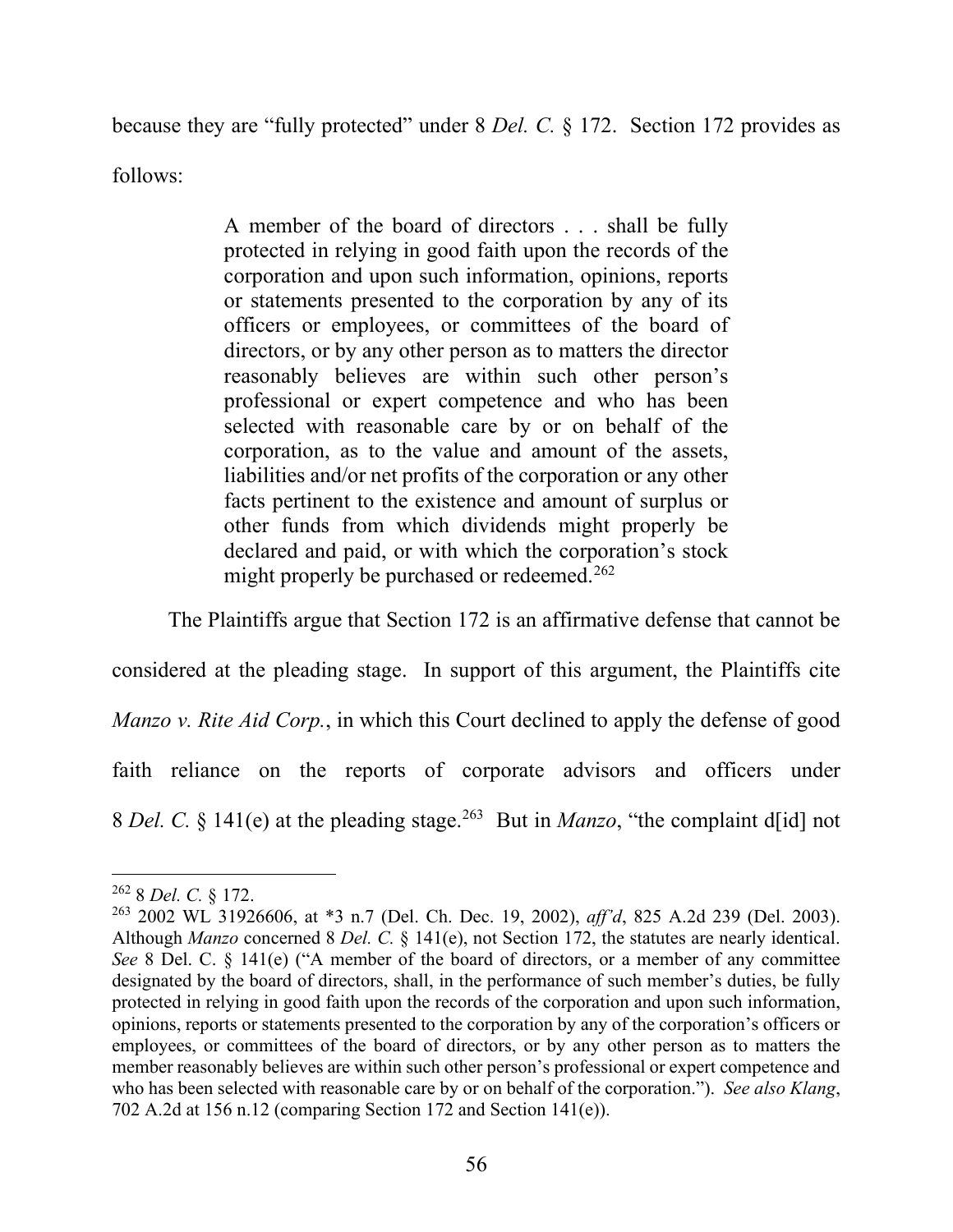include allegations regarding the reports of experts."264 In contrast, in *Brehm v. Eisner*, the Supreme Court of Delaware applied the good faith reliance defense under 8 *Del. C.* § 141(e) at the pleading stage where "[t]he [c]omplaint . . . admit[ed] that the directors were advised by  $\dots$  an expert and that they relied on his expertise."<sup>265</sup> Accordingly, Section 172, like Section 141(e), is available as a pleading-stage defense if it is clear from the allegations of the Complaint and the documents incorporated by reference therein. 266

The Plaintiffs argue that the Complaint does not demonstrate that the Director Defendants ever reviewed or were advised as to the Company's "capital" or "surplus."<sup>267</sup> The Complaint admits, however, that the Board concluded, at every meeting at which it declared a dividend or approved the stock repurchase programs, that the capital returns complied with Delaware law.268 The Complaint further admits that the Board was advised that "return of capital strategies should be evaluated in light of liquidity and credit agreement constraints from any potential settlement of contingent liabilities,"<sup>269</sup> and that the Board and Audit Committee discussed the legal and environmental reserves and received regular presentations

<sup>264</sup> 2002 WL 31926606, at \*3 n.7.

<sup>265</sup> *Brehm*, 746 A.2d at 261.

<sup>266</sup> *See id*. *Cf. Malpiede v. Townson*, 780 A.2d 1075, 1094 (Del. 2001) (applying Section 102(b)(7) defense at pleading stage).

 $267$  Pls.' Answering Br. at 44.

<sup>268</sup> *See* Compl. ¶¶ 126, 146, 162, 171, 178, 191, 203.

<sup>269</sup> *Id.* ¶ 129.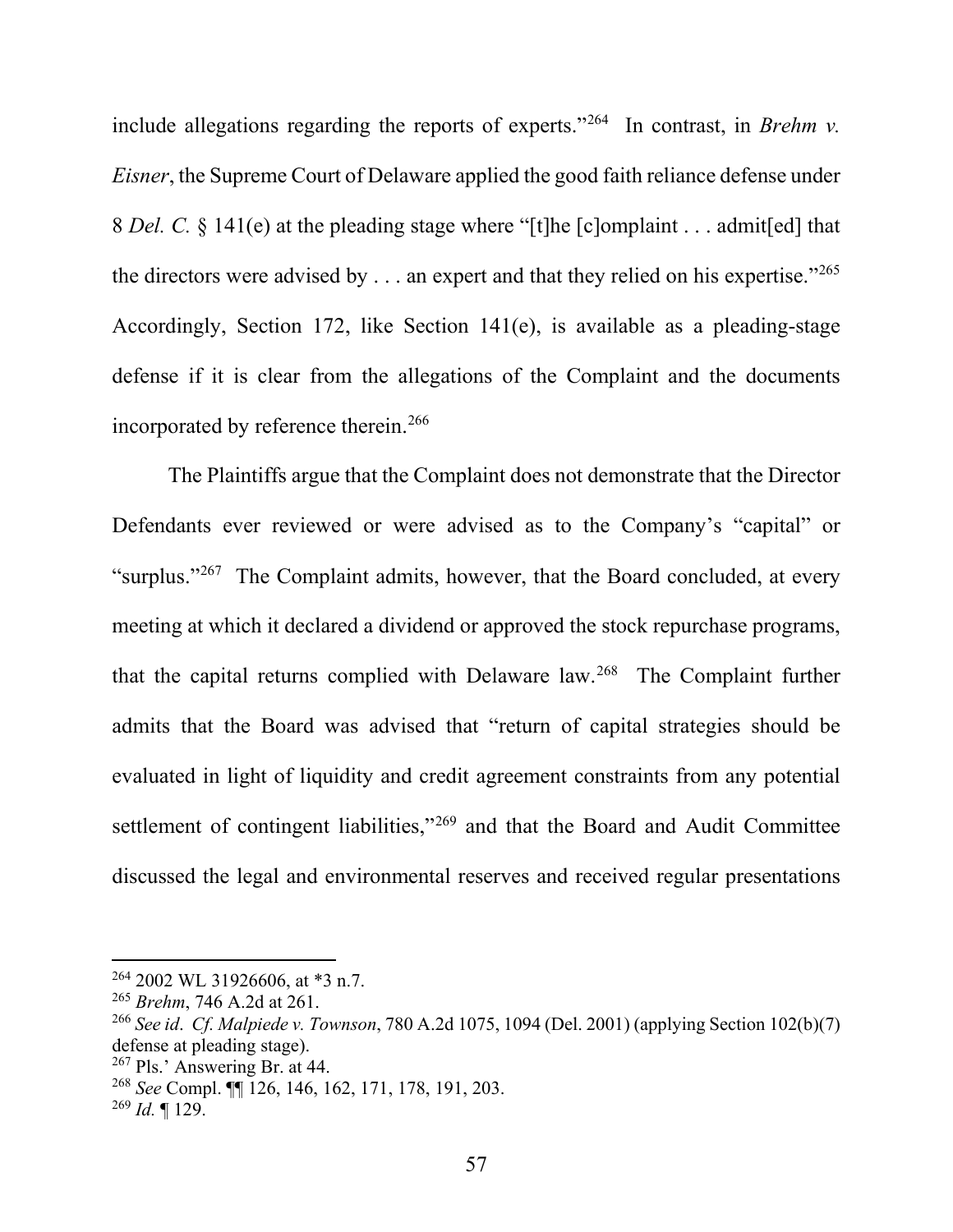from management on the environmental liabilities, including during the meetings at which the Board declared dividends and approved the repurchase programs.<sup>270</sup> Finally, the Complaint admits that the first time the Board met to discuss dividends, it received a presentation from its financial advisor detailing the statutory requirements under Delaware law, and that the Board received presentations from two different financial advisors before it proceeded with the stock repurchases.<sup>271</sup> In short, the Complaint itself establishes that the Board considered whether the capital returns complied with Delaware law, that it did so after consulting with the Company's management and financial advisors, and that it did so after receiving presentations on the environmental liabilities.

The Plaintiffs next argue that, even to the extent the Director Defendants were advised that the stock repurchases and dividend payments complied with Delaware law, the Board merely "blindly rel[ied] on reports by the Company's officers or advisors that omit[ted] the consideration and analysis of known, material risks," and that the Board should have instead "ask[ed] for a quantification of 'capital' and 'surplus,' in light of the growing environmental liabilities."272 But the Court in

<sup>270</sup> *Id.* ¶¶ 132, 138–41, 144–47, 153–54, 156, 160–62, 164–71, 174–78, 180, 187–91, 201–04.

<sup>271</sup> *See id.* ¶¶ 126, 141.

<sup>272</sup> Pls.' Answering Br. at 44.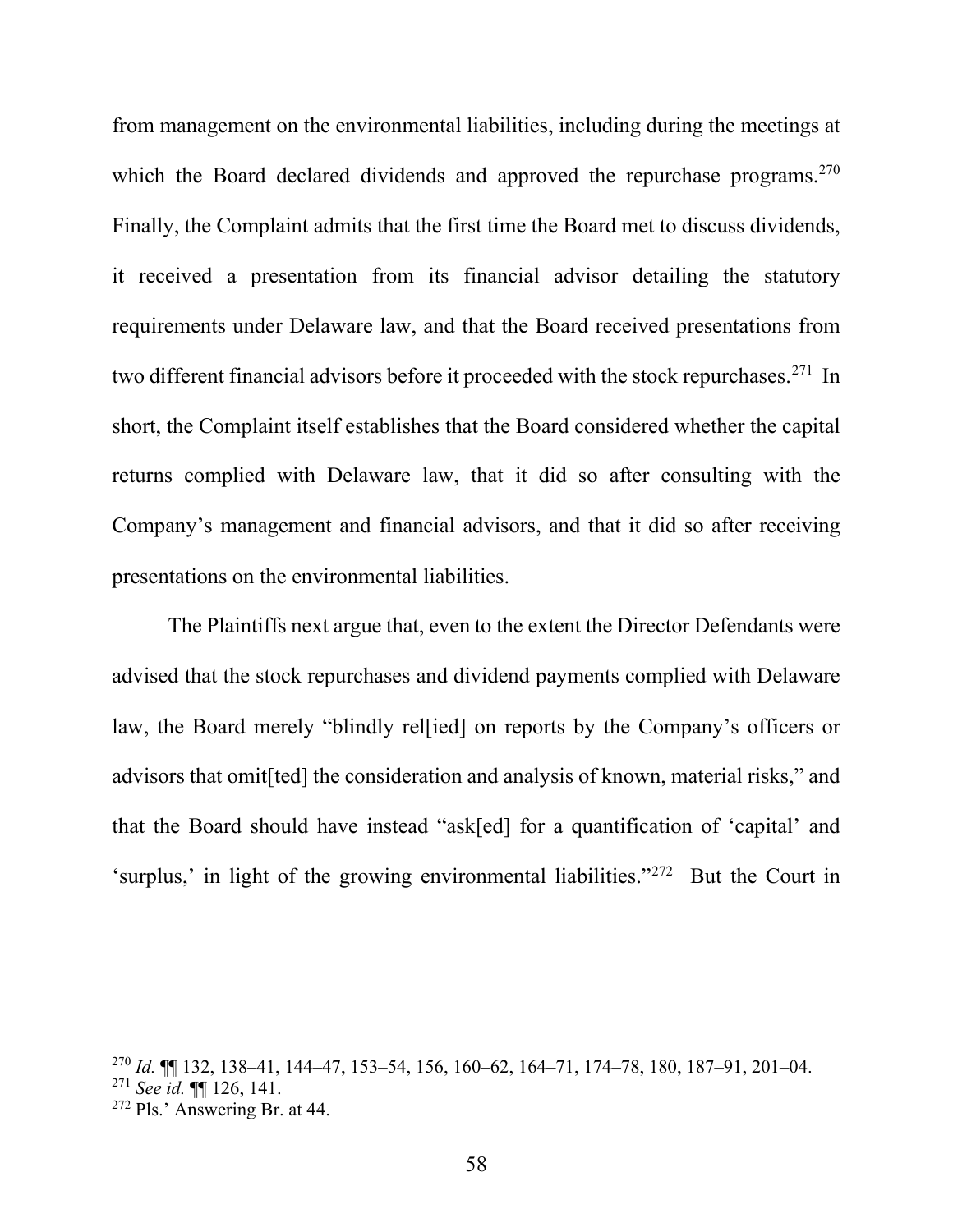*Klang* held that this sort of "facts and figures balancing of assets and liabilities" is not required in a surplus determination.273

The Plaintiffs cite two cases in support of their argument that the Board was "duty bound" to second guess the GAAP-based legal and environmental reserves provided by the Company's management in calculating surplus. I find neither cogent. In *Smith v. Van Gorkom*, the board of directors approved a company sale at a "hastily call[ed] . . . meeting without prior notice of its subject matter," "without any prior consideration of the issue or necessity therefor," during which the directors "had before [them] nothing more than [a conflicted executive's] statement of his understanding of the substance of an agreement which he admittedly had never read, nor which any member of the Board had ever seen."274 And in *Cornell v. Seddinger*, a Pennsylvania case from 1912, the directors relied on a "method of accounting [that] was entirely wrong," and the "minutes show[ed] that . . . there was a shortage of working capital, and the directors were considering the necessity of borrowing money, both upon notes and by mortgaging the real estate."<sup>275</sup> In contrast, as discussed above, the Board here received regular updates on the environmental litigation and the Company's legal and environmental reserves, which were

<sup>273</sup> *Klang*, 702 A.2d at 155.

<sup>274</sup> 488 A.2d 858, 874–75 (Del. 1985), *overruled on other grounds Gantler v. Stephens*, 965 A.2d 695 (Del. 2009).

<sup>275</sup> 85 A. 446, 448 (1912).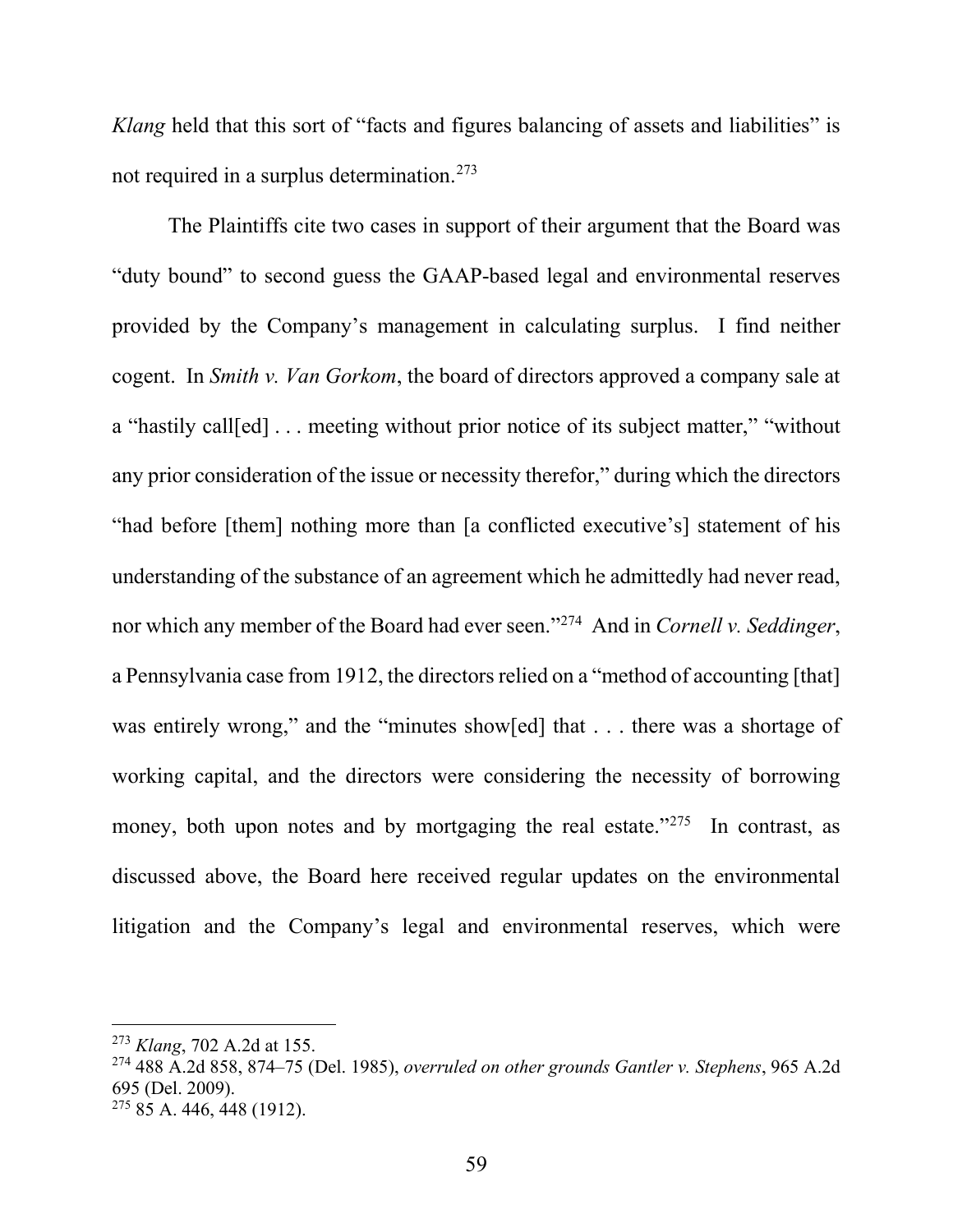calculated in accordance with "generally accepted accounting principles," including during the meetings at which the dividends and stock repurchases were approved.

In sum, the Complaint establishes that the Director Defendants are "fully protected" by Section 172 because they relied "in good faith upon the records of the [Company] and upon" the Company's officers and financial advisors.<sup>276</sup> For this reason, and because, as discussed above, the Complaint does not plead a "willful or negligent" violation of Sections 160, 170, 173, the Director Defendants do not face a substantial likelihood of liability with respect to Counts I and II.

# *B. Demand Is Not Excused as to the Plaintiffs' Breach of Fiduciary Duty Claim (Count III)*

In the alternative, the Complaint brings a claim for breach of fiduciary duty in connection with the stock repurchases and dividend payments. Specifically, the Complaint alleges that, "even if Chemours did not lack sufficient 'capital,' 'surplus,' and/or 'net profits' at the time of each of the stock repurchases and the dividends," the Director Defendants breached their fiduciary duties by authorizing the capital returns "when they knew that the Company faced a serious risk of insolvency."277

The Company's certificate of incorporation exculpates members of the Board for breaches of fiduciary duty except bad faith.<sup>278</sup> Accordingly, to prevail on their

<sup>276</sup> *See* 8 *Del. C.* § 172.

<sup>277</sup> Compl. ¶ 30. *See also id*. ¶¶ 273–76.

 $278$  Friedlander Decl., Ex. 2  $87.01$ .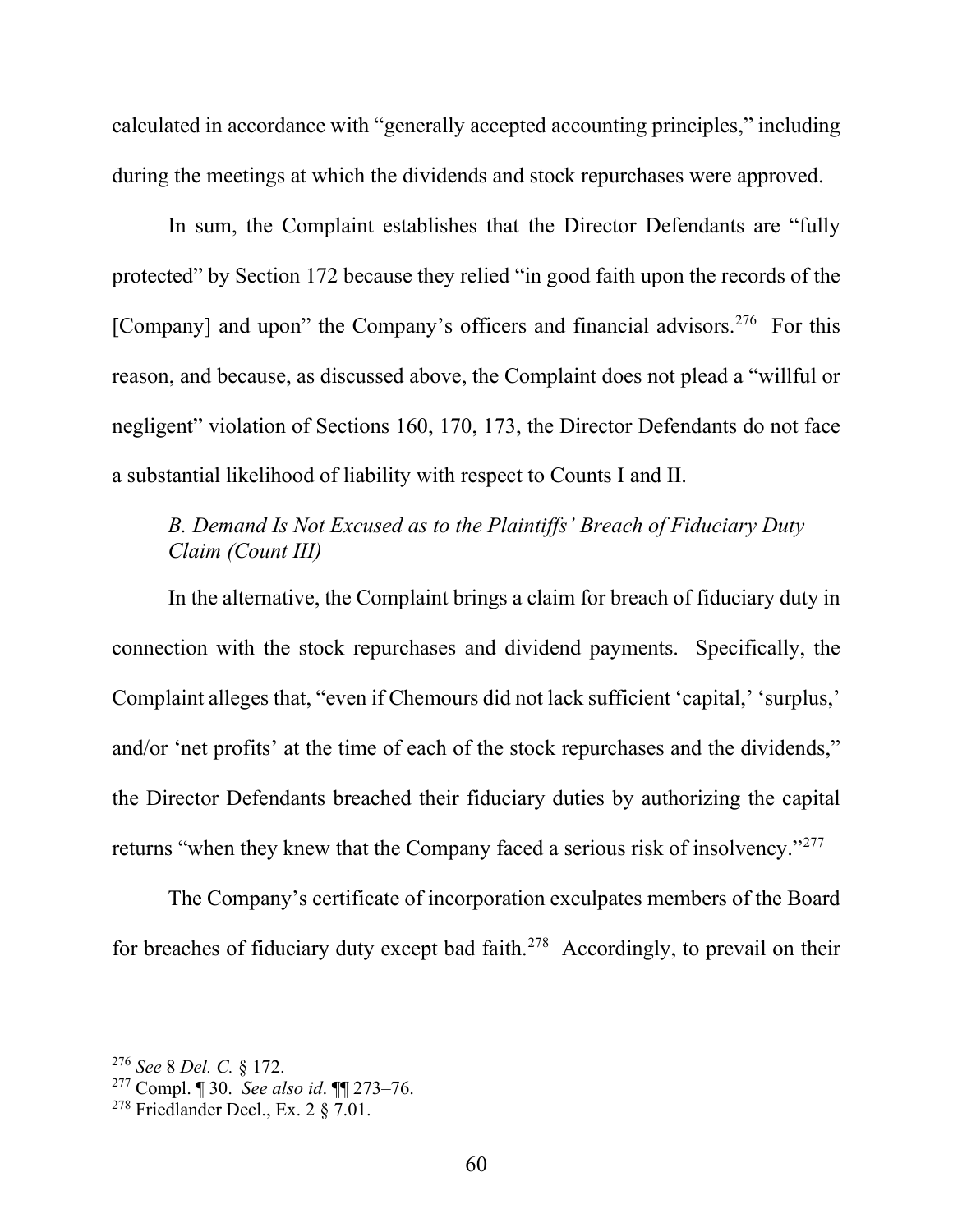breach of fiduciary duty claim, the Plaintiffs must allege particularized facts establishing that the Director Defendants face a substantial likelihood of liability for bad faith in connection with the stock repurchases and dividends.

To state a bad faith claim, the Plaintiffs must allege particularized facts that the Director Defendants "demonstrate[d] a conscious disregard for [their] duties" by approving the stock repurchases and dividend payments.279 The Plaintiffs do not attempt to meet this standard, and instead contend only that the Board's "monitoring of the Company's environmental liability exposure" and "reliance on advisors" was not "reasonable."<sup>280</sup> But reasonableness is not the standard for bad faith.<sup>281</sup> Moreover, as discussed above, the Complaint does not plead with particularity that the Company was ever insolvent.<sup>282</sup> Accordingly, the Director Defendants do not face a substantial likelihood of liability, and demand is not excused, with respect to Count III.

<sup>279</sup> *In re Alloy, Inc.*, 2011 WL 4863716, at \*7 (Del. Ch. Oct. 13, 2011).

<sup>280</sup> Pls.' Answering Br. at 53.

<sup>281</sup> *In re Citigroup Inc. S'holder Derivative Litig.*, 964 A.2d 106, 125 (Del. Ch. 2009) ("[W]hen a plaintiff seeks to show that demand is excused because directors face a substantial likelihood of liability where 'directors are exculpated from liability except for claims based on 'fraudulent,' 'illegal' or 'bad faith' conduct, a plaintiff must also plead particularized facts that demonstrate that the directors acted with scienter, i.e., that they had 'actual or constructive knowledge' that their conduct was legally improper.'") (quoting *Wood v. Baum*, 953 A.2d 136, 141 (Del. 2008)). <sup>282</sup> *See supra* § III.A.2.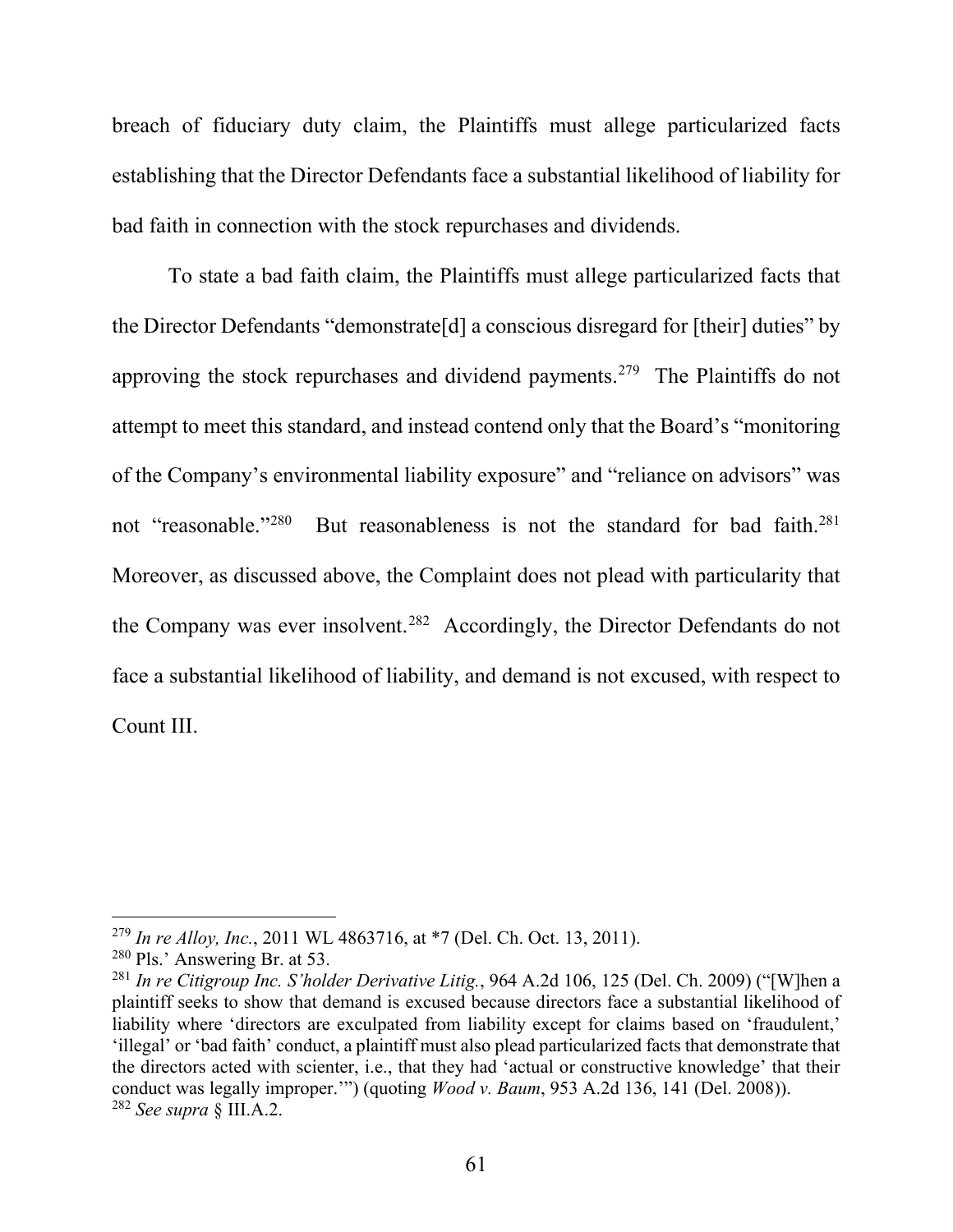# *C. Demand Is Not Excused as to the Plaintiffs' Claims Against the Officer Defendants (Counts IV–VII)*

Finally, demand is not excused with respect to Counts IV–VII, which are brought only against the Officer Defendants. Counts VI–V seek to hold the Officer Defendants liable for their stock sales made while allegedly aware that Chemours was insolvent.<sup>283</sup> Counts VI–VII seek to hold the Officer Defendants liable, in the alternative, for allegedly failing to "share . . . information with the Board" regarding the "size, scope, and scale of Chemours's inherited liabilities."284 The Plaintiffs' only articulated basis for demand futility for these claims is that "a majority of the demand Board faces a substantial likelihood of liability."285

As the Plaintiffs concede, Counts IV–VII are brought against only one member of the demand Board, Defendant Vergnano.<sup>286</sup> The Plaintiffs contend, however, that "this Court . . . has excused pre-suit demand for claims even when such claims were not brought against a majority of the corporation's current directors."<sup>287</sup> In particular, the Plaintiffs argue that "'where a member of the demand board's interest extends beyond derivative claims asserted against him to claims

<sup>283</sup> Compl. ¶¶ 277–86.

<sup>284</sup> *Id.* ¶¶ 287–300.

 $^{285}$  *Id.*  $\sqrt{260-62}$ .

<sup>286</sup> *See* Pls.' Answering Br. at 53.

<sup>287</sup> *See* Pls.' Answering Br. at 54 (citing *Hughes v. Xiaoming Hu*, 2020 WL 1987029, at \*17–18 (Del. Ch. Apr. 27, 2020); *Teamsters Loc. 443 Health Servs. & Ins. Plan v. Chou*, 2020 WL 5028065, at \*26 (Del. Ch. Aug. 24, 2020); *In re CBS Corp. S'holder Class Action & Derivative Litig.*, 2021 WL 268779, at \*47 (Del. Ch. Jan. 27, 2021), *as corrected* (Feb. 4, 2021)).